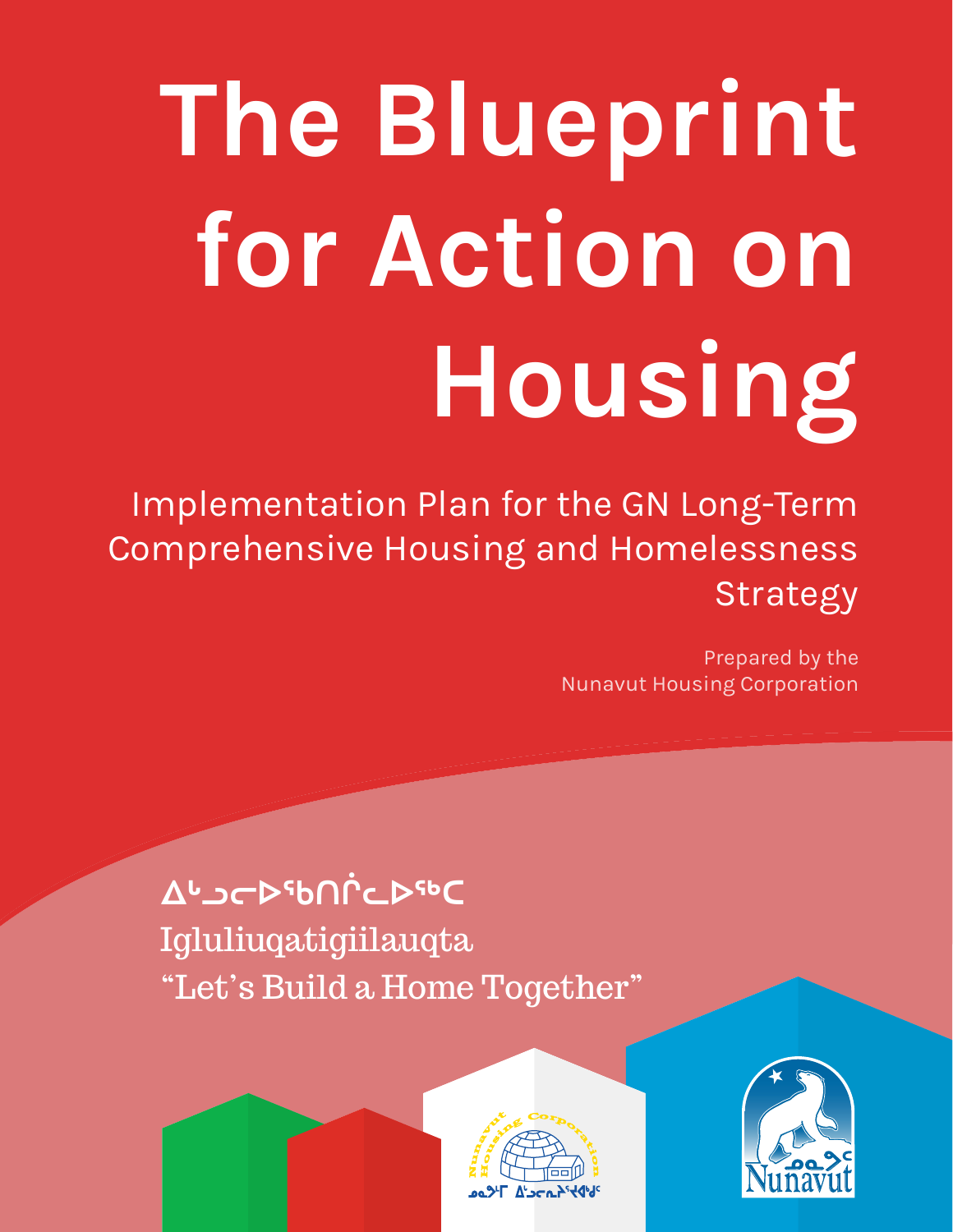## **Guiding Principles**

The Government of Nunavut's action plan, "The Blueprint for Action on Housing: an Action Plan to Address Nunavut's Housing Crisis," is guided by the following Inuit societal values, which shaped the strategic direction set out in "Igluliuqatigiilauqta: Let's Build a Home Together" the Government of Nunavut's Long-Term Comprehensive Housing and Homelessness Strategy and Framework.

#### **Inuuqatigiitsiarniq:**

Respecting others, relationships, and caring for people.

The *Blueprint for Action* respects Inuit knowledge and values, fosters strong relationships, values a local understanding of housing solutions in decision making, and values participation of all stakeholders in finding common solutions.

#### **Tunnganarniq:**

Fostering good spirit by being open, welcoming and inclusive.

Positive housing outcomes are created through good spirit and inclusivity; the Blueprint for Action provides equitable solutions to individuals along the housing continuum and across the territory.

#### **Pijitsirniq:**

Serving and providing for family and/or community.

Putting people first; the Blueprint for Action is sensitive to aspirations of our communities, encourages flexibility, and promotes positive results for individuals and families.

#### **Aajiiqatigiinniq:**

Decision-making through discussion and consensus.

Housing need and capacities differ across the territory; the Blueprint for Action respects diverse needs, and promotes policy development and decision-making through discussion and consensus to maximize multi-sector collaboration.

#### **Pilimmaksarniq:**

Development of skills through observation, mentoring, practice, and effort.

Building housing will develop the territory; the Blueprint for Action fosters development of local skills through observation, mentoring, practice and effort, supporting economic development opportunities.

#### **Ikajuqtigiinniq:**

Working together for a common cause.

Partnerships strengthen housing; the Blueprint for Action reflects the collective responsibility of all levels of government and other stakeholders in the creation of suitable, safe, and affordable housing for Nunavummiut.

#### **Qanuqtuurniq:**

Being innovative and resourceful.

Innovative and sustainable housing solutions will drive action; the Blueprint for Action strives to maximize existing resources, while exploring alternatives that both support the development of a sustainable housing market and increase private market participation.

#### **Avatittinnik Kamatsiarniq:**

Respect and care for the land, animals and the environment.

Understanding of the land and natural environment; the Blueprint for Action considers the impact on and by the natural environment in all capital planning as well as in its housing solutions.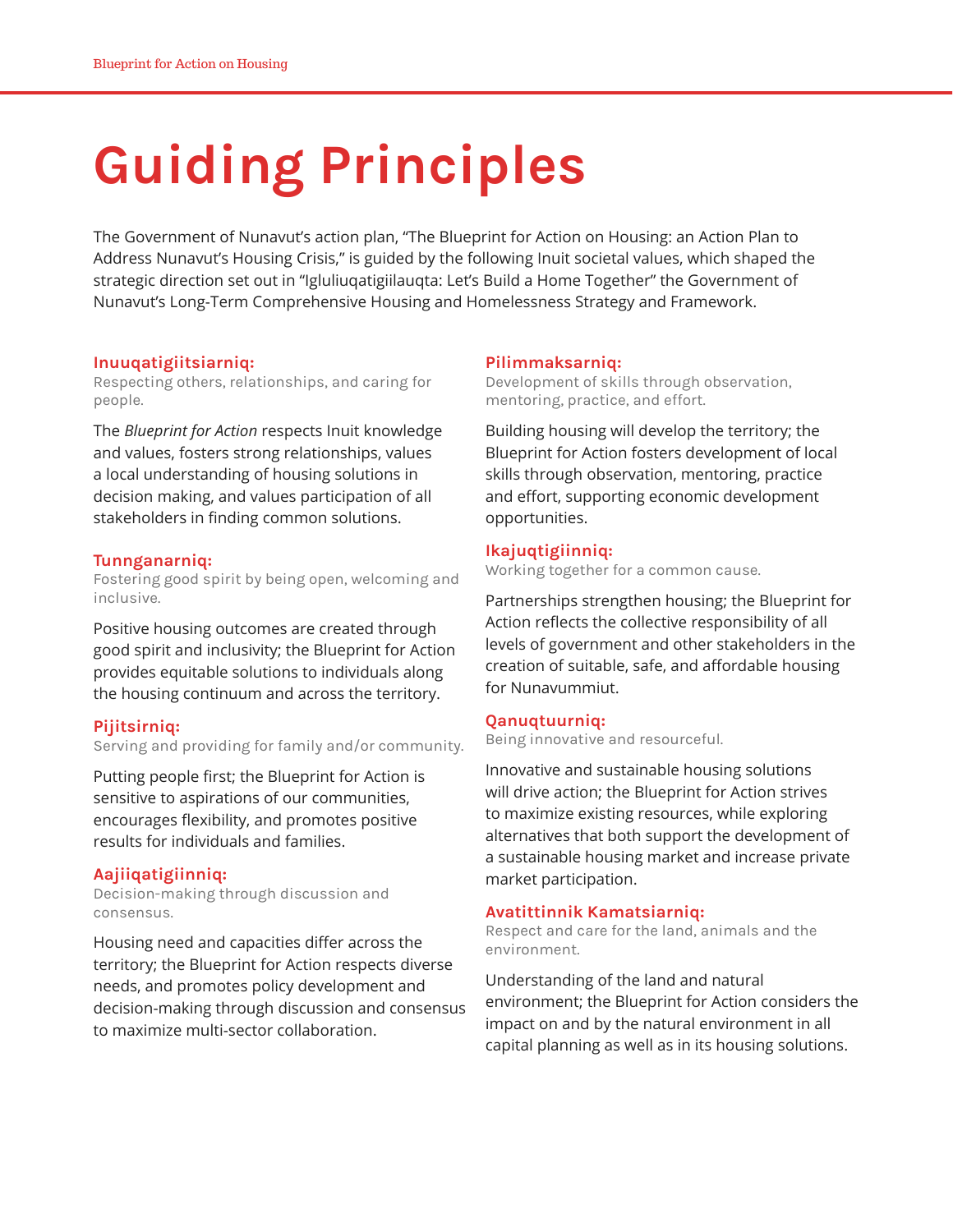## **Contents**

| Letter From the Minister                                  | 1              |
|-----------------------------------------------------------|----------------|
| Message From the Chair                                    | $\overline{2}$ |
| Addressing Nunavut's Housing Crisis: A Plan of Action     | 3              |
| <b>Strategic Considerations</b>                           | 4              |
| Nunavuts Blueprint for Action on Housing                  | 8              |
| Accountability Framework:                                 | 10             |
| <b>Action Plan</b>                                        | 13             |
| <b>Goal 1: Define Housing Demand Factors</b>              | 16             |
| Key Issue: Care and Supportive Housing                    | 16             |
| Key Issue: Affordability Options                          | 19             |
| Key Issue: Meeting the Housing Needs of GN Employees      | 26             |
| <b>Goal 2: Removing Barriers to the Supply of Housing</b> | 28             |
| Key Issue: Land Development                               | 29             |
| Key Issue: Capital Planning/Infrastructure Coordination   | 32             |
| <b>Goal 3: Reduce the Cost of Housing</b>                 | 38             |
| Key Issue: Workforce Development                          | 39             |
| Key Issue: Technological Innovation                       | 42             |
| Key Issue: Municipal Financing                            | 46             |
| <b>Goal 4: Increase Investment in Housing</b>             | 48             |
| Key Issue: Building a Stronger Business Case              | 49             |
| APPENDIX A: Other Initiatives                             | 52             |
| <b>APPENDIX B: Glossary</b>                               | 54             |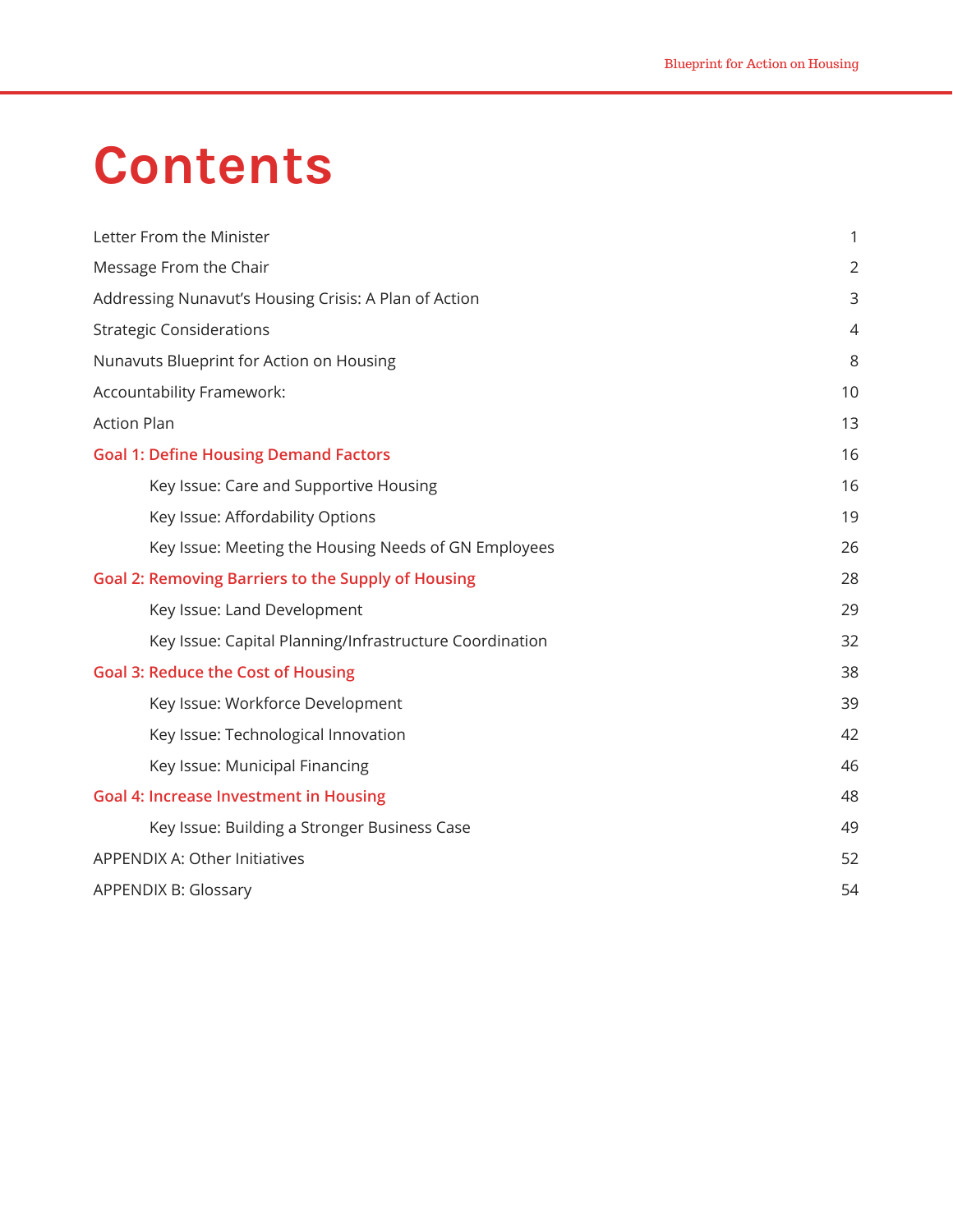## **Letter From The Minister**

While Nunavut's housing crisis is characterized by many complex issues, The Blueprint for Housing on Action aims to address the challenges that impact the delivery of adequate, suitable and affordable housing for Nunavummiut.

The *Blueprint* describes the numerous actions that are to be undertaken by the Government of Nunavut through interdepartmental collaboration, or with partners, to address Nunavut's housing crisis. It focuses on a number of issues, including the Sivumut Abluqta obligations to deliver more energy efficient and economical solutions, and ensure more affordable housing options and alternatives are available to meet people's varied needs, including the needs of a growing elder and youth population. Together, these actions will help the strategic direction, goals and objectives that we put forward in the Framework and the Strategy.

While the GN's Blueprint for Action on Housing is guided by Inuit societal values, it addresses the GN's overarching challenge that it must, within its financial means, balance a need to satisfy the ongoing needs of the young and growing population whom are Nunavut's future. The Blueprint must also address legacy of underinvestment in the territory's infrastructure that began before the Territory of Nunavut was created. All of these factors are critical towards achieving adequate, suitable and affordable housing in Nunavut.

Addressing Nunavut's housing crisis is something that the GN must undertake collaboratively and cannot tackle alone. As we continue to work together, I look forward to addressing the challenges and working towards implementing the Blueprint for Action on Housing in Nunavut.

Sincerely,

Hon. George Kuksuk Minister Responsible for the Nunavut Housing Corporation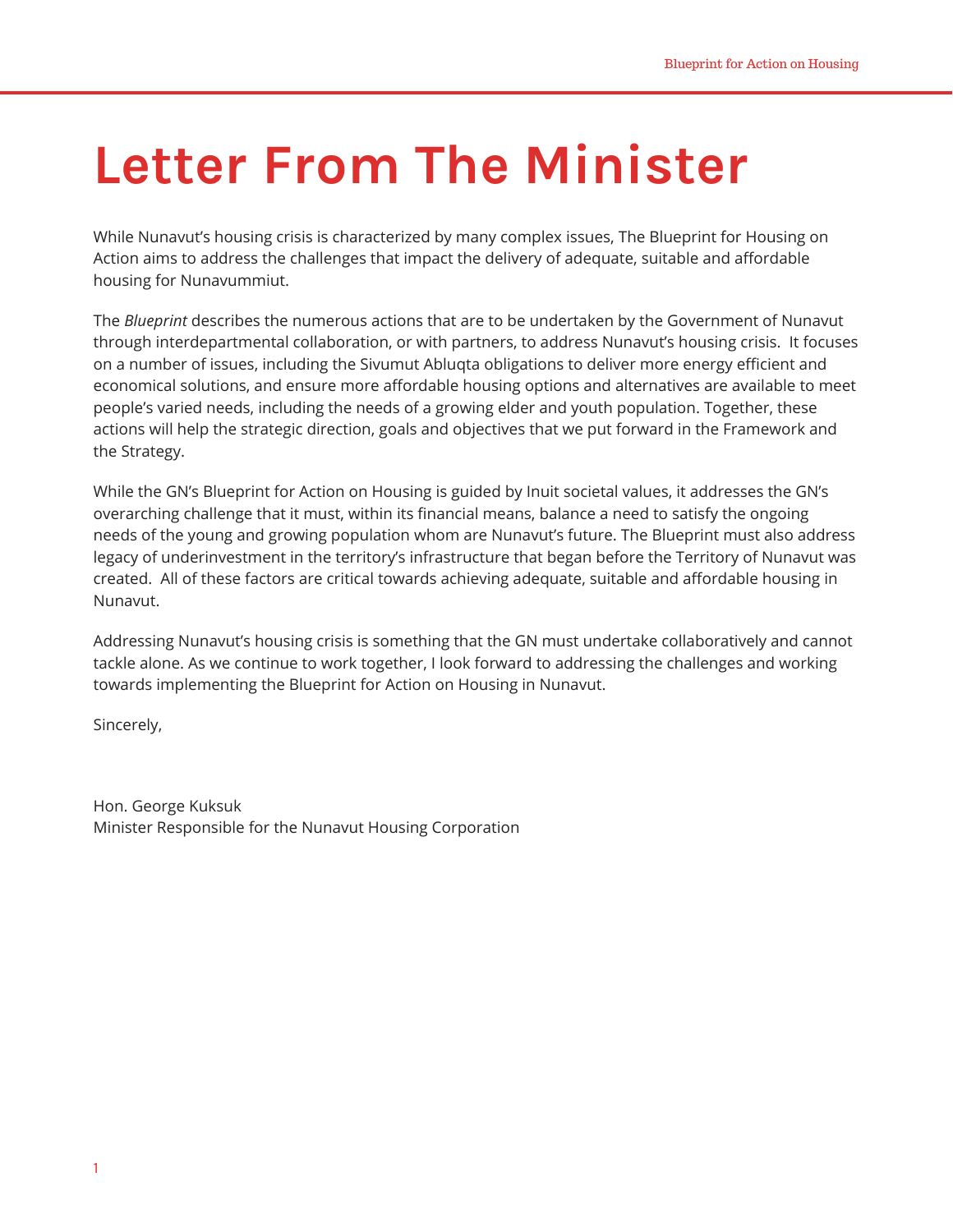## **Message From The Chair**

We welcome the work of the Blueprint as a strategic, long-term action plan that outlines the GN's response to housing and homelessness in Nunavut. It further supports the vision set out in the GN's 2014 – 2018 mandate Sivumut Abluqta where it is critical that communities are strong and made up of healthy families and individuals with the skills and resources required to be self-reliant and to contribute to the territory.

Addressing the housing crisis in Nunavut requires a greater collaboration between many stakeholders. The Blueprint for Action on Housing consists of 60 concrete actions that will be implemented over the next few years. While the *Blueprint* focused on engagement and cooperation between Government of Nunavut departments and agencies in order to address the challenges that impact the delivery of adequate, suitable and affordable housing for Nunavummiut, it will continue to set the stage for accountability and transparency from year to year and mandate to mandate. It addresses the underlying issues associated with reducing the costs of housing, increasing the supply of housing and determining more definitively the housing needs of communities in Nunavut.

It is critical that The Blueprint reflects the collective responsibility of government and other stakeholders in the creation of suitable and safe and affordable housing for Nunavummiut. To support this, it is critical for adequate housing to be fundamental to the overall health, education and wellbeing of Nunavummiut as we work towards addressing the issues.

Sincerely,

Bob Leonard Chairperson, Nunavut Housing Corporation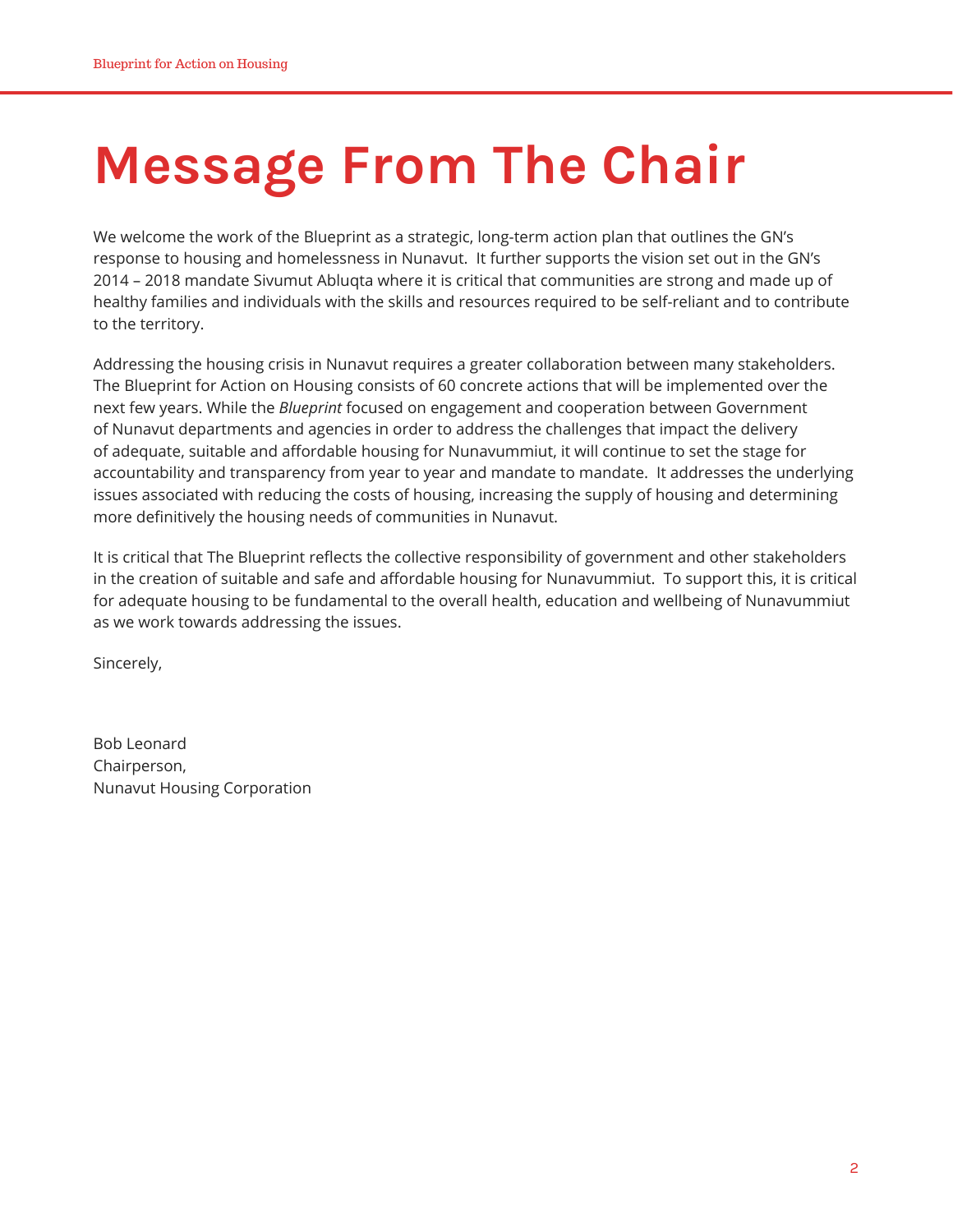## **Addressing Nunavut's Housing Crisis: A Plan Of Action**

Nunavut's growing, youthful

population places persistent new demands on the territory's health and education systems, housing stock, infrastructure, and economy…Adequate food and housing are fundamental to the health, education and well-being of Nunavummiut.

Sivumut Abluqta, 4th Legislative Assembly, The Blueprint for Action on Housing (Blueprint) is a strategic, long-term implementation plan that outlines the Government of Nunavut (GN)'s response to housing and homelessness in Nunavut. The Blueprint forms an integral part of the Igluliuqatigiilauqta/"Let's Build a Home Together" initiative, launched in 2012. A three step process, this initiative represents the GN's comprehensive and overarching approach to meeting the housing needs of Nunavummiut.

As the third and final step of the initiative, the Blueprint builds on the strategic directions, goals and objectives established in the Government of Nunavut's Long-term Comprehensive Housing and Homeless Framework (2012), and Strategy (2013).

The Blueprint outlines a realistic and achievable plan of action to drive the collective effort of GN departments to overcome the daunting and complex, but not insurmountable challenges facing housing in Nunavut.

The Blueprint aims to achieve the vision set out in the GN's 2014-2018 mandate Sivumut Abluqta; where communities are strong and made up of healthy families and individuals with the skills and resources required to be self-reliant and to contribute to the territory. Specifically the Blueprint addresses the portion the Sivumut Abluqta mandate specifically targeted towards housing, which states:

"As we continue to invest in housing with our partners, we will develop more energy efficient and economical solutions; and ensure more affordable housing options and alternatives are available, to meet people's varied needs, including the needs of a growing elder population."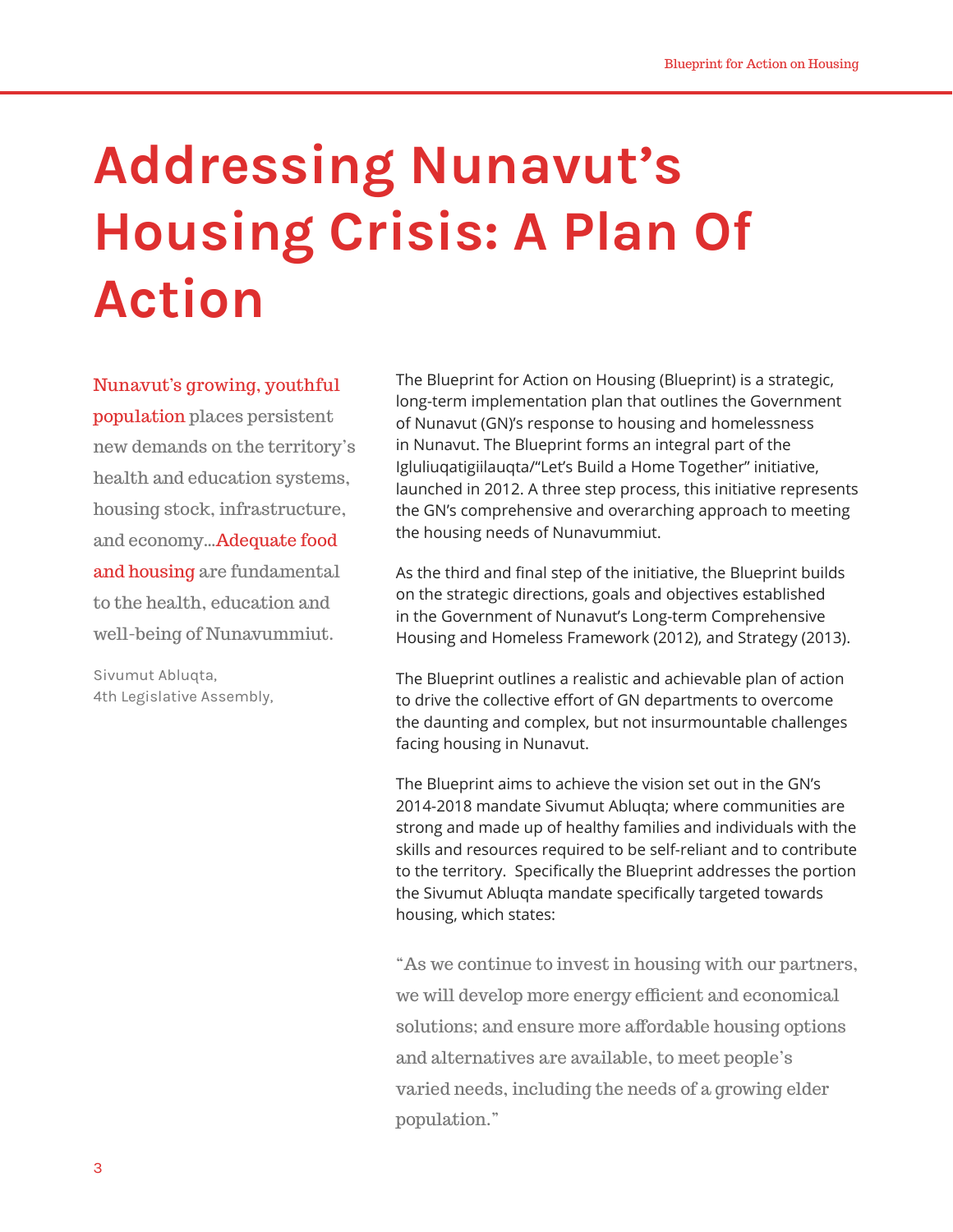## **Strategic Considerations**

"Shelter is a basic requirement of life. A society that is adequately housed can develop healthy and self-reliant people, and lower its vulnerability to economic and social change. Nunavummiut are far from adequately housed. In fact, many continue to live in a housing crisis, as they have since the Territory was established in 1999."

Framework for the GN Long-Term Comprehensive Housing and Homelessness Strategy

Nunavut's housing crisis is marked most significantly by a severe housing shortage and staggering overcrowding rates. Although deplorable, these conditions are actually symptoms of larger issues at play in the development of the territory. The fundamental strategic consideration for the Government of Nunavut with regards to housing is determining how it will manage to continue meeting the needs of its young and growing population, account for the increasing pressure for supportive housing options for Elders, and also address the legacy of underinvestment in the territory's infrastructure - within its financial constraints.

While the GN has invested and continues to invest significant capital and operating funds for housing maintenance and construction in Nunavut, the territory's housing situation has remained in crisis since its inception. In 2004, the 10 Year Inuit Housing Action Plan, called for 3000 units to overcome the housing gap that Nunavut was experiencing then. In 2010, the Nunavut Housing Needs Survey identified the need for 3,500 units. More than \$600 million in housing investments over that time period has only managed to keep up with population growth.

A significant challenge when it comes to funding for housing in Nunavut is the sporadic nature of housing investments. Each wave of new federal funding has been announced in isolation in amounts untied to outcomes other than assisting families in need. There has also not been a concerted effort to coordinate planned outcomes of federal funding streams, which could contribute to a more comprehensive approach in the development of Nunavut.

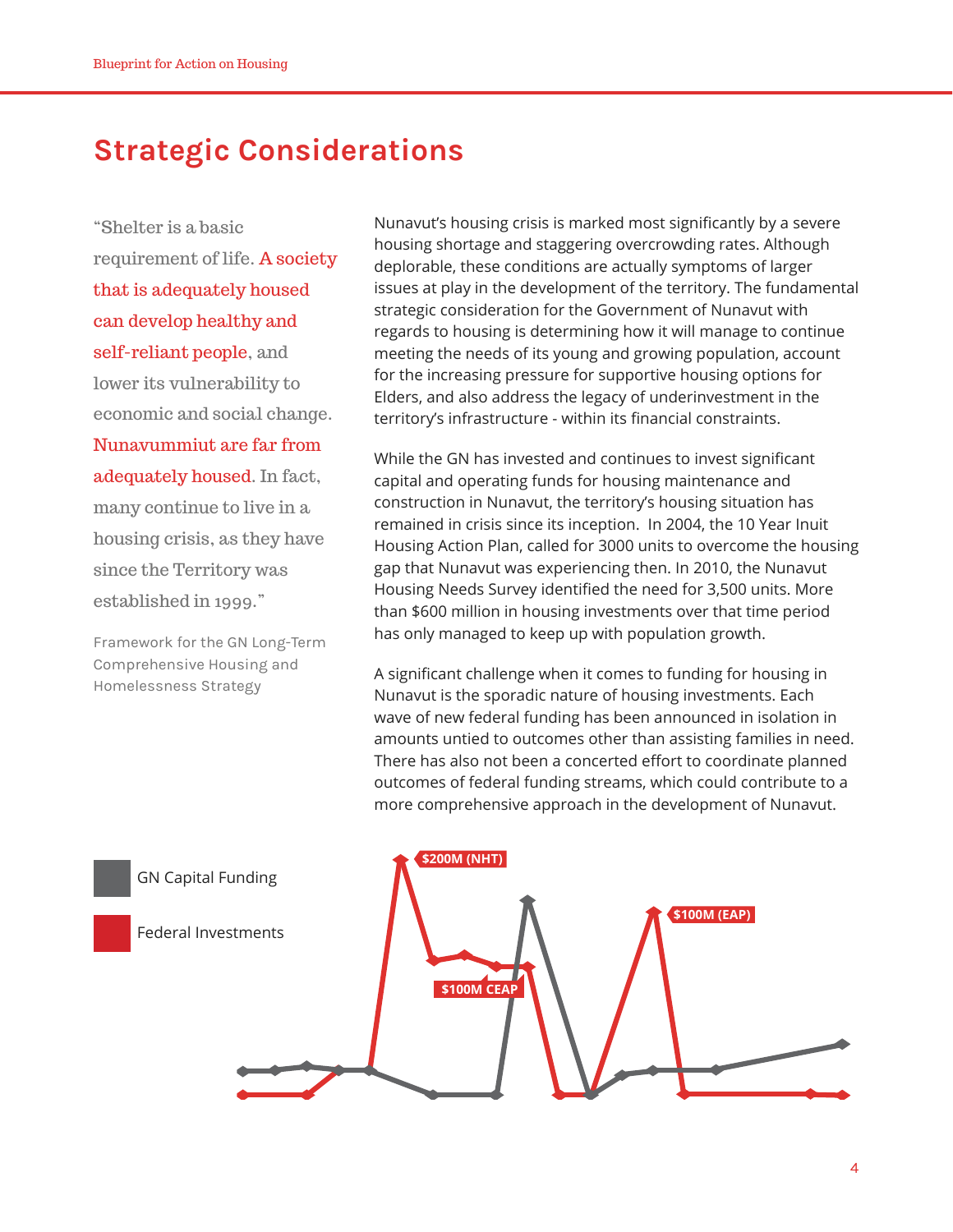The lack of reliable and predictable federal funding creates a reactive environment, resulting in less forward planning. This limits the range of options available to the GN and NHC to more effectively meet the increasingly diverse housing needs of Nunavummiut.

Like other infrastructure in the territory, the cost of maintaining housing in Nunavut is also significant. These high costs, combined with the fact that 80% of Nunavut's housing is supported by the GN, means that the GN spends more of its total revenue on housing than any other jurisdiction.



Between 1999 and 2009, GN expenditures averaged 13% of the territories revenues – over 13 times greater than other provinces or territories.

One of the main actions of The Blueprint, identifies the need to lobby the federal government, not only for increased investment in housing, but coordinated infrastructure investment tied to longer term planning horizons.

A quick scan of statistics profiling Nunavut's crisis will show that over 50% of the population lives in public housing and that 80% of those living in public housing and over the age of 19 make less than \$23,000 a year. Moreover, 38% of public housing tenants live in overcrowded conditions.

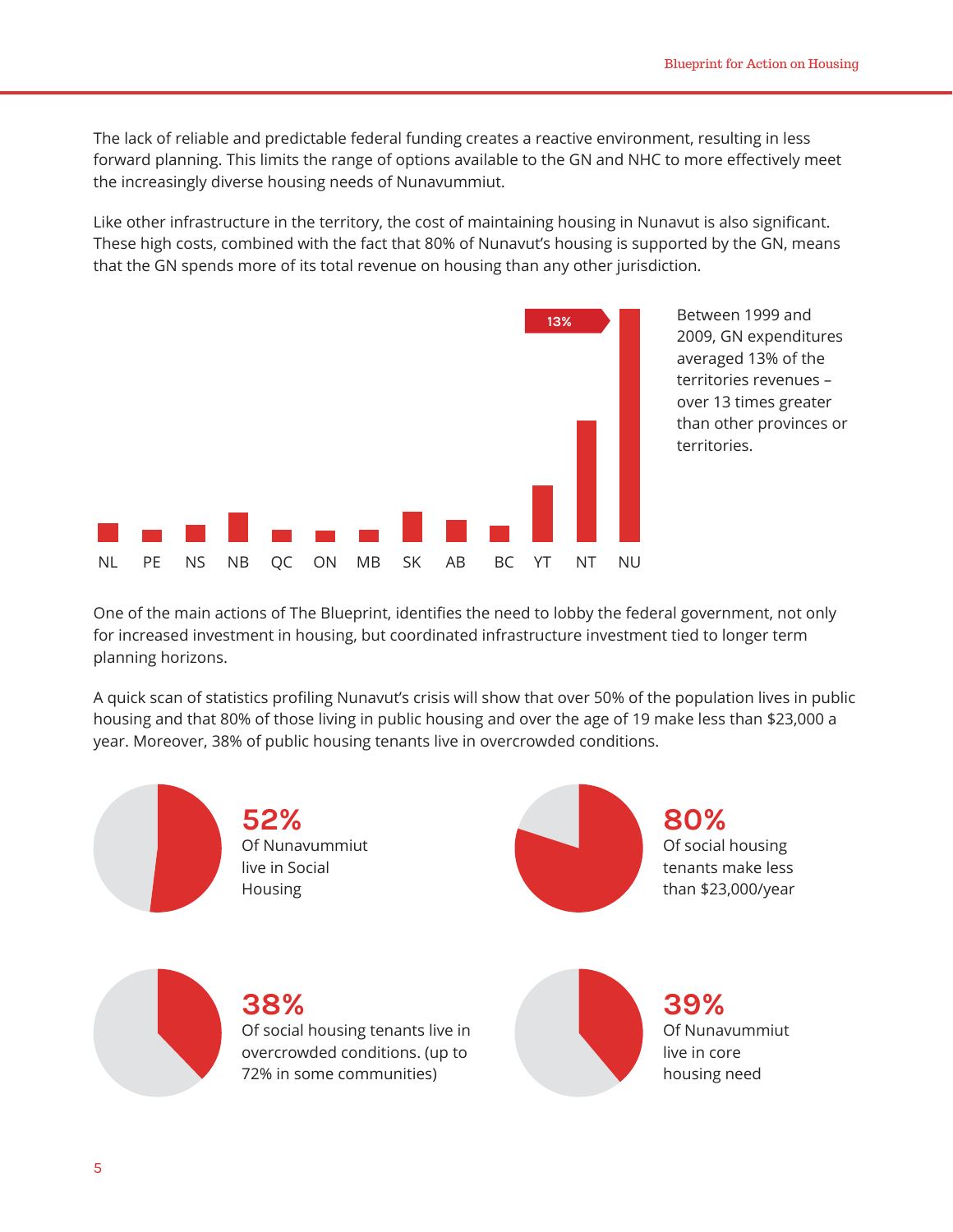Given limited incomes and the lack of any true affordable housing options, public housing will very likely remain the primary source of shelter in the short and medium term for a great majority of Nunavummiut. However, this heavy reliance on public housing is costly and unsustainable in the long-term for the GN.

Currently, the Government of Nunavut's contribution to social housing alone makes up 9% of its total O&M Budget of \$1.5 billion, but as we begin to address the 3,000-unit gap through new construction, we predict the costs of maintaining public housing units will grow up to 16% of the GN's total budget.



With limited alternative types of housing, public housing becomes the catch-all for all housing needs. In order to move away from its costly dependency on public housing, Nunavut requires a full housing continuum representing a range and diversity of affordable and appropriate housing options to meet the needs of Nunavummiut.

Nunavut's housing continuum (below) clearly reflects the substantive reliance on government for meeting housing need. For all intents and purposes, Nunavut's housing continuum is defined by the territory's inordinate reliance on government-subsidized non-market housing, namely the Public and Staff Housing programs.

Private homes make up only one-fifth of Nunavut dwellings. With such limited availability of market rental or homeownership, even Nunavummiut who could afford to move along the continuum are not able to, and are forced to rely on staff or subsidized housing.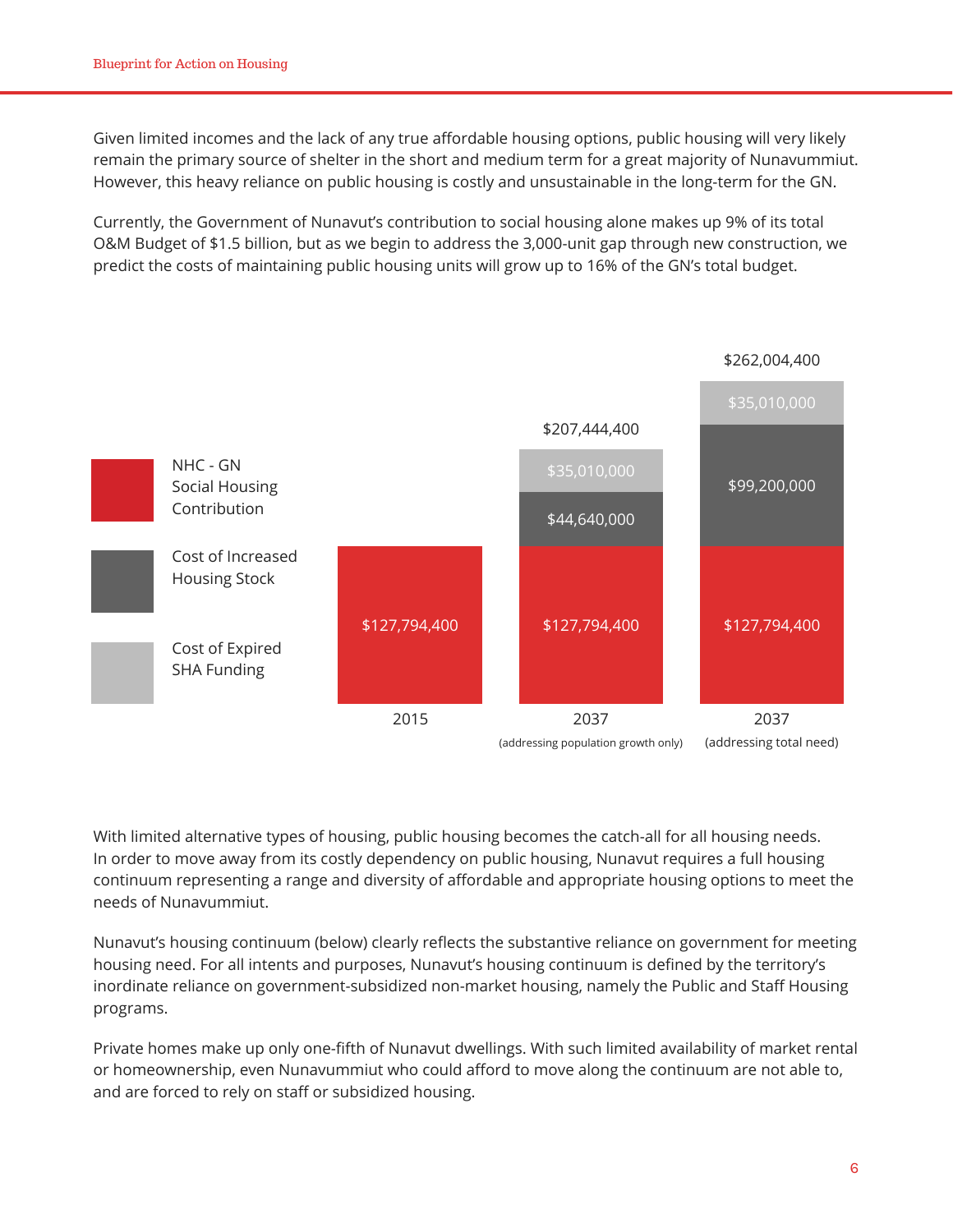

On the care side of the continuum, Nunavut is severely limited in the quantity and diversity of shelter for the housing vulnerable. To date, the GN has not been in a position to determine the full range of supportive housing needed to meet the specific needs of the population with mental wellness issues, physical disabilities, Elders' needs and other supportive housing.

The Blueprint identifies the fact that more research is required to determine the housing needs of Nunavut's most vulnerable. With a collaborative approach to housing design and provision of programming, the GN can determine the best methods for meeting the diverse housing needs of its population.

Even with the best designs and supportive or affordable housing programming, the provision of housing in Nunavut, is still dependent on the availability of land and infrastructure required to support new housing.



To ensure the appropriate supply of housing can be delivered, there must be a significant level of coordination of land and infrastructure. This, in turn, requires, among other things, improved capital planning as well as increased municipal capacity for land planning.

For this reason, some of the first actions identified through the Blueprint engagement sessions are related to improving the processes of land development and capital planning.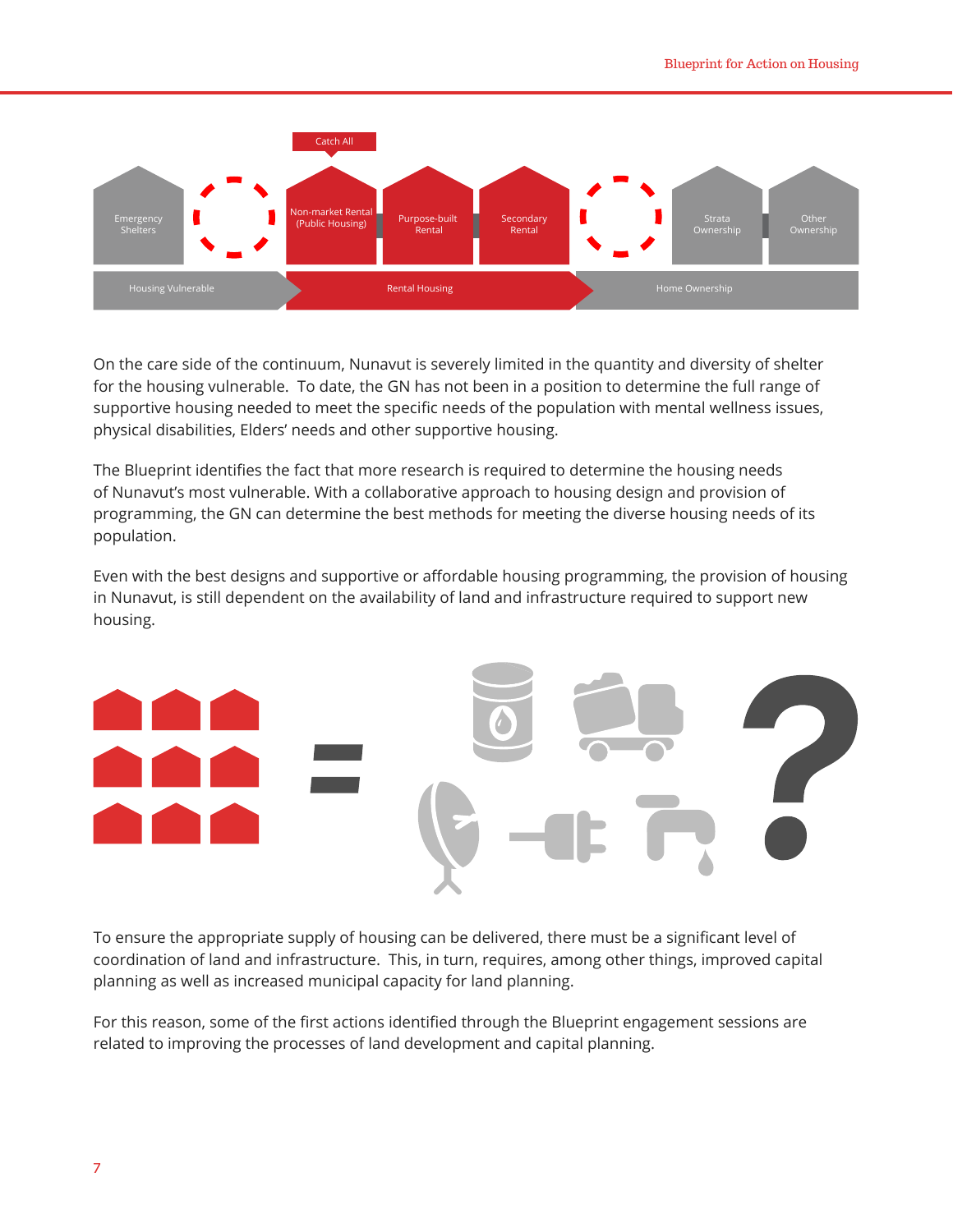## **Nunavut's Blueprint For Action On Housing**

In the construction industry, a blueprint represents a considerable degree of planning to ensure the fundamental aspects of building a house – structural, architectural, mechanical, and electrical – have been appropriately taken into consideration. By ensuring all of the necessary elements have been planned for, a blueprint helps to coordinate the work of more than a dozen different trades, all equally important in completing a home. This action plan represents the GN's blueprint for action to overcome Nunavut's housing crisis.

From the start, the Blueprint was envisioned as the product of a whole-of-government approach, to inform the GN's actions in addressing the many separate, yet interconnected, issues impacting the delivery of suitable, safe and affordable housing for Nunavummiut. **Just as a home does not stand alone, but rather fits into a neighbourhood, a community, and the territory**, housing as a priority is intricately linked with all of the GN's priorities.

The Blueprint is very much based on *aajiiqatigiinniq* - decision making through discussion and consensus, as well as *ikajuqtigiinniq* - working together for a common cause. Although both of these principles helped guide the entire *Igluliuqatigiilauqta - "Let's Build a Home Together"* initiative, *aajiiqatigiinniq*, and *ikajuqtigiinniq* truly were the cornerstones of the planning and production of the Blueprint.

The engagement process undertaken to produce the Blueprint was also very much guided by the four strategic directions identified in the *Framework for the GN's Long-Term Comprehensive Strategy on Housing and Homelessness*. However,

the Blueprint has set a new standard for improved collaboration within the GN.

As the third and final step in the *Igluliuqatigiilauqta Initiative*, the Blueprint for Action on Housing follows the consistent approach set out in the *GN's Long-term Comprehensive Housing and Homeless Framework and Strategy*. The approach involves breaking down Nunavut's daunting housing challenge into more manageable pieces; where each piece is examined as a unique element contributing to the current crisis, its context defined and any related issues identified.

The Blueprint represents a significant logistical achievement of the GN. The process began with a multi-stakeholder brainstorming session, which confirmed the NHC's initial environmental scan of the major issues impacting housing. The outcome of this session was a logic model used to organize a series of three rounds of interdepartmental engagements. The logic model identified nine key issues that further broke down the four goals set out in the Strategy.

Rounds one and two of the facilitated engagement sessions saw more than 100 participants representing nearly every department and agency of the GN at a senior level. Also present were representatives of the Qikiqtani Inuit Association (QIA) Nunavut Tunngavik Inc. (NTI) and the Nunavut Association of Municipalities (NAM). These sessions were complemented with additional one-on-one preparatory, and follow up meetings with NTI, QIA and the Kitikmeot Inuit Association, each GN Department. The process culminated with a final facilitated round of engagement with the Deputy Minister Committee.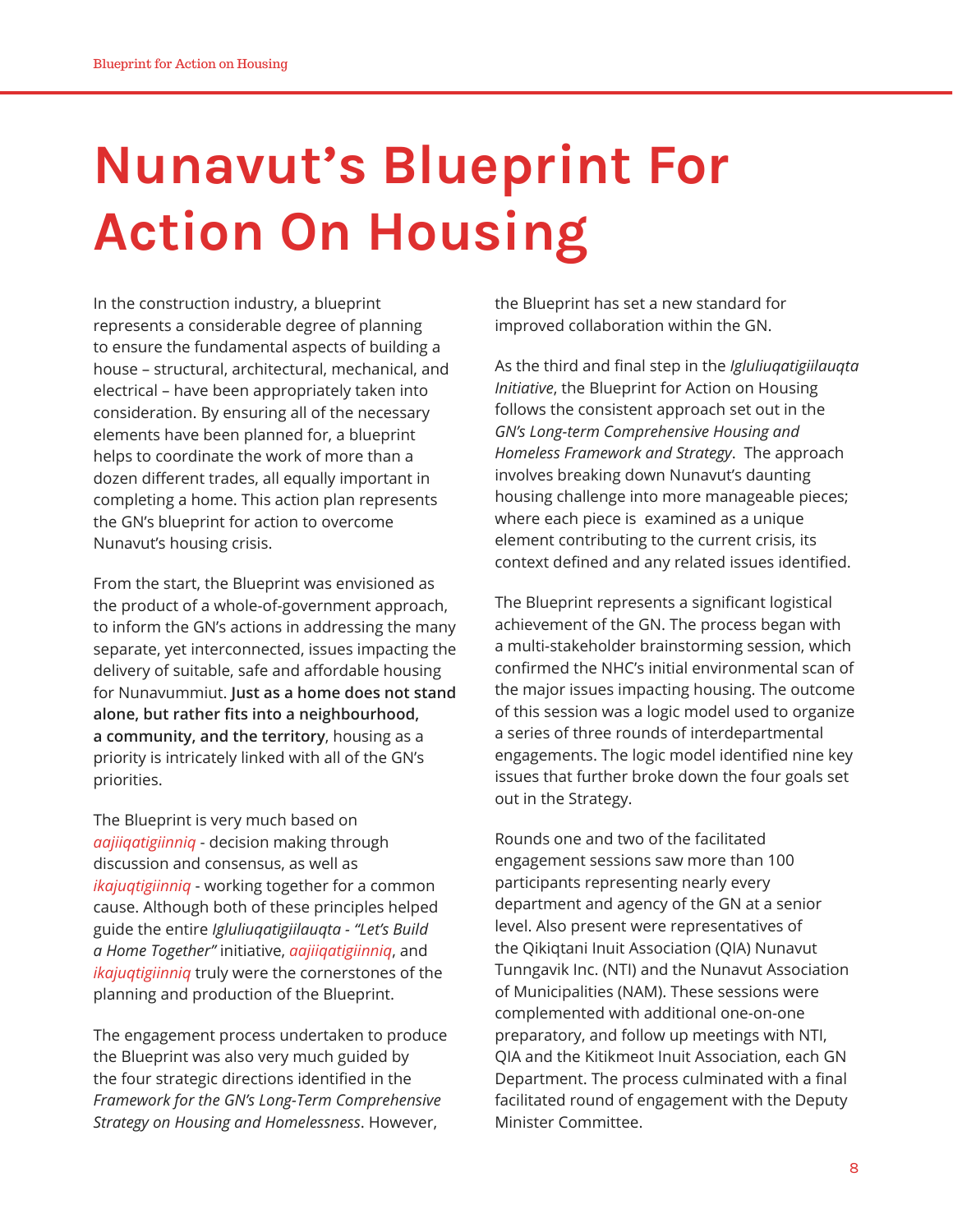The Blueprint also recognizes the contribution that other complimentary initiatives have made towards raising the profile of, and addressing Nunavut's housing crisis. A review of all of the GN's major strategies and GN Departmental Business Plans for 2016-2019 was also used to inform the engagement process. Ongoing or past strategic initiatives undertaken by the GN, and their link to housing and homelessness in the territory, are included in Appendix A of this document.

The Blueprint consists of two major sections: the Action Plan itself, which identifies 60 concrete actions to be implemented over the long term; and an Accountability Framework designed to ensure that this comprehensive list of actions gets incorporated into the GN's regular planning cycles.

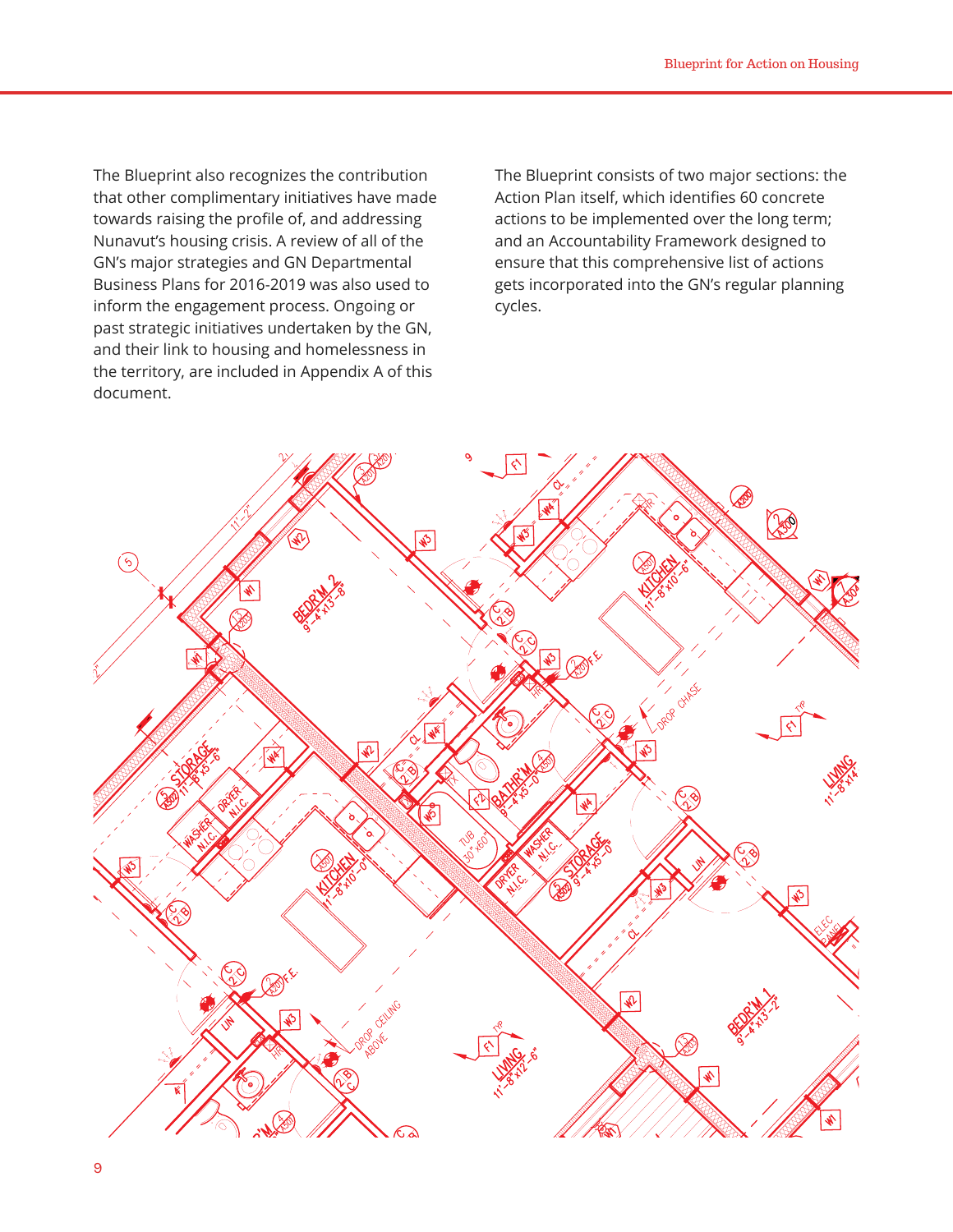## **Accountability Framework:**

Nunavut's housing crisis has grown over time, increasing in complexity and magnitude over several decades. The range of actions documented in the Blueprint speaks to the extent of the crisis. With more than 60 action items, the Blueprint matches in its purpose, the severity of the crisis.

A critical challenge in implementing the Blueprint will be maintaining focus and momentum for completing these actions over the long term. Many of the actions identified in the Blueprint are multi-year in nature, or dependent on other actions for their completion. Most of the actions require substantial collaboration between departments and other stakeholders

## **Project Portfolio Management**

The proposed accountability framework for the *Blueprint for Action on Housing* is based on Project Portfolio Management principles. Project Portfolio Management is a strategic management approach through which an organization's performance is administered by grouping several projects together based on common goals and objectives. This approach is useful for implementing large scale initiatives that depend on multiple stakeholders and are aimed at achieving a broad range of outcomes, such as the *GN's Long-Term Comprehensive Housing and Homelessness Strategy*.

The Project Portfolio Management approach demands a high degree of coordination and collaboration between all stakeholders to successfully achieve objectives. Sustaining such a level of coordination requires a clear governance structure, supported by a strong reporting mechanism to ensure accountability and transparency.

## **Oversight and Implementation**

Led by the Nunavut Housing Corporation, and using the proven accountability framework of both Sivumut Abluqta and the Nunavut Human Resources Strategy, every action has an identified Department which is both responsible and accountable for its successful implementation. If appropriate, associated departments are identified as either co-leads or supporting entities.

Acting through the appropriate committee of Deputy Ministers, departments continuously report back to the NHC on progress to date, milestones attained and outputs/outcomes achieved.

### **Annual Interdepartmental Blueprint Workshop**

Based on conventional fiscal quarterly reporting, the Blueprint reporting cycle will center on an annual interdepartmental workshop. The Workshop, organized and lead by the Nunavut Housing Corporation, will be held in June (end of 1st Quarter). This workshop will be tasked with two clear objectives:

- 1. Establish a list of activities to be approved by Deputy Ministers (prior to the Main Estimate submission deadline in August) to inform departmental business plans; and
- 2. Review departmental progress on established activities to be included in the Annual Status of Housing Report.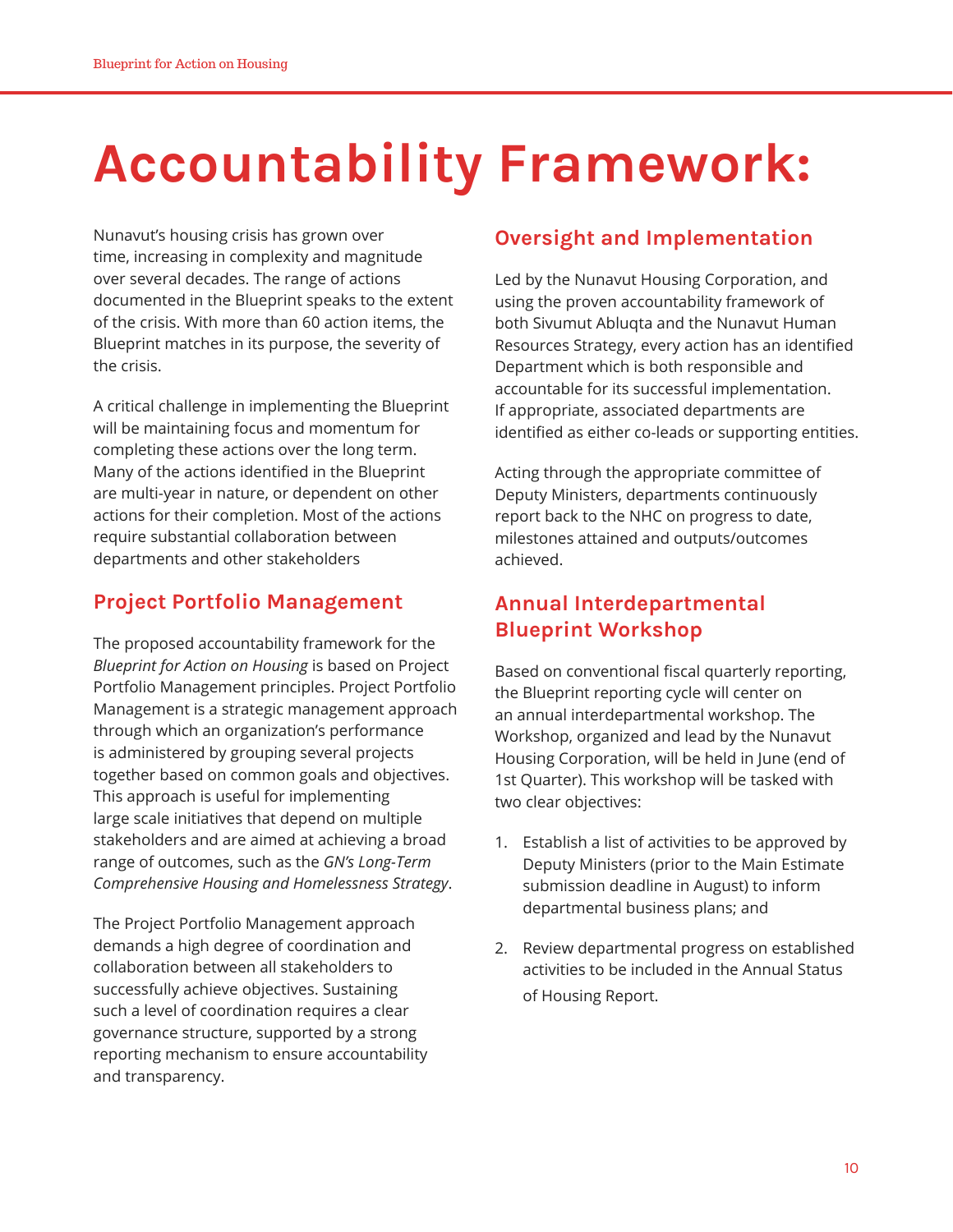### **Quarterly Reporting and 6 Month Progress Report**

Quarterly Reporting and 6 Month Progress Report

Blueprint reporting will be based on a quarterly cycle, as it best supports the strategic direction of improving collaboration. Quarterly reporting offers a number of additional advantages, including:

- Predictable and repeated opportunities for interaction among departments on Blueprint action items.
- The quarterly reporting cycle falls outside of the regular Legislative Assembly session cycle, which means that Blueprint updates fall in between heavy reporting times for departments.
- Quarterly reporting provides four snapshots in time throughout the year, which will assist in the preparation of the Annual Status of Housing Report.

The frequency of quarterly reporting will help departments to more quickly identify any issues impeding the completion of activities. This will allow for longer timeframes to coordinate interdepartmental responses and find suitable alternatives.

The NHC will lead the quarterly reporting process and produce a 6 month progress report for DMC approval.

#### **Annual Status of Housing Report**

The Annual Status of Housing Report is the other major element of the proposed Blueprint accountability framework. This report is to be tabled by the Minister responsible for the Nunavut Housing Corporation in the fall sitting of the Legislative Assembly. By tabling this report on an annual basis, members of the Legislative Assembly will be able to track the government's collective progress in meeting the goals of the GN Long-Term Comprehensive Housing and Homelessness Strategy year after year.

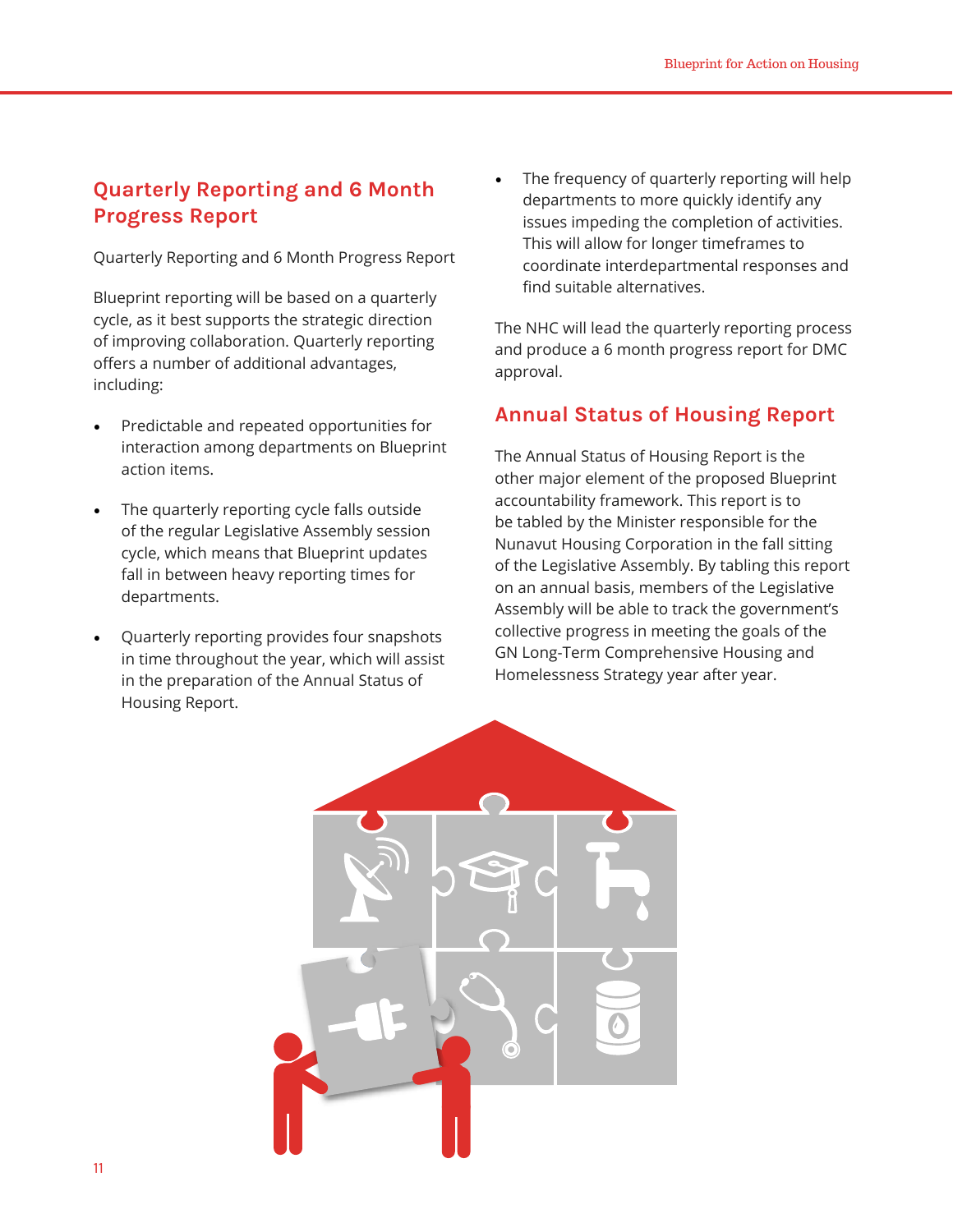### **Reporting within GN Cycles**

The Blueprint's proposed reporting mechanism and accountability framework is designed to align with main estimate and business plan reporting. The image below illustrates how key points of Blueprint reporting are represented along the fiscal and legislative calendars.

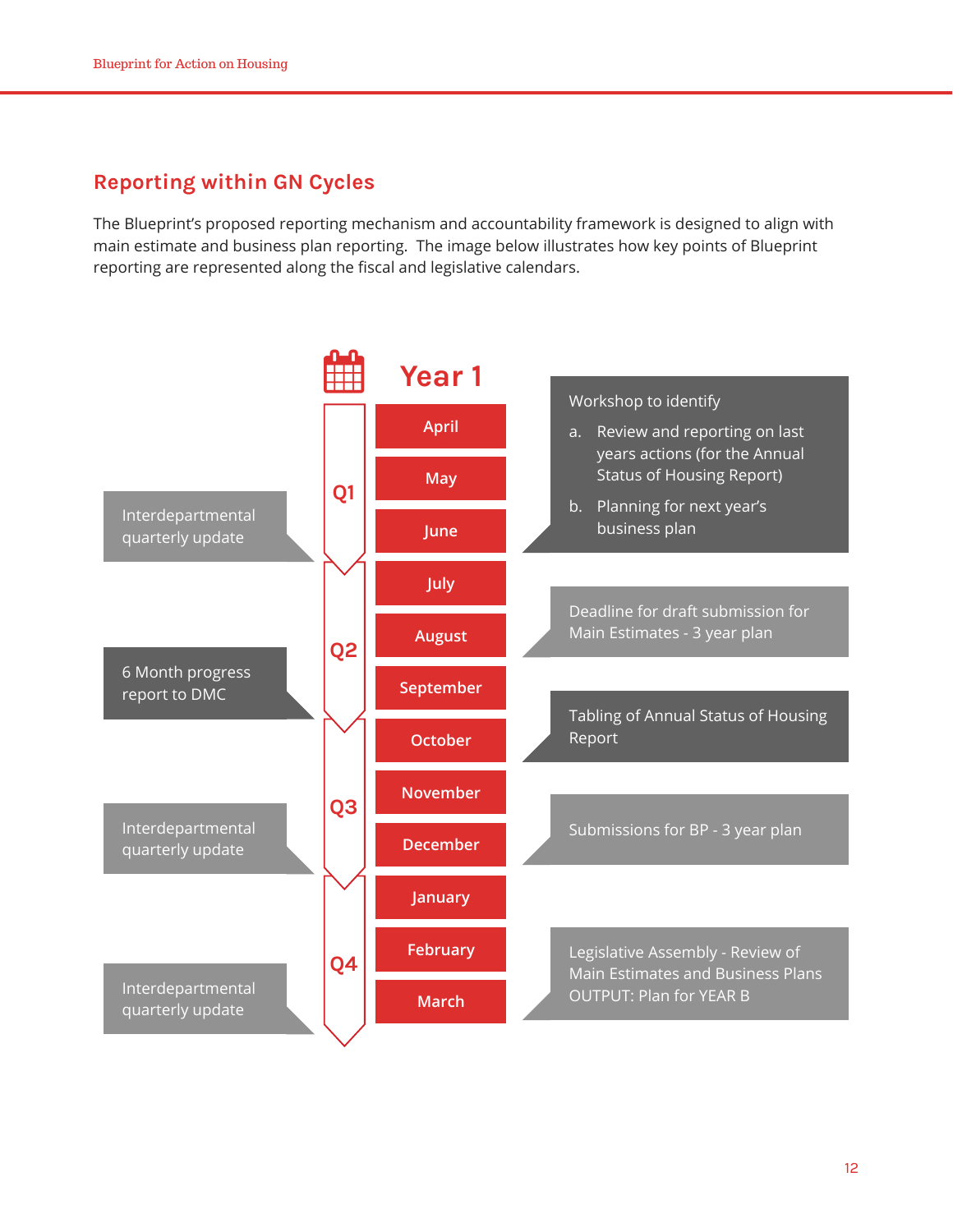## **Action Plan**

The Blueprint for Action on Housing builds on the strategic structure laid out in the *GN Long-Term Comprehensive Housing and Homelessness Strategy* which identified four goals to address the four most critical housing challenges facing Nunavut today. The Blueprint also continues to be guided by the four strategic directions established in the *Framework for the GN Long-Term Comprehensive Housing and Homelessness Strategy*.

The four goals and four strategic directions outlined the parameters on which the development of the Blueprint for Action on Housing was based. Together they set the foundation for a comprehensive approach to addressing Nunavut's housing challenges. Building on this foundation, the NHC drilled down into the four critical challenges, to identify 9 key issues that define in more detail the areas for specific action.

The Blueprint follows the same structure as the Strategy, but includes Strategic Directions, Challenges, Goals, and Key Issues, as follows:

| <b>Challenge:</b> Understanding and defining housing demand factors                                                  |
|----------------------------------------------------------------------------------------------------------------------|
| <b>Goal:</b> Define housing demand factors                                                                           |
| <b>Key Issues: Affordability Options</b><br>Care and Supportive Housing<br>Meeting the Housing Needs of GN Employees |
| <b>Challenge:</b> Systemic barriers to the housing supply                                                            |
| <b>Goal:</b> Removing barriers to the supply of housing                                                              |
| <b>Key Issues: Land Development</b><br>Capital Planning/Infrastructure Coordination                                  |
| <b>Challenge: High Cost of Housing</b>                                                                               |
| <b>Goal:</b> Reduce the cost of housing                                                                              |
| <b>Key Issues: Workforce Development</b><br>Technological Innovation<br><b>Municipal Financing</b>                   |
| <b>Challenge:</b> Limited investment dedicated to housing                                                            |
| <b>Goal:</b> Increase investment in housing                                                                          |
| <b>Key Issues:</b> Building a stronger business case                                                                 |
| In the Action Dlan below. EQ of the 60 actions serrospond with one of the four sategories, and Q key                 |

In the Action Plan below, 59 of the 60 actions correspond with one of the four categories, and 9 key issues. The 60<sup>th</sup> action is the action for implementing the accountability framework for the Blueprint. To provide additional context to the actions, each section also includes a summary of desired outcomes. Below is a broad overview of the link between Goals-Challenges-Outcomes: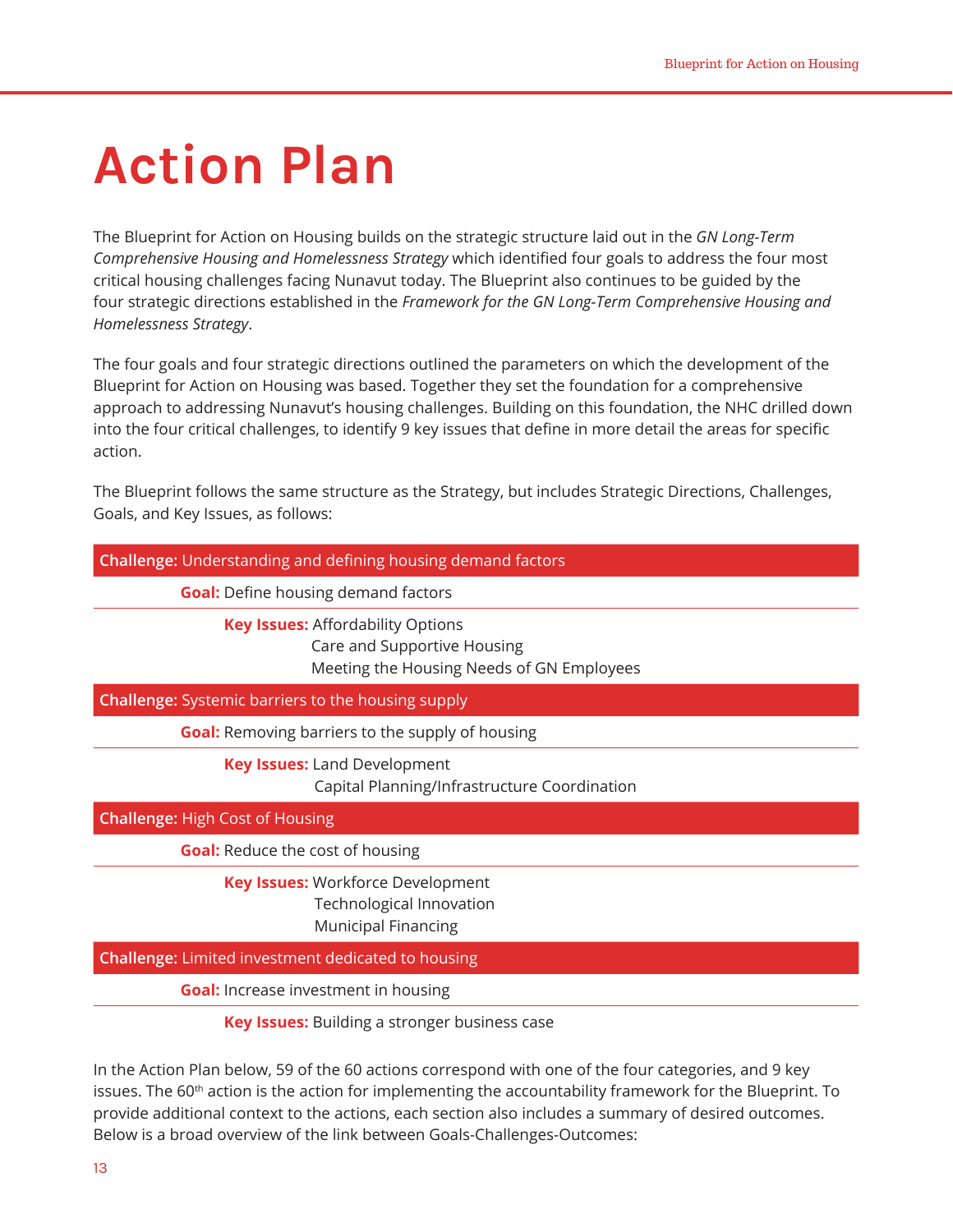

The actions that came out of the engagement sessions varied significantly in terms of scope, and complexity. Some actions may be developed and completed quickly, while others, even once developed, will take a long time to fully implement, or will establish systems that should be ongoing.

This range reflects the diversity of the housing crisis in Nunavut. For this reason, each action is characterized by time-frame;

#### **Short-Term (1-3years)**

**Medium-Term (3-5years),** 

#### **Long-Term (5+years)**

Each of the 60 actions listed in the Blueprint contains key information on accountability including: which department will lead the action, and what departments will provide support.

 In addition, for each action, the GN has identified the planned activities for the coming fiscal year that will be carried out, monitored and reported on. An example of this information is shown below:

|    | <b>Lead Department</b>              | NHC.                                                                                              |
|----|-------------------------------------|---------------------------------------------------------------------------------------------------|
| ಹಿ | <b>Support</b>                      | Health, DFS, JUS                                                                                  |
| 鯩  | <b>Planned Activities: Year One</b> | Establish a work plan for developing a<br>policy and intake process for purpose-built<br>housing. |

The purpose of assigning responsibility and planned activities for each action is to allow for regular monitoring and tracking of progress, which will allow departments to plan, and prioritize efforts.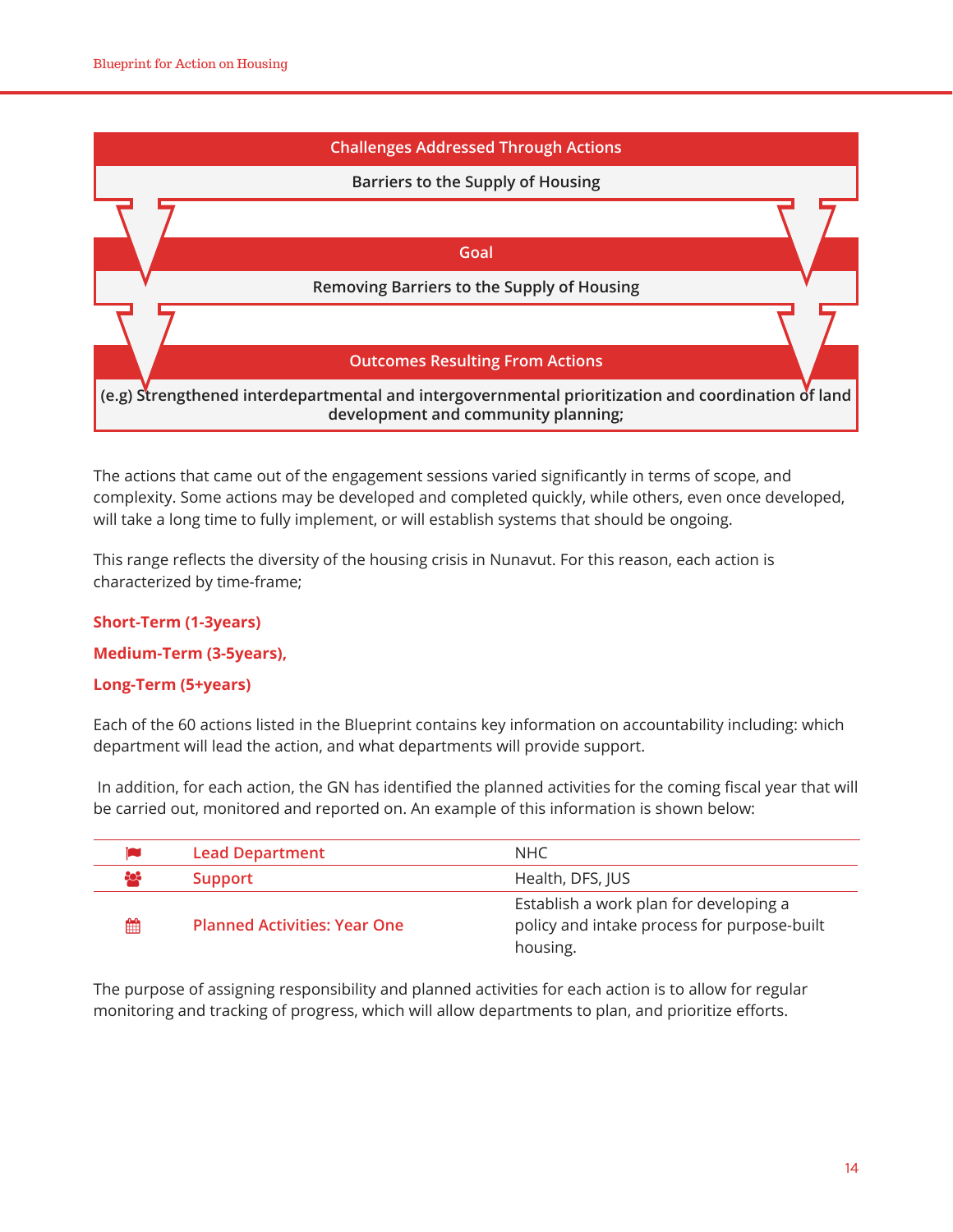The NHC will coordinate an interdepartmental update on progress towards achieving planned activities for the fiscal year on a quarterly basis. The coordination of this monitoring will be included in a semiannual update to Deputy Ministers.

The actions below represent a culmination of cooperation, participation, and consensus building throughout the Blueprint for Action engagement process. To continue this momentum, GN departments and agencies, as well as other stakeholders must remain active in their commitments to improve the housing situation for Nunavummiut.

### **Strategic Challenge: Understanding and defining housing demand factors**

Nunavut lacks the necessary housing options to meet the diverse needs of its residents. The current suite of options is limited and movement from public housing to privately owned or rented accommodation is unaffordable for all but a very few. These gaps perpetuate a cycle of insufficient and inadequate housing, deteriorating social conditions, and a deepening dependence on government housing. To ensure sufficient affordable housing in each community, there needs to be a range and diversity of housing options – a full continuum of housing.

In addition to affordable housing options, Nunavut also lacks the necessary housing to meet the needs of the most vulnerable Nunavummiut—women and children, youth, elders, those living in poverty and those who are homeless.

In particular, Nunavut has very limited supportive housing options for those with mental wellness issues, physical disabilities, and residents requiring assistance and care as they age. Without collaborative investment and shared responsibility, the Government will not be able to meet the needs of Nunavut's vulnerable populations.

| <b>Strategic Direction for</b><br>Action                 | <b>Challenge to Address</b><br>through Actions          | <b>Underlying Issues</b>                                                                                              |  |
|----------------------------------------------------------|---------------------------------------------------------|-----------------------------------------------------------------------------------------------------------------------|--|
| Identify and address<br>gaps in the housing<br>continuum | Understanding and<br>defining housing<br>demand factors | • Care and Supportive Housing<br>• Affordability Options<br>Meeting the Housing Needs of GN<br>$\bullet$<br>Employees |  |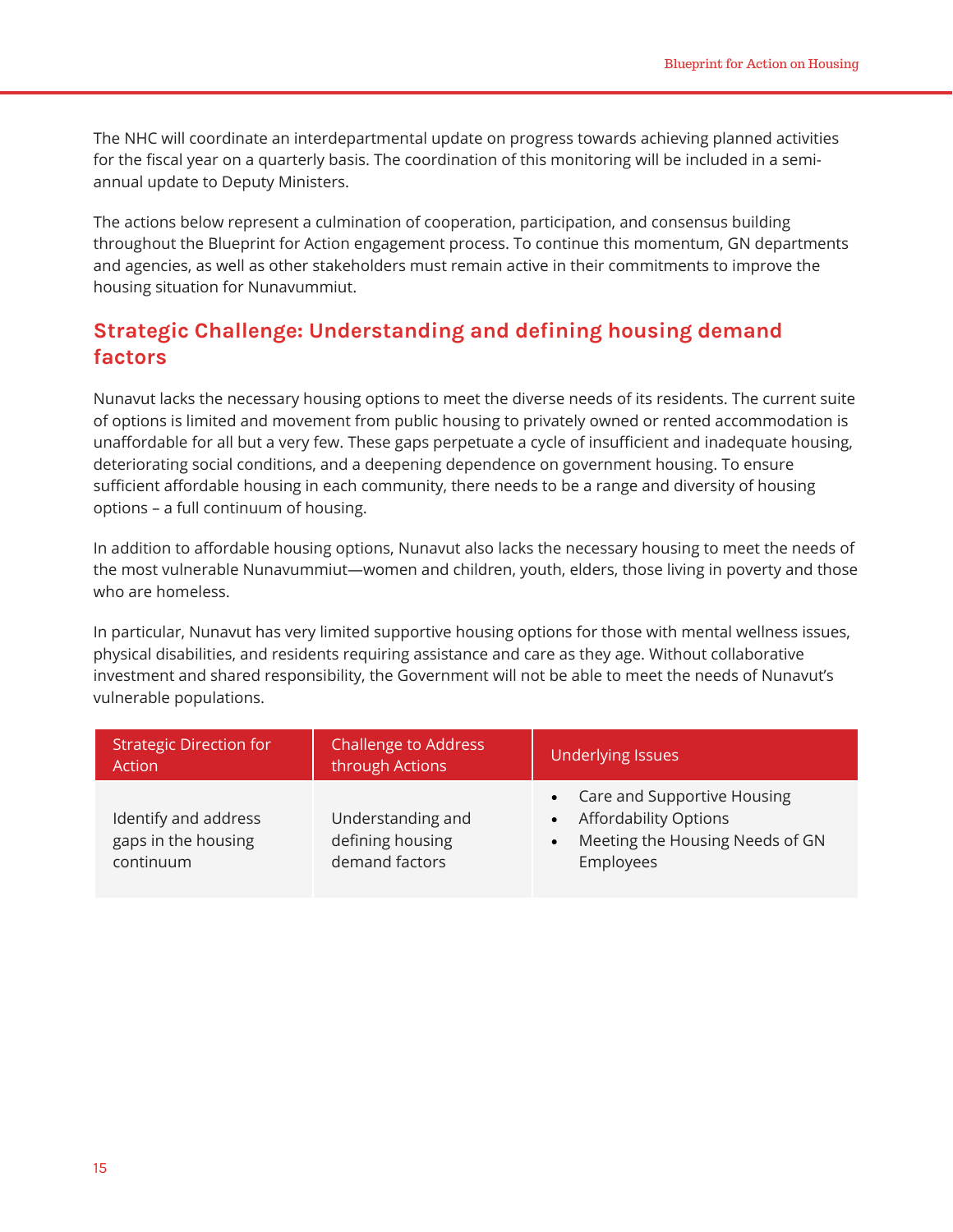## **Goal 1: Define Housing Demand Factors**

To ensure sufficient affordable housing in each community, there needs to be a diversity of housing options – a continuum of housing. A continuum that is complete offers a full range of housing options, from emergency shelter to homeownership

Government programs are required across the housing continuum to ensure housing is adequate, suitable and affordable in Nunavut. Nunavut needs to ensure that the very diverse housing needs of Nunavummiut are being met, today and tomorrow, in the most efficient, effective and fair way.

There is also a need to establish a full continuum of housing options and examine the costs and opportunities for transitions between these housing types. This will allow a more strategic allocation of resources to bridge the gaps in Nunavut's housing continuum.

Housing Demand Factors need to be clearly defined in order to address gaps in Nunavut's housing continuum. The GN cannot meet the needs of Nunavummiut without adopting a collaborative, interdepartmental approach that addresses housing needs now and the future.

#### **Desired Outcomes:**

- A stronger local non-profit sector will lead to increased services for vulnerable populations and targeted housing options outside of public housing.
- Increased cooperation between departments will ensure that appropriate programming can be incorporated into the design, plan, implementation, of government-subsidized housing.
- GN decisions related to the housing needs of GN employees will be guided by clear policy objectives and an understanding of the supports required to mitigate the impacts of decisions on GN programs, services, and employees.

#### **Key Issue: Care and Supportive Housing**

Nunavut's care and supportive housing requirements are lacking. For those individuals with underlying social, mental or physical health issues, or who are homeless for more complex reasons than simply lack of available shelter, targeted housing options outside of public housing will be necessary.

More research is required to determine what the specific housing needs of vulnerable populations are, and how these fit into a Nunavut-specific continuum of care. A collaborative, shared approach will assist the GN in meeting the social and health needs of the territory.

A major issue regarding care and supportive housing is the lack of a robust non-profit, non-government sector to supplement the supportive programming delivered by the GN. A capable not-for-profit organization has the ability to provide supportive housing targeted to very specific groups that the GN does not have the capacity to offer. The flexibility and size of not-for-profit supportive housing could fill significant gaps in the care side of Nunavut's housing continuum. A number of actions have been identified under care and supportive housing to promote the growth of the third party sector.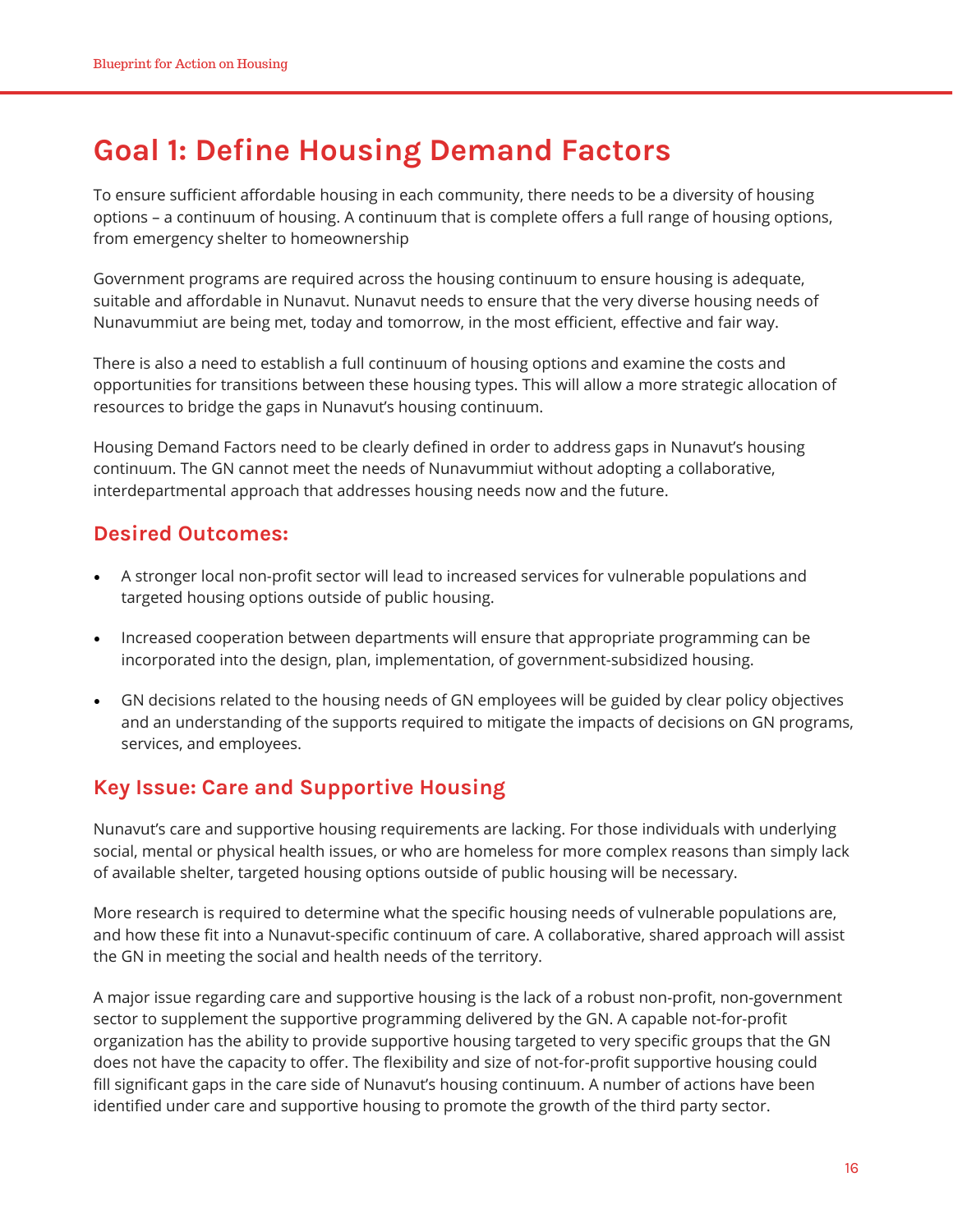#### **Action 1 Develop a Policy and Intake Process for Purpose-Built Housing that Links Purpose-Built Units to Specific Programming Needs**

In collaboration with the appropriate department, the NHC will develop a policy and intake process, for purpose-built housing that links units to specific programming needs. Including Elder care, mental health facilities, support for individuals who have experienced violence, housing for those exiting the criminal justice system, etc. The policy will include:

- i. A mechanism to ensure that programming is incorporated into the design, plan, and implementation of housing;
- ii. Criteria for prioritizing requests;
- iii. An evaluation tool to assist in developing a business case for cross-departmental purposebuilt housing.
- iv. Coordination with the actions identified in Angiraqangittuliriniq: A Framework for Action for Nunavut's Absolute Homeless.

| Θ  | <b>Time Frame</b>                   | Medium-Term                                                                                       |
|----|-------------------------------------|---------------------------------------------------------------------------------------------------|
|    | <b>Lead Department</b>              | NHC.                                                                                              |
| ဆု | <b>Support</b>                      | Health, DFS, JUS                                                                                  |
| 鯩  | <b>Planned Activities: Year One</b> | Establish a work plan for developing a<br>policy and intake process for purpose-built<br>housing. |

v. Development of MOUs to clarify roles and responsibilities of each agency

 **Actions to encourage non-for-profit sector involvement in supportive housing:**

#### **Action 2 Research Challenges Faced by Not-For-Profit Organizations**

DFS will conduct a critical analysis of challenges faced by not-for-profit organizations in Nunavut and develop options for increasing support to this sector.

i. Analysis should be coordinated with any other relevant initiatives.

| Θ   | <b>Time Frame</b>                   | Short-Term                                                      |
|-----|-------------------------------------|-----------------------------------------------------------------|
|     | <b>Lead Department</b>              | <b>DFS</b>                                                      |
| ಕಿಂ | <b>Support</b>                      | EDT, NHC                                                        |
| 鯩   | <b>Planned Activities: Year One</b> | Complete analysis and present options for<br>increasing support |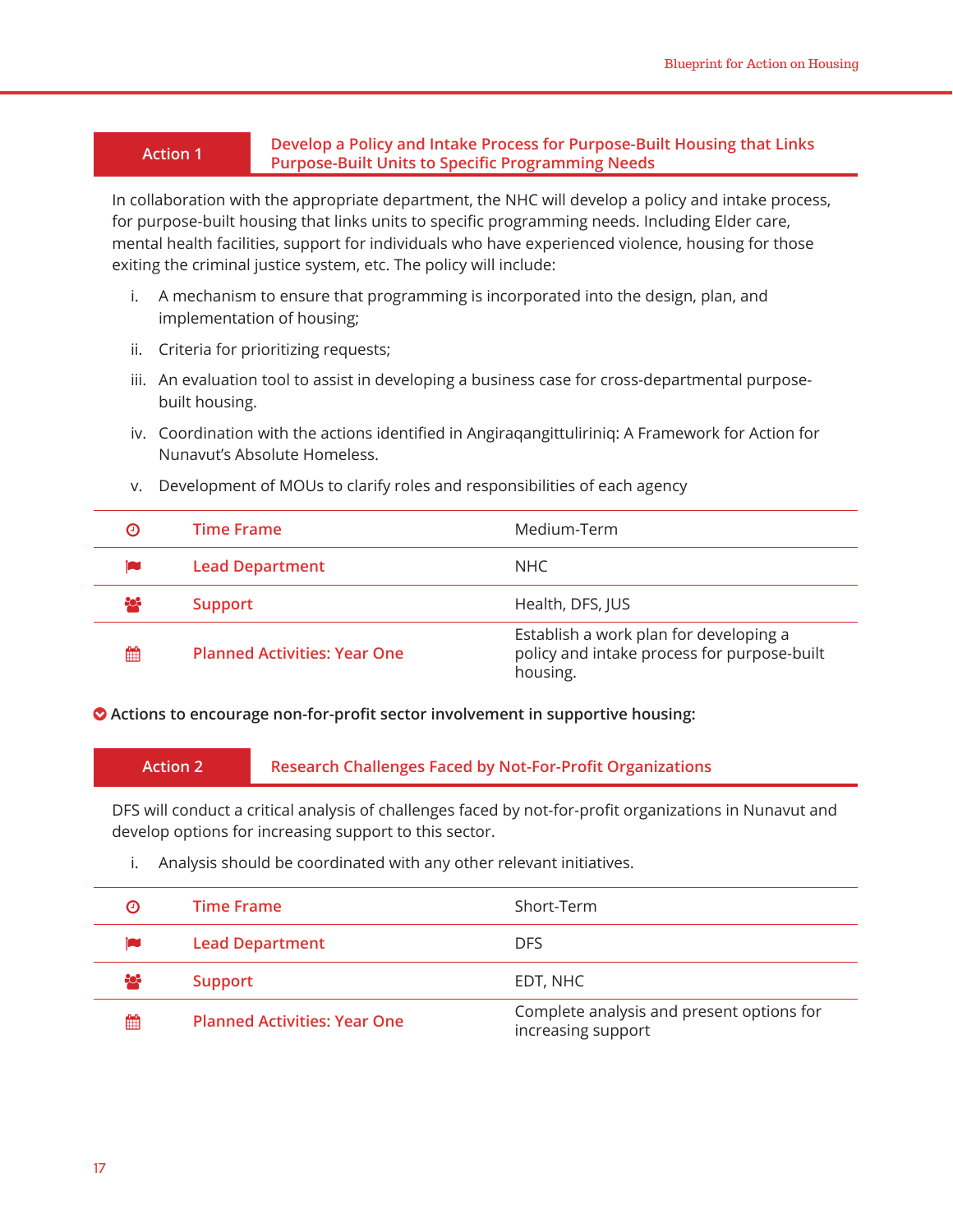#### **Action 3 Research Legislative Changes to Support Not-For-Profit Organizations**

JUS, in consultation with DFS and Health, will conduct a review of the *Societies Act*, and the *Cooperative Associations Act*. The primary objective of the review is to determine effective ways to reduce administrative burden to better support small local non-profit groups, or potential housing providers.

| Θ  | <b>Time Frame</b>                   | Short-Term                                                                                |
|----|-------------------------------------|-------------------------------------------------------------------------------------------|
|    | <b>Lead Department</b>              | <b>IUS</b>                                                                                |
| ಹಿ | <b>Support</b>                      | DFS, Health, EDT, NHC                                                                     |
| 鯩  | <b>Planned Activities: Year One</b> | Establish a work plan for the review of the<br>Societies Act and Co-Op Aossociations Act. |

| <b>Action 4</b> |  |  |  |
|-----------------|--|--|--|
|                 |  |  |  |
|                 |  |  |  |

#### **Action 4 Support Not-For-Profit Organizations Accessing Grants and Contributions**

DFS will explore the development of a process to specifically support not-for-profits in accessing grants and contribution funding while maintaining accountability.

| Θ        | <b>Time Frame</b>                   | Medium-Term                                  |
|----------|-------------------------------------|----------------------------------------------|
|          | <b>Lead Department</b>              | <b>DFS</b>                                   |
| $\infty$ | <b>Support</b>                      | <b>FIN</b>                                   |
| 雦        | <b>Planned Activities: Year One</b> | Determine the feasibility of such a process. |

#### **Action 5 Assess the Feasibility of an Optional, GN Employee Wage Donation Program**

DFS in collaboration with key departments will assess the need and feasibility of developing an optional GN employee wage donation program to provide funding to non-profit organizations operating in Nunavut. This will be based on a review of a similar initiative currently operated by the Government of Northwest Territories, and the Federal Government.

| Θ        | Time Frame                          | Medium-Term                     |
|----------|-------------------------------------|---------------------------------|
|          | <b>Lead Department</b>              | <b>DFS</b>                      |
| $\infty$ | <b>Support</b>                      | FIN, All Departments            |
| 雦        | <b>Planned Activities: Year One</b> | Complete project scoping stage. |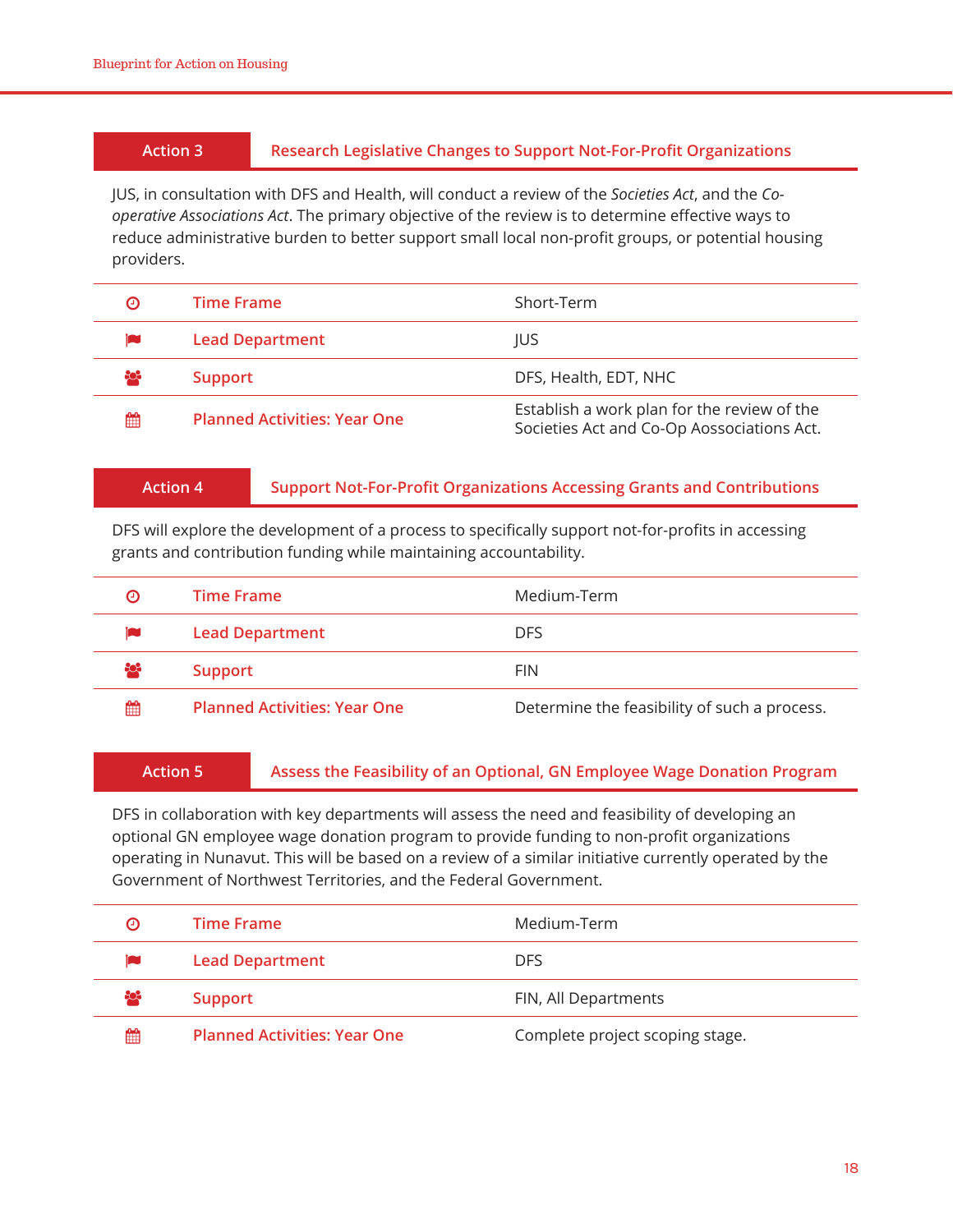#### **Action 6 Examine Feasibility of Establishing an Umbrella Organization to Support Not-for-Profit Organizations**

The NHC will work with DFS to examine the feasibility and legality of establishing an umbrella agency to provide financial, administrative and capacity support for not-for-profit sector organizations. Explore the possibility of developing this as an initiative with the Nunavut Roundtable for Poverty Reduction .

| Θ  | <b>Time Frame</b>                   | Long-Term                                        |
|----|-------------------------------------|--------------------------------------------------|
|    | <b>Lead Department</b>              | NHC, DFS                                         |
| ಹಿ | <b>Support</b>                      | NTI, Nunavut Roundtable for Poverty<br>Reduction |
| 鯩  | <b>Planned Activities: Year One</b> | Begin discussions between NHC, DFS, and<br>NTI.  |

### **Key Issue: Affordability Options**

Gaps in Nunavut's housing continuum affect almost all Nunavummiut, at almost all income levels. There is a need to identify gaps in the continuum of housing options, research the demand pressures for specific types of housing, and examine the costs and opportunities for transitions between these housing types.

Coordinated government programming is required across the housing continuum to ensure that housing options remain affordable and accessible. A complete housing continuum will have adequate and appropriate housing options for all Nunavummiut and will be instrumental in reducing dependence on government funded housing and allowing for private market growth.

| <b>Conduct Market and Statistical Analysis to Determine the Need for Public</b><br><b>Action 7</b><br><b>Housing Construction</b> |  |
|-----------------------------------------------------------------------------------------------------------------------------------|--|
|-----------------------------------------------------------------------------------------------------------------------------------|--|

The NHC will work with the Nunavut Bureau of Statistics to conduct market and statistical analysis to define the need for public housing construction in the territory, including the number of new units needed to keep up with population growth. The analysis will include an assessment of vacant units, their impact on the greater housing picture, and their value for repurposing or renovations.

| Θ   | Time Frame                          | Short-Term                               |
|-----|-------------------------------------|------------------------------------------|
|     | <b>Lead Department</b>              | NHC.                                     |
| 808 | Support                             | EIA (Nunavut Bureau of Statistics), CMHC |
| 鱛   | <b>Planned Activities: Year One</b> | Complete project scoping stage.          |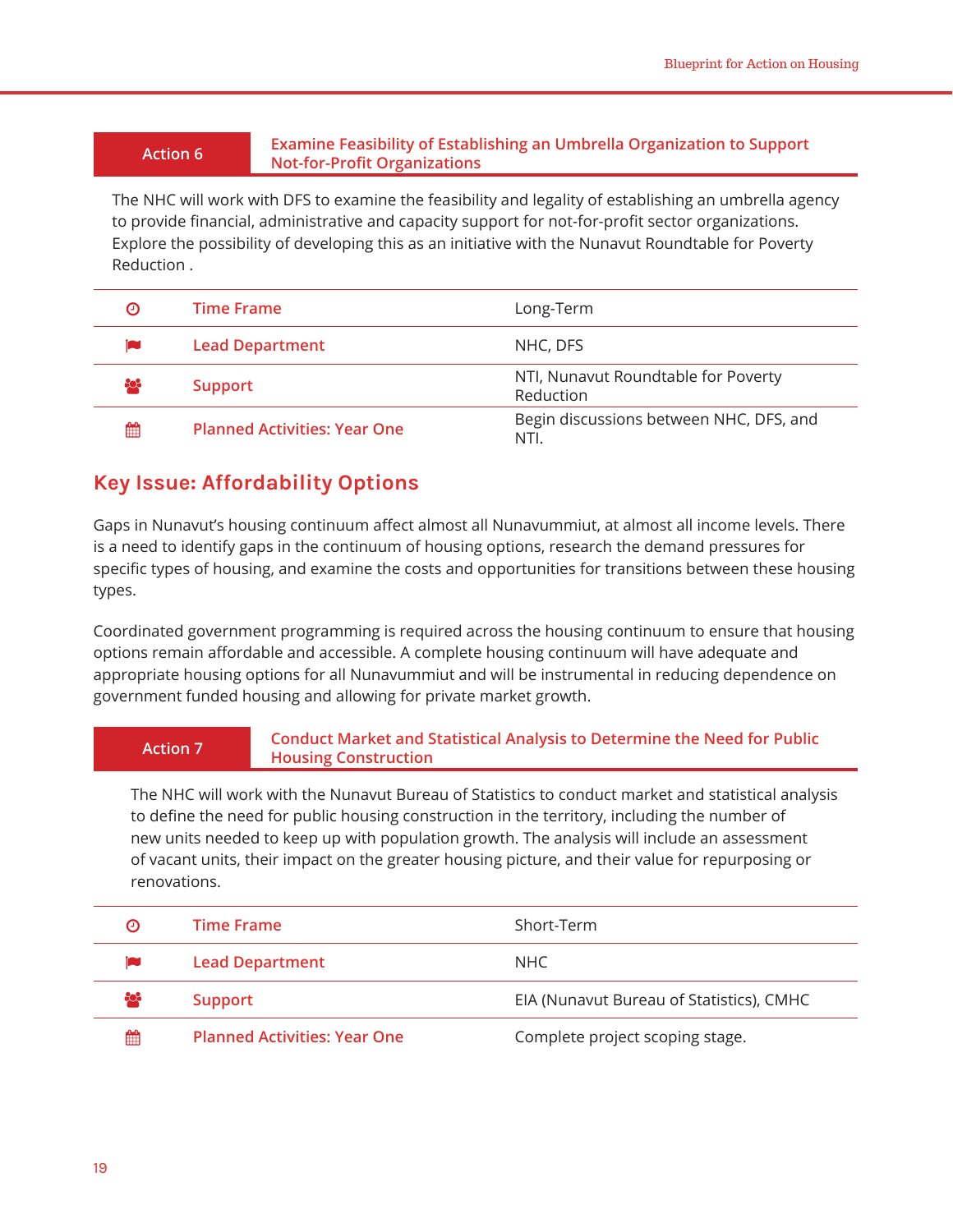#### $\diamond$  Actions to align departmental programming with housing and meet the needs of a greater diversity **of Nunavummiut:**

**Action 8 Conduct a Supportive Housing Needs Assessment to Identify Opportunities to Match Purpose-Built Units with Programming**

The NHC will conduct a needs assessment of Nunavummiut requiring support services to quantify the demand for purpose-built units able to accommodate supportive services or programs.

| Θ  | <b>Time Frame</b>                   | Short-Term                                                                                                   |
|----|-------------------------------------|--------------------------------------------------------------------------------------------------------------|
|    | <b>Lead Department</b>              | NHC                                                                                                          |
| ಹಿ | <b>Support</b>                      | Health, DFS                                                                                                  |
| 龠  | <b>Planned Activities: Year One</b> | Establish a framework for conducting a<br>needs assessment of Nunavummiut in need<br>of purpose built units. |

#### **Action 9 Integration of IQ Principles into Housing Designs**

The NHC will engage with CH to develop a method for incorporating Inuit Qaujimajatuqangit (IQ) principles into housing design, particularly in regard to purpose built housing for vulnerable groups, including Elders.

| Θ  | Time Frame                          | Medium-Term                                                                   |
|----|-------------------------------------|-------------------------------------------------------------------------------|
|    | <b>Lead Department</b>              | NHC                                                                           |
| ಹಿ | <b>Support</b>                      | CН                                                                            |
| 鯩  | <b>Planned Activities: Year One</b> | Hold initial meetings with CH to discuss the<br>role of IQ in housing design. |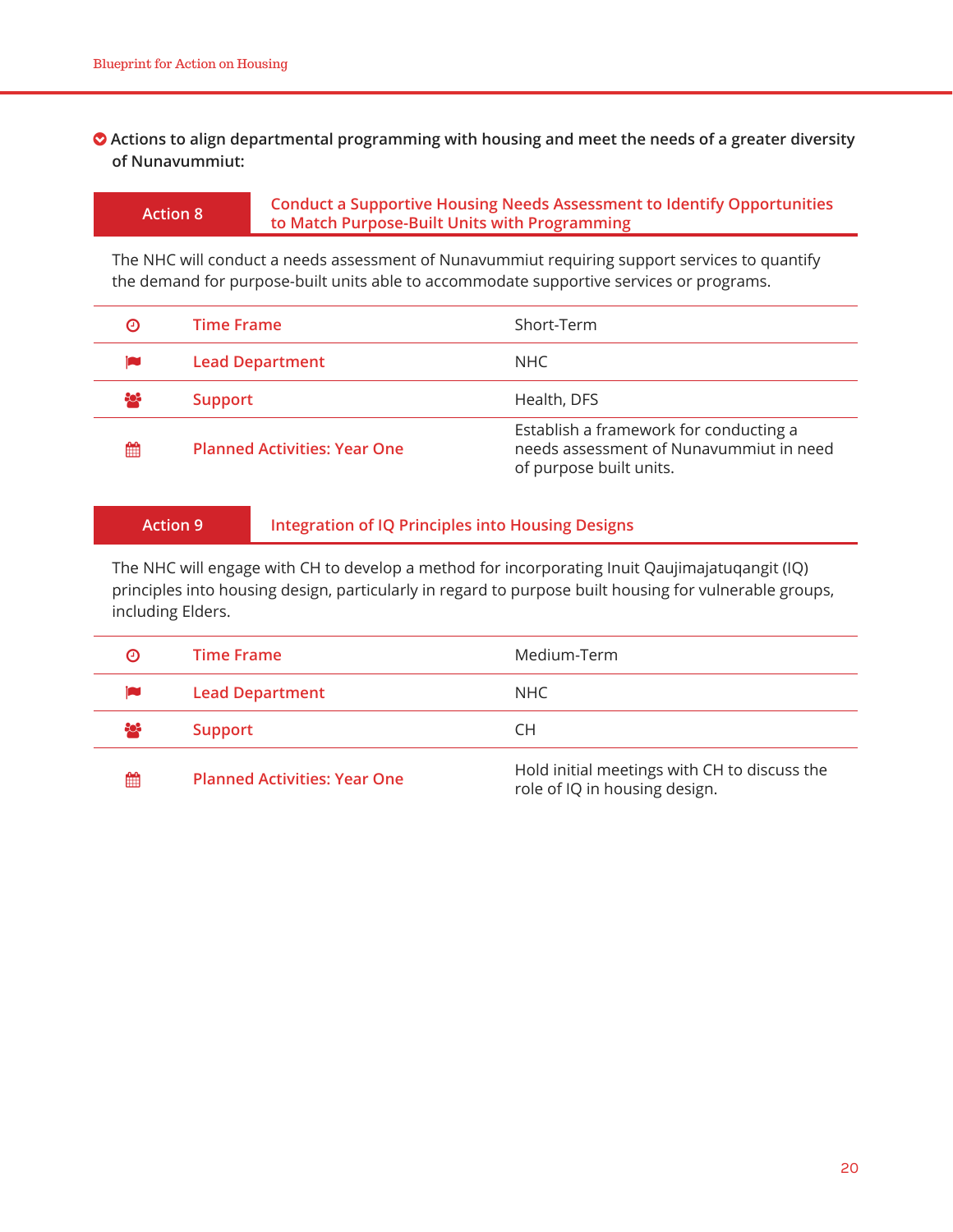$\bullet$  **In order to gain a better understanding of the specific housing needs and potential affordable housing options to meet those needs, the following actions will be taken:**

#### **Action 10 Explore Legislative and Zoning Options for Creating Affordable Housing in Target Communities**

CGS and the NHC will determine the feasibility of undertaking legislative amendments that encourage the provision of more affordable housing in target communities. Consideration will be given to supporting community zoning that requires a level of affordable housing within a community, and if zoning bylaw amendments are required. Consideration will also be given to requirements for incorporation or adoption of varied housing designs.

| Θ   | <b>Time Frame</b>                   | Medium-Term                                                                |
|-----|-------------------------------------|----------------------------------------------------------------------------|
|     | <b>Lead Departments</b>             | CGS, NHC                                                                   |
| 808 | <b>Support</b>                      | Select municipalities                                                      |
| 鯩   | <b>Planned Activities: Year One</b> | Hold initial meeting between CGS and NHC.<br>Determine project next steps. |

#### **Action 11 Examine the Suitability of Secondary Suites to Increase Private Rental Options**

The NHC will assess the potential for secondary suites to address housing needs in certain communities, including:

- i. Review the use of secondary suites in similar jurisdictions (e.g. NWT);
- ii. Identify regulatory barriers and policy tools needed to facilitate and regulate the development of secondary suites;
- iii. Consultation with municipalities (in partnership with CGS) to review and update the inclusion of secondary suites in zoning bylaws and community plans, and;
- iv. Identify incentives and information needed to promote secondary suites.

| Θ        | Time Frame                          | Medium-Term                                                                         |
|----------|-------------------------------------|-------------------------------------------------------------------------------------|
|          | <b>Lead Department</b>              | NHC                                                                                 |
| $\infty$ | <b>Support</b>                      | CGS, municipalities                                                                 |
| 鯩        | <b>Planned Activities: Year One</b> | Develop a work plan for the assessment of<br>secondary suites as housing solutions. |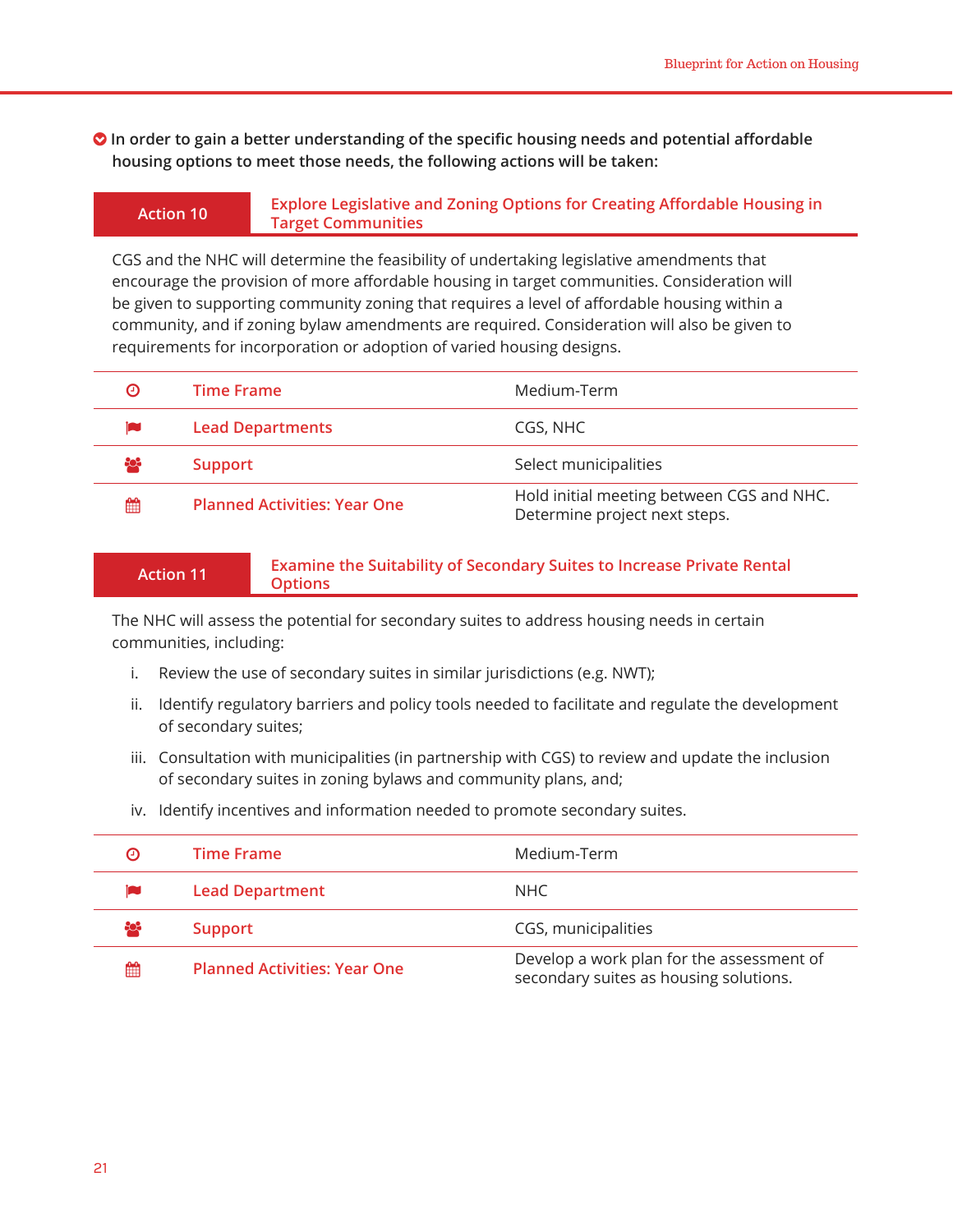#### $\diamond$  Actions to increase the range of affordable housing options beyond rent-geared to income public **housing:**

#### **Action 12 Review Best Practices for Alternative Subsidized Housing Models**

The NHC will review best practices related to various models of subsidized housing as alternatives to rent- geared to income.

- i. The NHC will review possible development of a fixed-rent subsidized housing model targeting high-income public housing tenants; particularly those currently paying maximum rent in public housing.
- ii. The NHC will explore avenues to support the creation of more collective ownership options, such as cooperative housing and community land trusts.

| Θ   | <b>Time Frame</b>                   | Short-Term                                                                                                   |
|-----|-------------------------------------|--------------------------------------------------------------------------------------------------------------|
|     | <b>Lead Department</b>              | NHC.                                                                                                         |
| 808 | <b>Support</b>                      |                                                                                                              |
| 鱛   | <b>Planned Activities: Year One</b> | Conduct a jurisdictional scan of various<br>subsidized housing models in other<br>provinces and territories. |

#### **Action 13 Collaborate with RIAs on Potential Provision of Affordable Housing for Inuit on Inuit Owned Land**

The NHC will collaborate with RIAs to explore affordable housing for Inuit on Inuit Owned Land.

| Θ            | <b>Time Frame</b>                   | Long-Term                                    |
|--------------|-------------------------------------|----------------------------------------------|
|              | <b>Lead Department</b>              | NHC.                                         |
| $\mathbf{c}$ | <b>Support</b>                      | <b>RIAS</b>                                  |
| ≝            | <b>Planned Activities: Year One</b> | Identify interest and feasibility with RIAs. |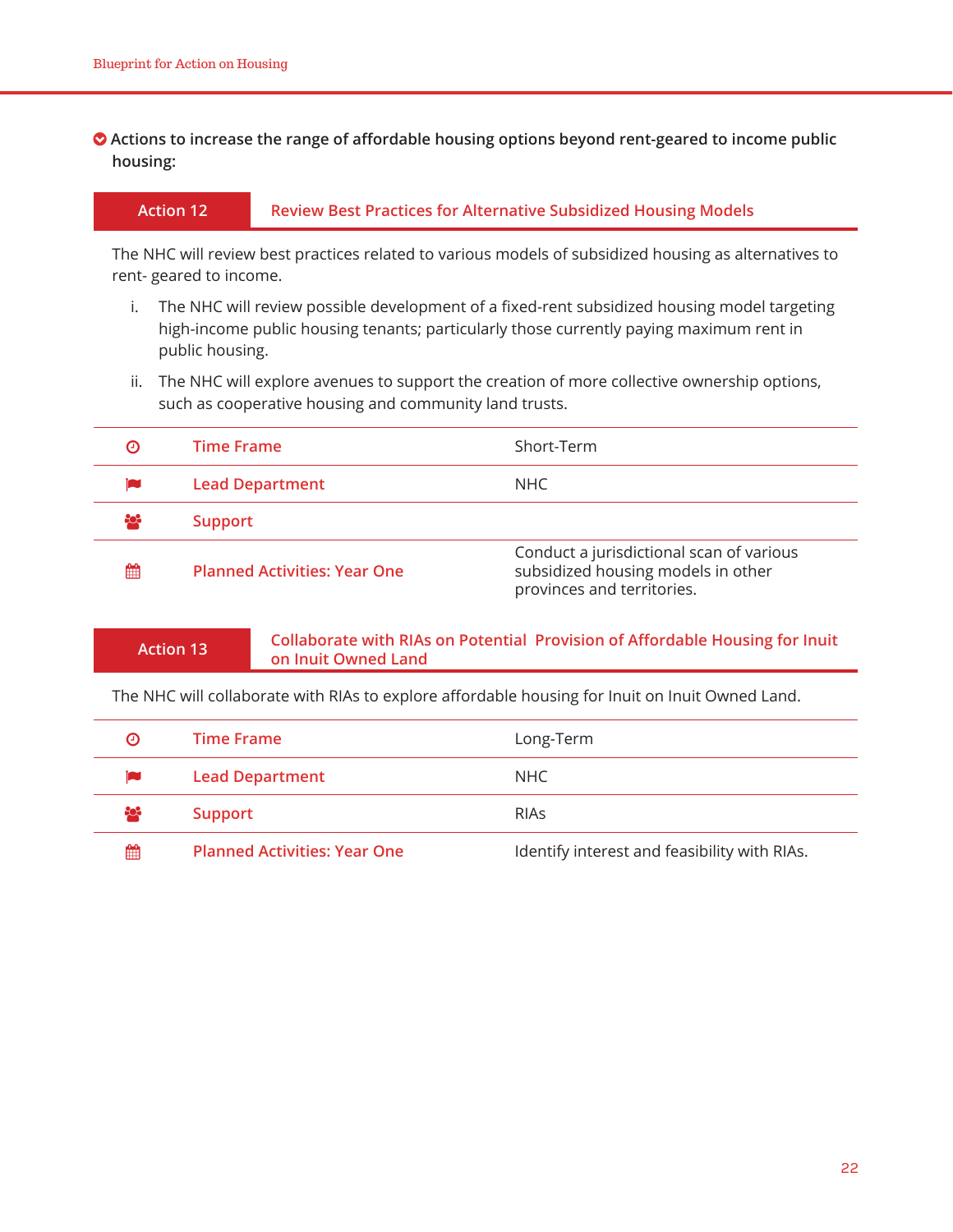$\bullet$  Actions to address prohibitive costs of private home maintenance and repair and to facilitate move**ment along the housing continuum:**

#### **Action 14 Assess Feasibility of Expanding Local Housing Organizations' Maintenance Services to Homeowners**

The NHC will assess the feasibility of working with LHOs to explore:

- i. An expansion of LHO maintenance services to include private homeowners in communities that lack local contractors;
- ii. Expanded use of contract-based maintenance and repair work in communities where there are local contractors to reduce pressure on LHOs and promote local business development.

| Θ   | <b>Time Frame</b>                   | Medium-Term                                            |
|-----|-------------------------------------|--------------------------------------------------------|
|     | <b>Lead Department</b>              | NHC.                                                   |
| 808 | <b>Support</b>                      | EDT                                                    |
| 雦   | <b>Planned Activities: Year One</b> | Identify priority areas of collaboration with<br>LHOs. |

**Action 15 Assess Feasibility of a Base Level Maintenance Grant for Homeowners**

The NHC will explore the possibility of offering a base-level maintenance grant for homeowners in order to offset the costs of regular household maintenance and repair.

| Θ  | <b>Time Frame</b>                   | Short-Term                      |
|----|-------------------------------------|---------------------------------|
|    | <b>Lead Department</b>              | NHC.                            |
| ಹಿ | <b>Support</b>                      |                                 |
| 雦  | <b>Planned Activities: Year One</b> | Complete project scoping stage. |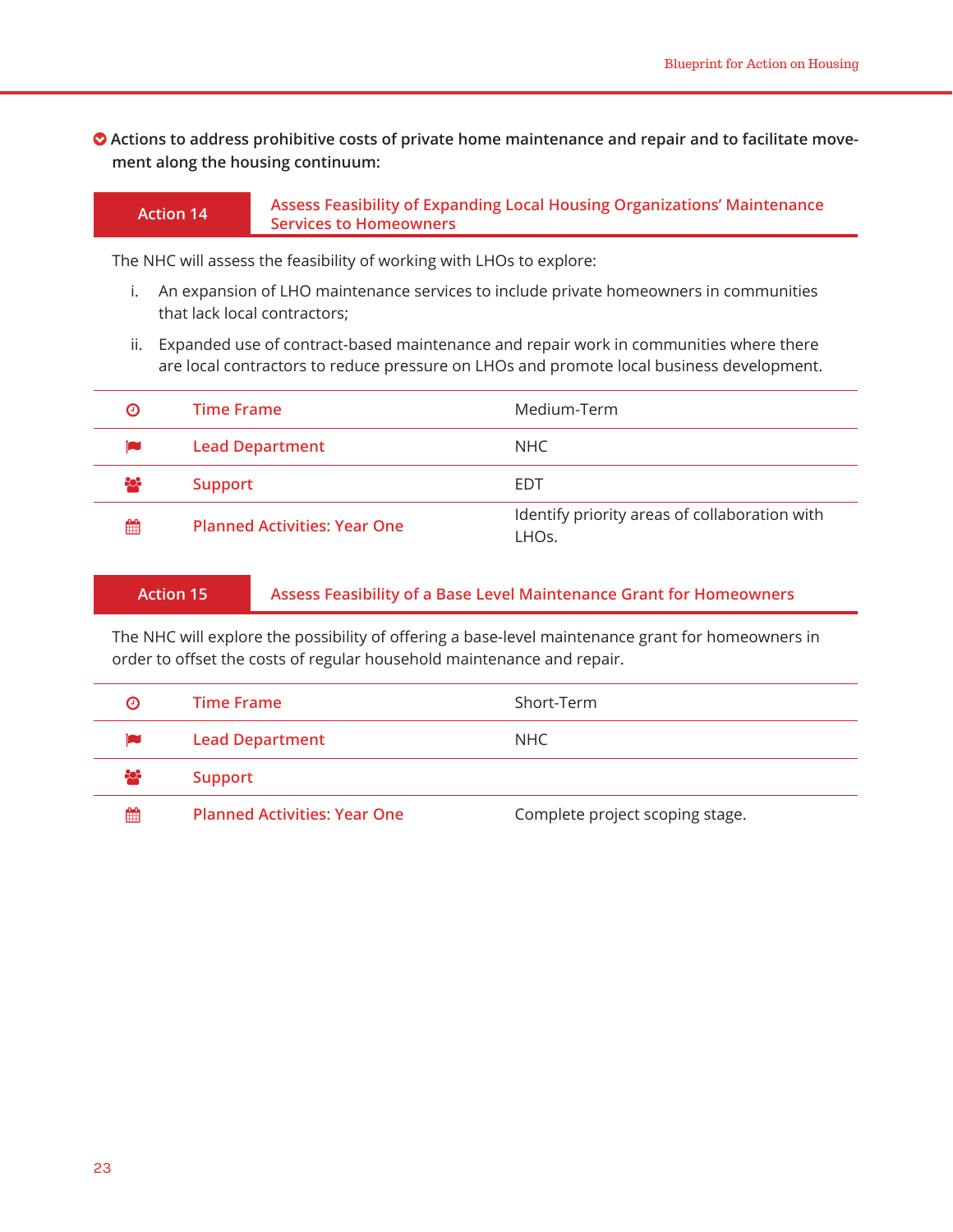#### **Action 16 Conduct a Review of Past and Present Homeownership Support Programs, and Programs Offered in Other Jurisdictions**

With regard to affordable homeownership programming, the NHC will:

- i. Review its current homeownership programs, such as the Nunavut Down Payment Assistance Program (NDAP), to determine ways to incentivize the building of new houses and private homeownership;
- ii. Evaluate previous homeownership programs to identify lessons learned and inform future programming;
- iii. Conduct a review of homeownership programs in other Canadian jurisdictions for consideration in Nunavut.

| Θ  | <b>Time Frame</b>                   | Short-Term                                                                                                                                                                        |
|----|-------------------------------------|-----------------------------------------------------------------------------------------------------------------------------------------------------------------------------------|
|    | <b>Lead Department</b>              | <b>NHC</b>                                                                                                                                                                        |
| ಹಿ | <b>Support</b>                      |                                                                                                                                                                                   |
| 鯩  | <b>Planned Activities: Year One</b> | Develop a work plan to guide:<br>A review of the NDAP;<br>An evaluation of past homeownership<br>programs;<br>A jurisdictional review of homeownership<br>programs across Canada. |

**• Actions to support greater understanding of budgeting, saving, and personal finances:** 

**Action 17 Develop a Plain Language "Toolkit for Renters and Homeowners"**

The NHC, in collaboration with departments, will develop a plain language "Toolkit for Renters and Homeowners". The toolkit will be community specific and include information on budgeting and saving, programs available to all Nunavummiut, and other information such as how to obtain necessary permits for accessory buildings. The toolkit will be made available through a number of different venues and will be included as part of the standard GN employee orientation package.

| ℗   | <b>Time Frame</b>                   | Short-Term                                                                                                |
|-----|-------------------------------------|-----------------------------------------------------------------------------------------------------------|
| p   | <b>Lead Department</b>              | NHC.                                                                                                      |
| 808 | <b>Support</b>                      | EIA, FIN, financial institutions, CMHC                                                                    |
| 鯩   | <b>Planned Activities: Year One</b> | Establish a work plan for the development<br>of a plain language "Toolkit for Renters and<br>Homeowners." |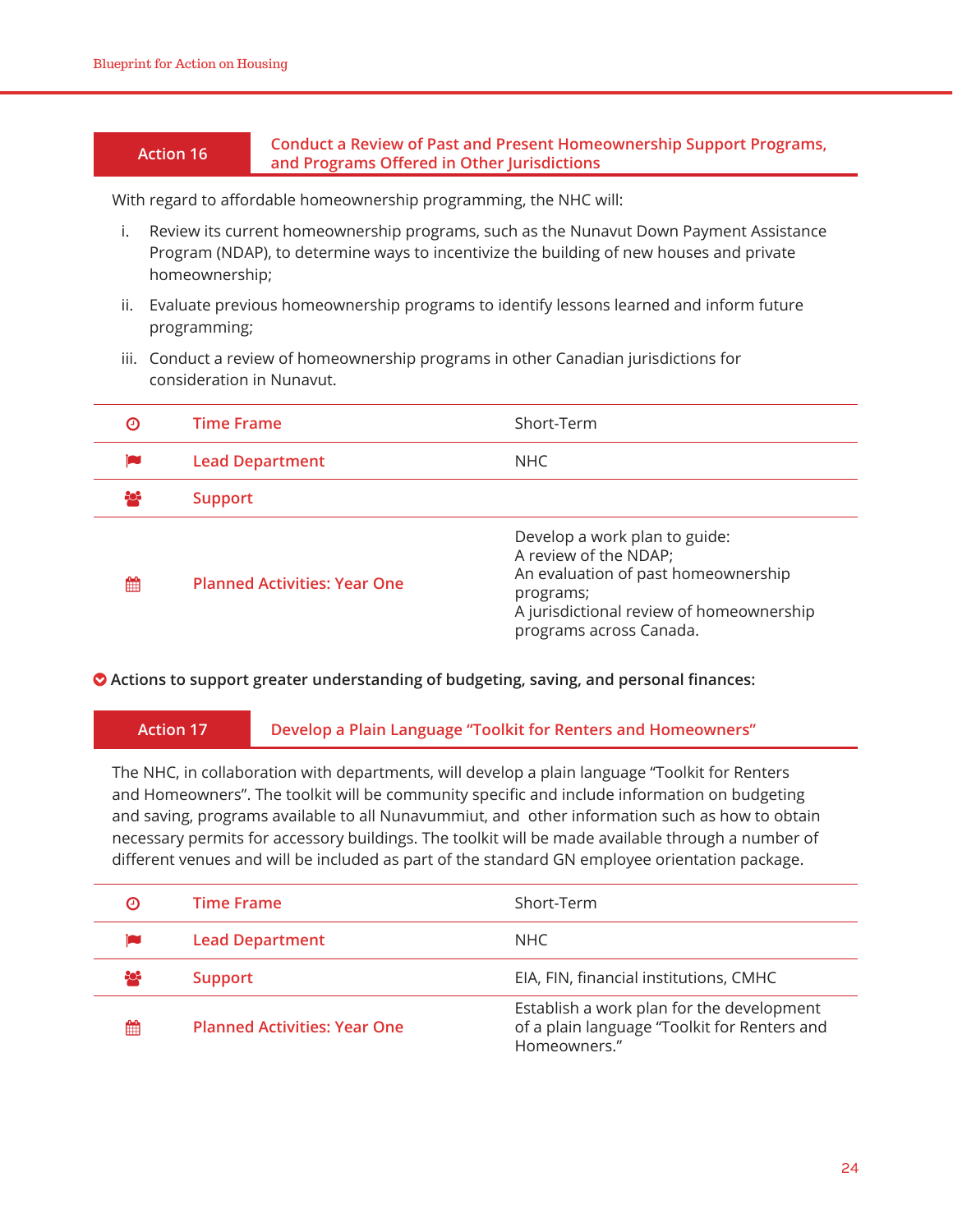#### **Action 18 Engage Banking and Financial Institutions on Expanding Service Areas to Include Smaller Communities**

EDT, NHC, and FIN will explore options to encourage banking and financial institutions to offer standard and personal financial management services in smaller communities.

i. Can be coordinated with ongoing Income Assistance Reform

| Θ   | <b>Time Frame</b>                   | Long-Term                                                                     |
|-----|-------------------------------------|-------------------------------------------------------------------------------|
|     | <b>Lead Department</b>              | EDT                                                                           |
| 808 | <b>Support</b>                      | NHC, FIN, DFS                                                                 |
| 鱛   | <b>Planned Activities: Year One</b> | Hold an initial meeting between NHC and<br>EDT. Determine project next steps. |

**Action 19**

**Engage with Financial Institutions on the Provision of Homeownership Training Program as an Eligibility Requirement for NHC Homeownership Subsidies**

The NHC will engage with financial institutions to gauge interest on the provision of mandatory firsttime homeownership training as an eligibility requirement for the NHC homeownership subsidies, and take advantage of existing CMHC guidance material on mortgages and homeownership.

| $\boldsymbol{\Theta}$ | Time Frame                          | Medium-Term                                                      |
|-----------------------|-------------------------------------|------------------------------------------------------------------|
|                       | <b>Lead Department</b>              | NHC .                                                            |
| 808                   | <b>Support</b>                      | Financial institutions, CMHC, NAC, EDU, DFS                      |
| 鯩                     | <b>Planned Activities: Year One</b> | Hold initial meetings between NHC and<br>financial institutions. |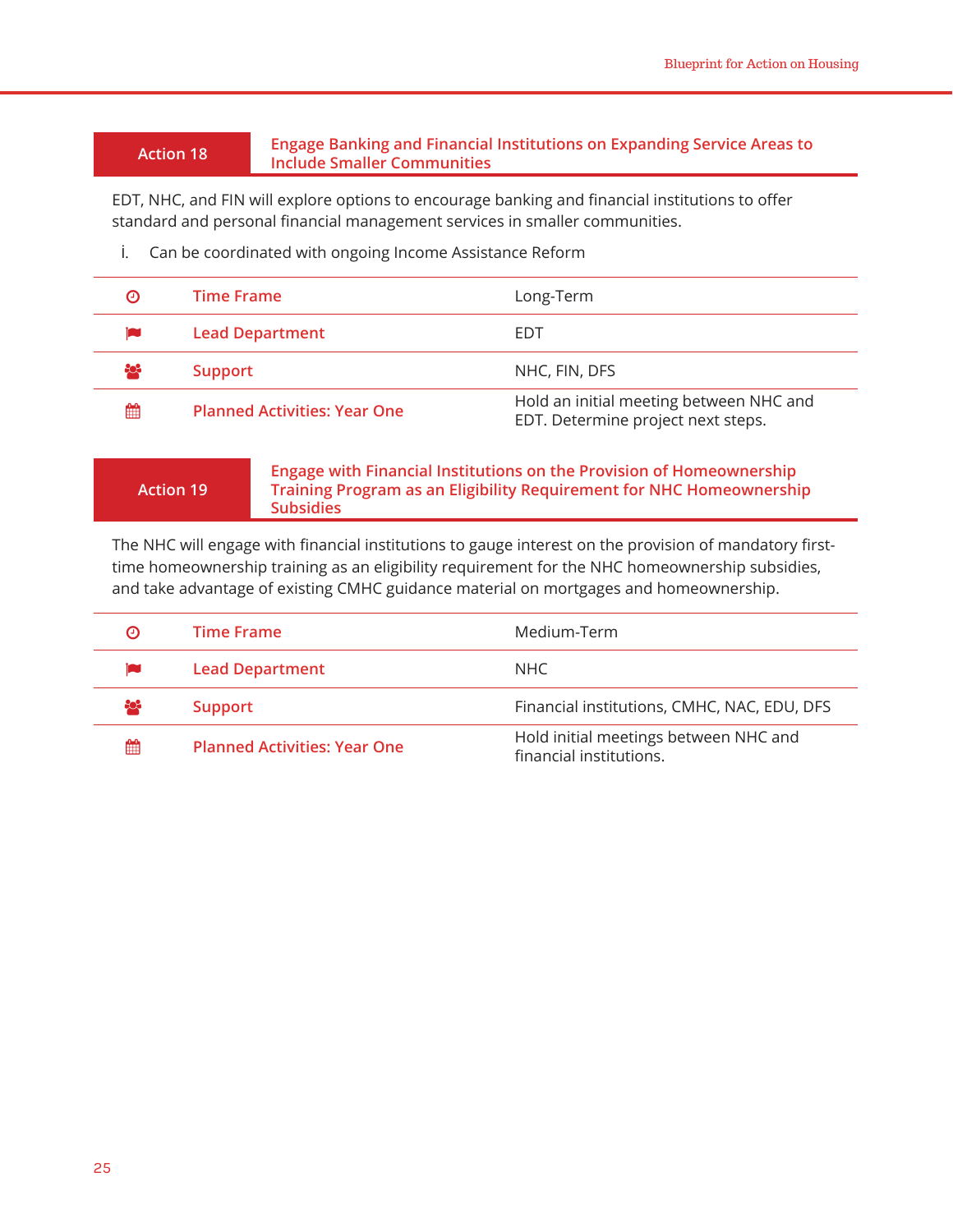## **Key Issue: Meeting The Housing Needs Of GN Employees**

Staff housing remains an important retention and recruitment tool in Nunavut where the cost of living is high and affordable housing options are limited. For the foreseeable future, meeting the needs of GN employees will require the continued provision of existing and new staff housing units.

However, moving into private homeownership or rental is a realistic option for many GN employees. For staff housing to become a stepping-stone to private market rental or homeownership, the GN needs to consider changes to the program that encourage employees to transition into the private sector when market conditions make this is a feasible option.

#### **Actions to create a more efficient and responsive GN staff housing program:**

#### **Action 20 Conduct a Survey of Staff Housing Tenants to Gauge Interest for Homeownership**

FIN and the NHC will conduct an employee's survey of current staff housing tenants to gather baseline information and gauge interest for homeownership.

| $\boldsymbol{\omega}$ | <b>Time Frame</b>                   | Short-Term                                                                                                          |
|-----------------------|-------------------------------------|---------------------------------------------------------------------------------------------------------------------|
|                       | <b>Lead Department</b>              | FIN, NHC                                                                                                            |
| ಹಿ                    | <b>Support</b>                      |                                                                                                                     |
| 鯩                     | <b>Planned Activities: Year One</b> | Hold initial meeting between FIN and NHC.<br>Begin development of a survey tool to<br>support an employee's survey. |

#### **Action 21 Review and Revise the Current GN Staff Housing Policy**

The NHC and FIN will review and revise the GN's Staff Housing Policy.

An options paper will be developed that outlines a suggested process for interdepartmental review of the current Staff Housing Policy. The options paper will include:

- i. An analysis of areas for improved efficiency of the current policy;
- ii. Desired level of customer service and flexibility in provision of units;
- iii. Objectives for a revised staff housing program;
- iv. Research and data required to support the development of policy options.

| Θ   | <b>Time Frame</b>                   | Short-Term                                            |
|-----|-------------------------------------|-------------------------------------------------------|
|     | <b>Lead Department</b>              | FIN, NHC                                              |
| 808 | <b>Support</b>                      |                                                       |
| 雦   | <b>Planned Activities: Year One</b> | Develop options paper for revisions to the<br>policy. |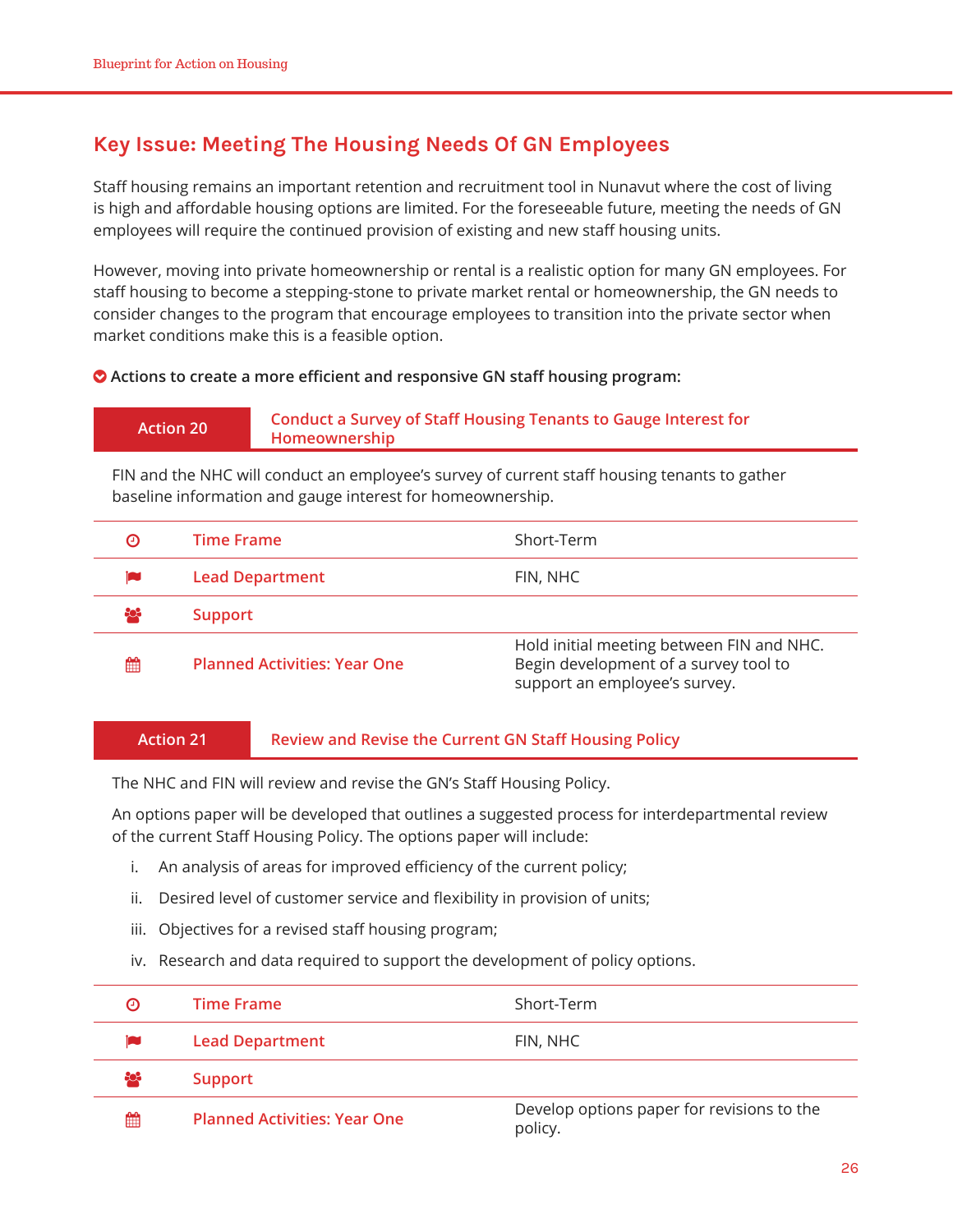#### **Action 22 Analyze Current Staff Housing Subsidy to Determine Subsidy Levels that Encourage Transition Out of Government-Subsidized Housing**

FIN, in collaboration with the NHC, will analyze the current staff housing rents and subsidies to determine appropriate subsidy levels that encourage staff housing tenants to transition out of government-subsidized housing and into private rental or homeownership.

i. The analysis will consider leased vs. NHC owned units to establish clear set of costs of the program

| Θ        | <b>Time Frame</b>                   | Short-Term                                                                                                                                   |
|----------|-------------------------------------|----------------------------------------------------------------------------------------------------------------------------------------------|
|          | <b>Lead Department</b>              | FIN, NHC                                                                                                                                     |
| $\infty$ | <b>Support</b>                      |                                                                                                                                              |
| 鯩        | <b>Planned Activities: Year One</b> | Hold initial planning meeting between FIN<br>and NHC.<br>Establish a framework to guide an analysis<br>of the current staff housing subsidy. |

**Action 23 Review Procedures for Use of Existing Staff Housing Stock**

FIN and the NHC will collaborate to make better use of existing staff housing stock through review of:

- i. The current prioritization system used to match employees with staff housing units,
- ii. The process for allocating moves of convenience and moves related to change in family circumstance; and,
- iii. The process for reallocating vacant units based on the staffing waitlist of each community.

| ℗        | <b>Time Frame</b>                   | Medium-Term                                                                                                                                                                |
|----------|-------------------------------------|----------------------------------------------------------------------------------------------------------------------------------------------------------------------------|
|          | <b>Lead Department</b>              | FIN, NHC                                                                                                                                                                   |
| $\infty$ | <b>Support</b>                      |                                                                                                                                                                            |
| 鯩        | <b>Planned Activities: Year One</b> | Hold initial meeting between FIN and NHC.<br>Establish a framework to guide a review<br>of the current prioritization system and<br>process for reallocating vacant units. |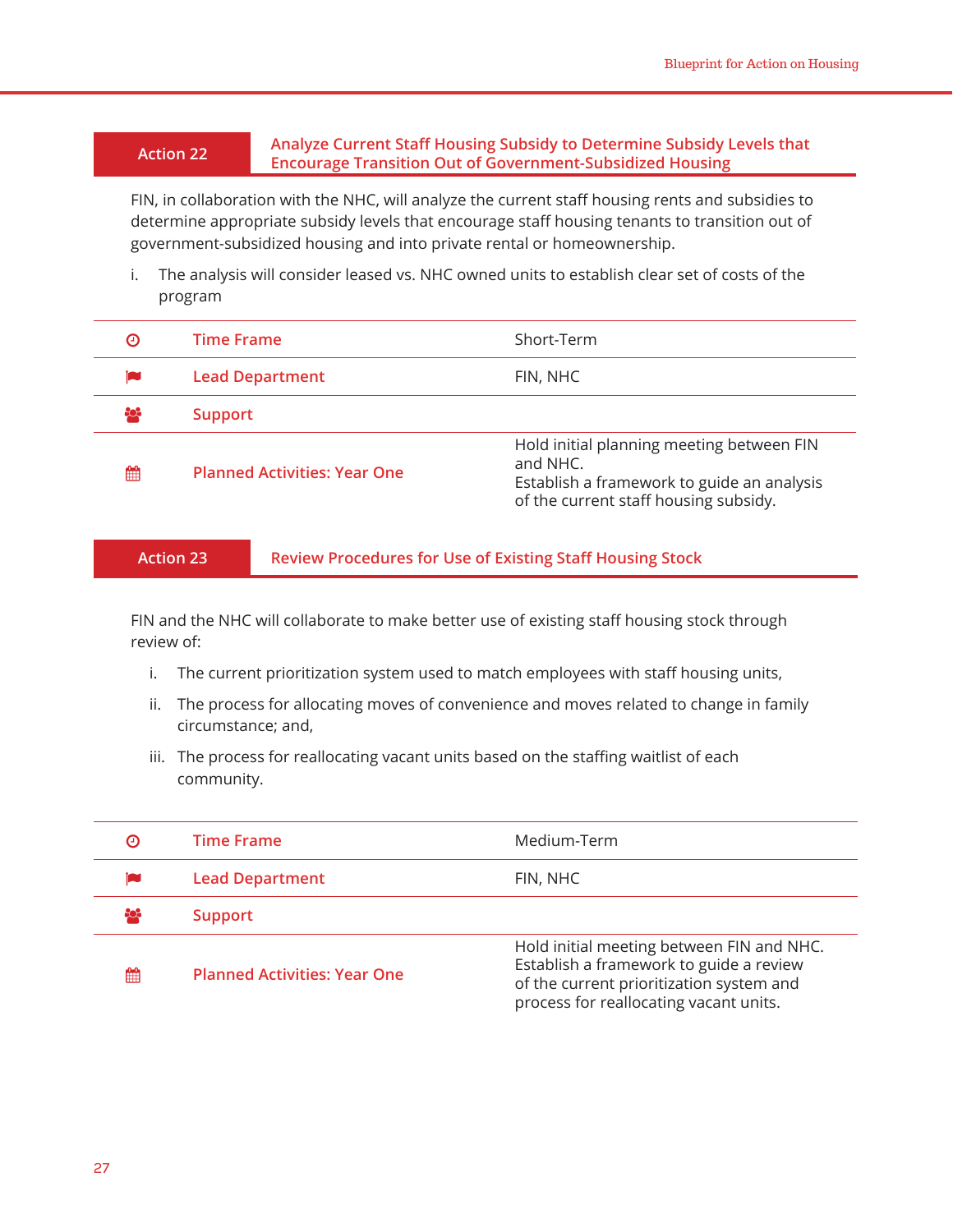## **Strategic Challenge: Systemic Barriers to the Housing Supply**

New housing construction is dependent on the availability of developed land. However, the high cost of developing land and the infrastructure necessary to support it, prevents proactive lot development and neighbourhood planning in most communities.

In addition to the high costs associated with developing land, the perceived risk in developing housing in the North, in part related to construction costs and climate, has limited the development of a strong private market. The GN can encourage the growth of the private market by expanding land availability and creating policies that stimulate construction.

GN capital funding is distributed to a variety of service areas based on need and political mandates. During the GN capital planning process, departments and agencies must compete annually for limited infrastructure funds for new construction, expansion or replacement of infrastructure, and major equipment. The GN must find opportunities for internal collaboration to maximize existing resources to alleviate pressures to housing.

| <b>Strategic Direction for</b><br>Action                | <b>Challenge to Address</b><br>through Actions | <b>Key Issues</b>                                                     |
|---------------------------------------------------------|------------------------------------------------|-----------------------------------------------------------------------|
| Increase collaboration<br>among housing<br>stakeholders | Systemic barriers to the<br>housing supply     | • Land Development<br>Capital Planning/Infrastructure<br>Coordination |

## **Goal 2: Removing Barriers to the Supply Of Housing**

The GN is responsible to ensure land availability and appropriate construction incentives for the housing market. The high level of perceived risk in developing housing in the North, in part related to construction costs and climate, limits the development of a strong private market. Creating incentive policies to stimulate construction will help grow the private market and improve housing in Nunavut overall.

Reducing barriers to Nunavut's housing supply requires greater interdepartmental and intergovernmental coordination of land development, community infrastructure projects, capital planning, and housing construction.

### **Desired Outcomes:**

- Strengthened interdepartmental and intergovernmental prioritization and coordination of land development and community planning;
- More robust community-specific information to inform the various stages of infrastructure development (from land planning through to building construction);
- An integrated, holistic approach to infrastructure and capital planning that takes into account community needs, existing assets, GN wide priorities and program mandates;
- Increase private sector land development and housing construction.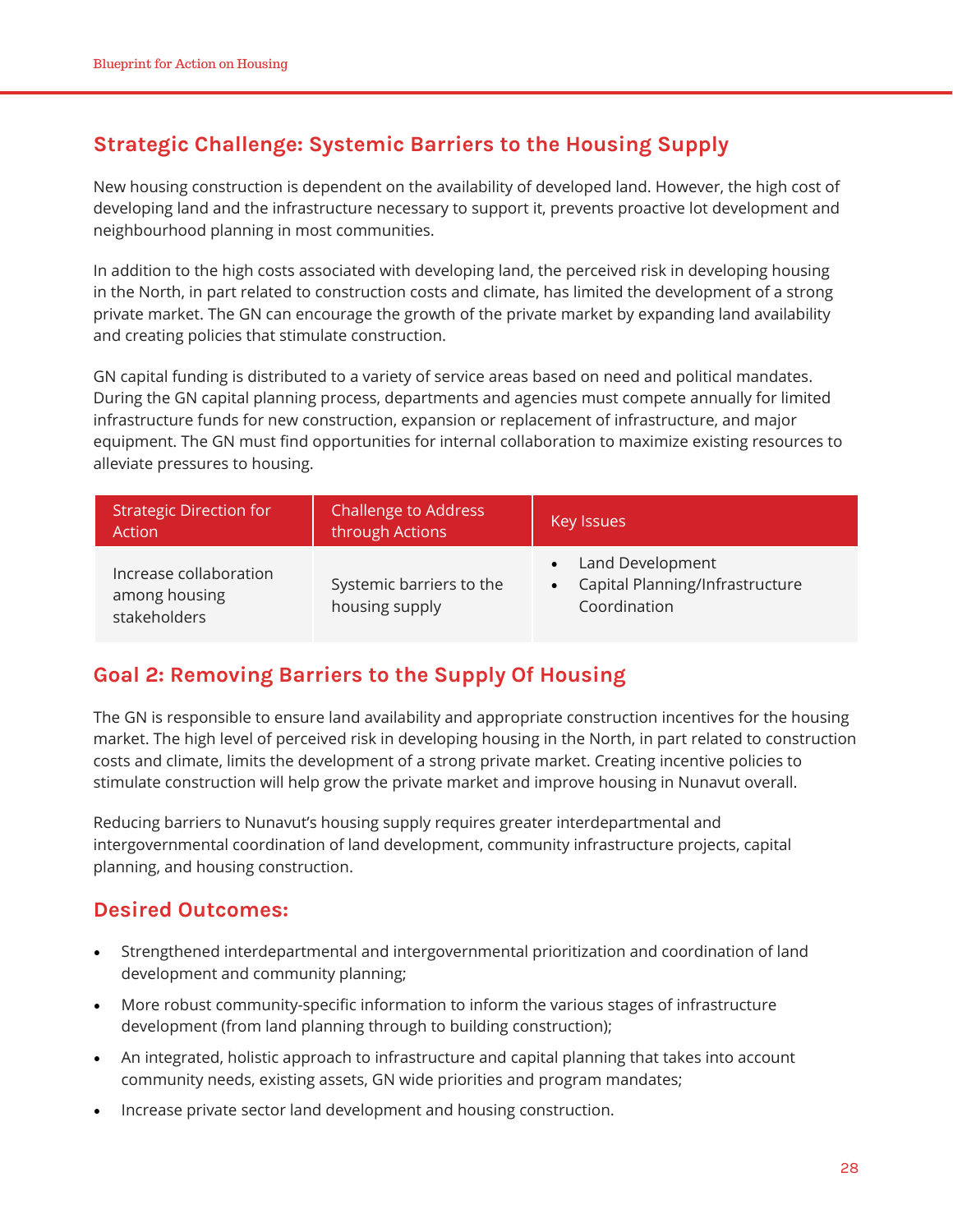#### **Key Issue: Land Development**

There are many logistical and financial challenges to land development and neighbourhood planning in Nunavut. Greater collaboration within government is required to establish a mutual understanding of the current roadblocks to land development, priority issues, and to identify potential solutions to address them.

Further, creating policies that promote land availability, strengthen municipal capacity, coordinate strategic and community planning, and develop effective private market incentives are fundamental to reducing barriers to housing supply.

#### **Actions to encourage land development and housing construction:**

**Action 24 Re-Establish the Development/Planning Working Group to Facilitate Improved Community Infrastructure Planning Processes**

Re-establish the former development / planning working group comprised of CGS Planning & Lands and Community Development, and expand the group to include NHC, municipalities, QEC, and CGS Petroleum Products Division (PPD). The primary objectives of the working group are to:

- i. Complete the scoping and design of a Request for Proposal (RFP) for an upcoming review of community plans (NHC & CGS),
- ii. Facilitate increased coordination of land and community planning processes,
- iii. Identify common community information requirements (e.g. list of vacant lots by community),
- iv. Ensure baseline data (demographic and needs data) gathered for community development plan is up to date to inform prioritization of land development, including information from not-for profit organizations,
- v. Inform short-term community-level development planning.

| Θ   | <b>Time Frame</b>                   | Short-Term                                                                                                |
|-----|-------------------------------------|-----------------------------------------------------------------------------------------------------------|
|     | <b>Lead Department</b>              | CGS                                                                                                       |
| 808 | <b>Support</b>                      | NHC, QEC, Municipalities, EIA                                                                             |
| 鯩   | <b>Planned Activities: Year One</b> | Re-establish former development / planning<br>working group.<br>Develop working group terms of reference. |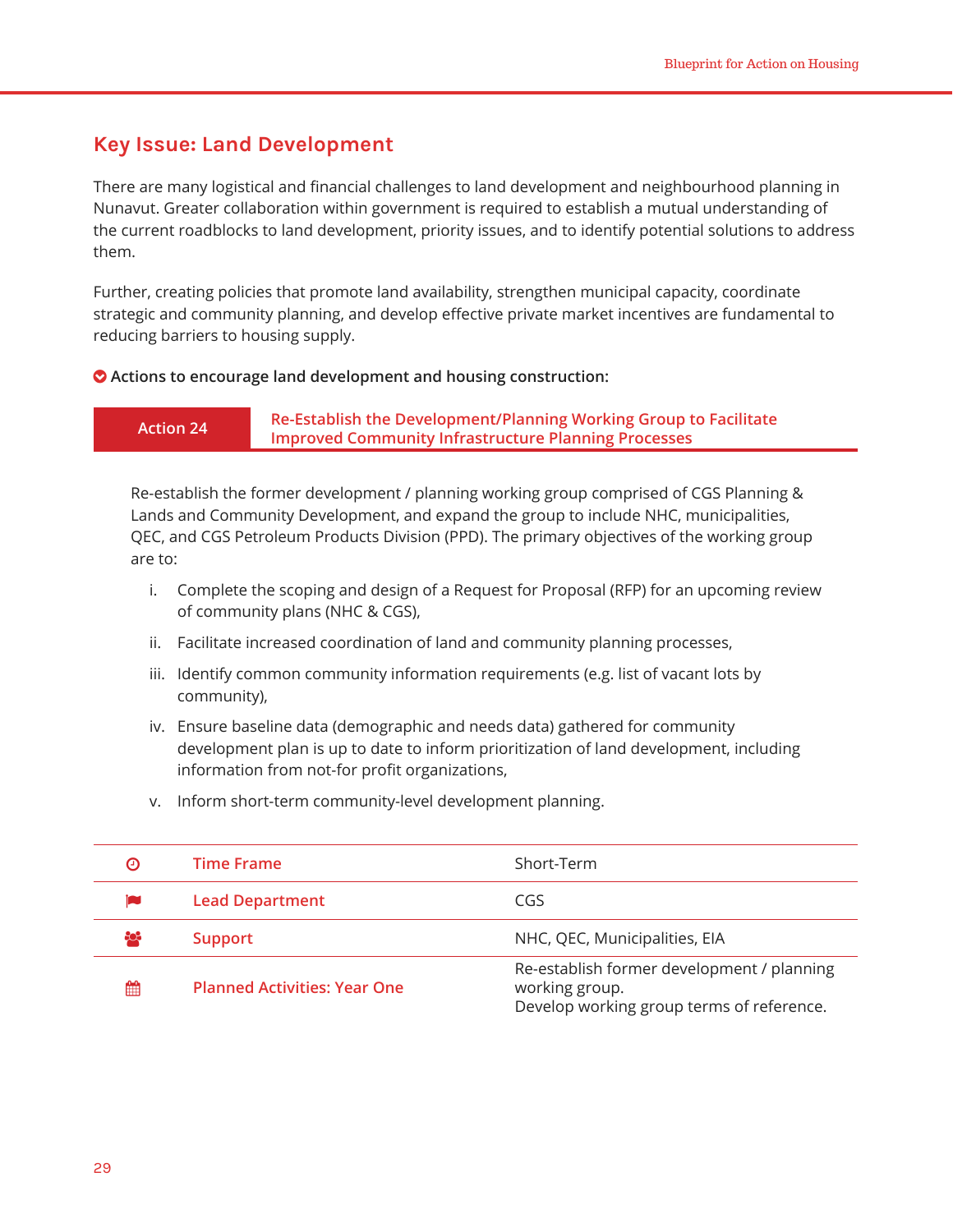#### **Action 25 Create Short-Term Development Plans to Support Community Planning and Infrastructure Development**

CGS and NHC will collaborate to create short-term (1-3 years) evidence-based development plans to augment existing, longer-term community plans (5 years). Development plans will outline more specific community-level detail such as vacant lots, and housing need as a percentage of stock to support the planning, design and building of infrastructure.

i. To further support community-level planning, CGS and NHC will work to include permafrost hazard maps and the online Permafrost Databank in development plans; and to inform future research priorities.

| Θ  | <b>Time Frame</b>                   | Long-Term                                                                                                                                                           |
|----|-------------------------------------|---------------------------------------------------------------------------------------------------------------------------------------------------------------------|
|    | <b>Lead Department</b>              | CGS, NHC                                                                                                                                                            |
| ಹಿ | <b>Support</b>                      | Municipalities, QEC, ENV                                                                                                                                            |
| 鯩  | <b>Planned Activities: Year One</b> | Establish an outline of what a Development<br>Plan should include.<br>Develop a framework to guide the<br>development of short-term Community<br>Development Plans. |

#### **Action 26 Develop Guidelines for Determining Lot Development by Community**

Making use of existing community plan data, develop guidelines for determining the number of lots to be developed per community according to criteria such as:

- i. Categories of community housing need represented as a percentage of stock;
- ii. Community-specific statistics on income and employment that indicate the potential for homeownership opportunities.

| Θ | <b>Time Frame</b>                   | Long-Term                                                                               |
|---|-------------------------------------|-----------------------------------------------------------------------------------------|
|   | <b>Lead Department</b>              | CGS, NHC                                                                                |
| ÷ | <b>Support</b>                      | EIA (Statistics Bureau), Select municipalities                                          |
| 鯩 | <b>Planned Activities: Year One</b> | Establish a work plan for developing<br>guidelines for lot development by<br>community. |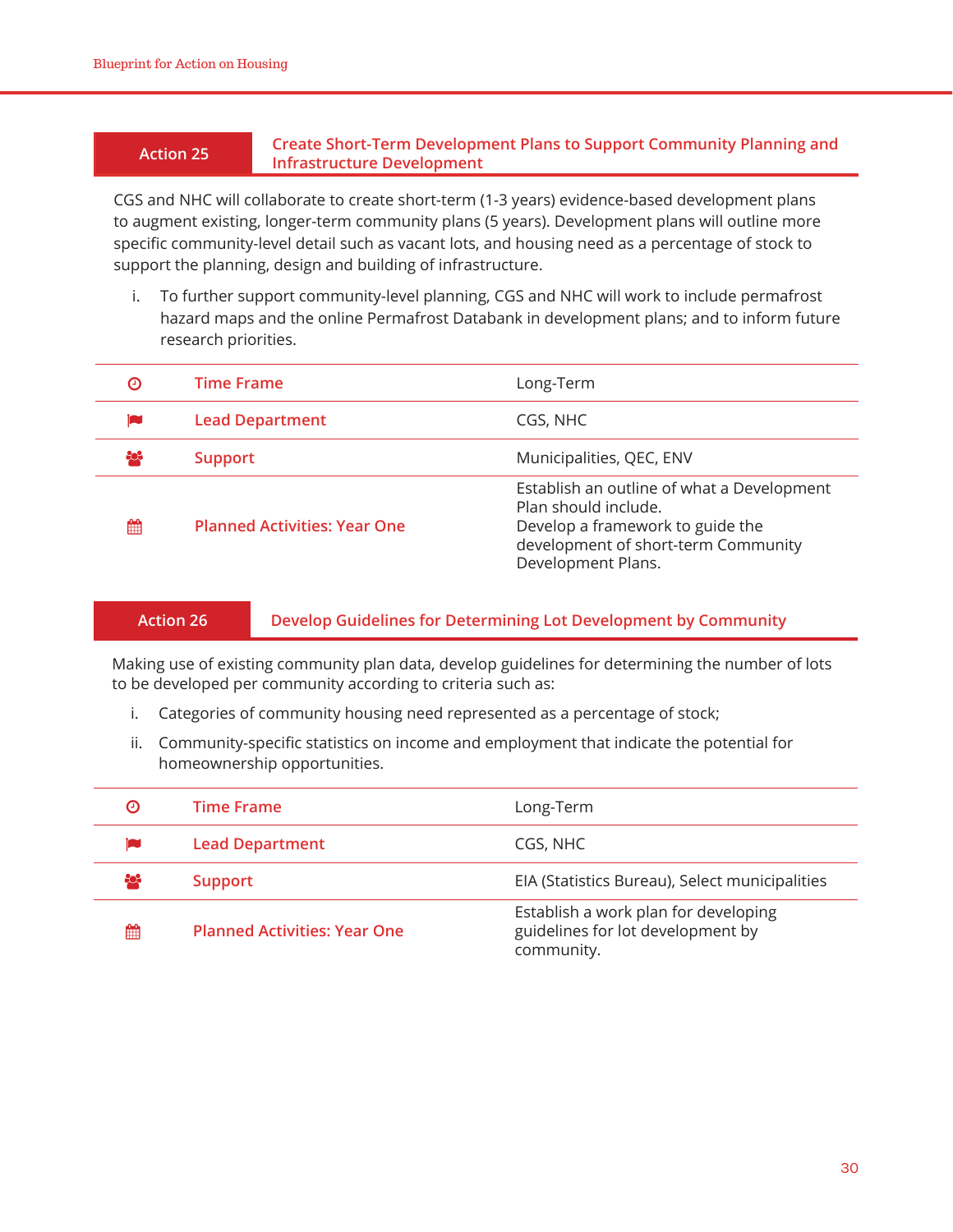#### **Action 27 Assess Issues with Land Development Funds**

Analyze the use of Land Development Funds by community to determine each community's capacity for developing land. Determine if there is a need for incentive options to municipalities for land development, and identify or expand mechanisms to develop incentive options.

| ℗  | <b>Time Frame</b>                   | Medium-Term                                                                                 |
|----|-------------------------------------|---------------------------------------------------------------------------------------------|
| p  | <b>Lead Department</b>              | CGS                                                                                         |
| ಹಿ | <b>Support</b>                      | Municipalities                                                                              |
| 鯩  | <b>Planned Activities: Year One</b> | Establish a community-by-community<br>assessment schedule.<br>Determine project next steps. |

#### **Action 28 Identify CGS Planning Expertise and Resources to Support Municipalities with Land Development**

Identify CGS planning expertise, information and resources accessible by municipalities to support land development. Continue with work to improve CGS capacity to provide local support.

| Θ | <b>Time Frame</b>                   | Short-Term                                                                                                                      |
|---|-------------------------------------|---------------------------------------------------------------------------------------------------------------------------------|
|   | <b>Lead Department</b>              | CGS                                                                                                                             |
| ಜ | <b>Support</b>                      |                                                                                                                                 |
| 鯩 | <b>Planned Activities: Year One</b> | Identify key internal expertise, information<br>and resources to assist municipalities and<br>support further land development. |

#### **Action 29 Continue to Develop the Electronic Filing System for Increased Efficiency in Planning and Land Administration**

Continue to develop and improve the electronic filing system for planning and land administration to increase efficiency and access.

| Θ  | <b>Time Frame</b>                   | Long-Term                                        |
|----|-------------------------------------|--------------------------------------------------|
|    | <b>Lead Department</b>              | CGS                                              |
| ಹಿ | <b>Support</b>                      | Municipalities, JUS                              |
| 雦  | <b>Planned Activities: Year One</b> | Monitor progress and make regular<br>adjustments |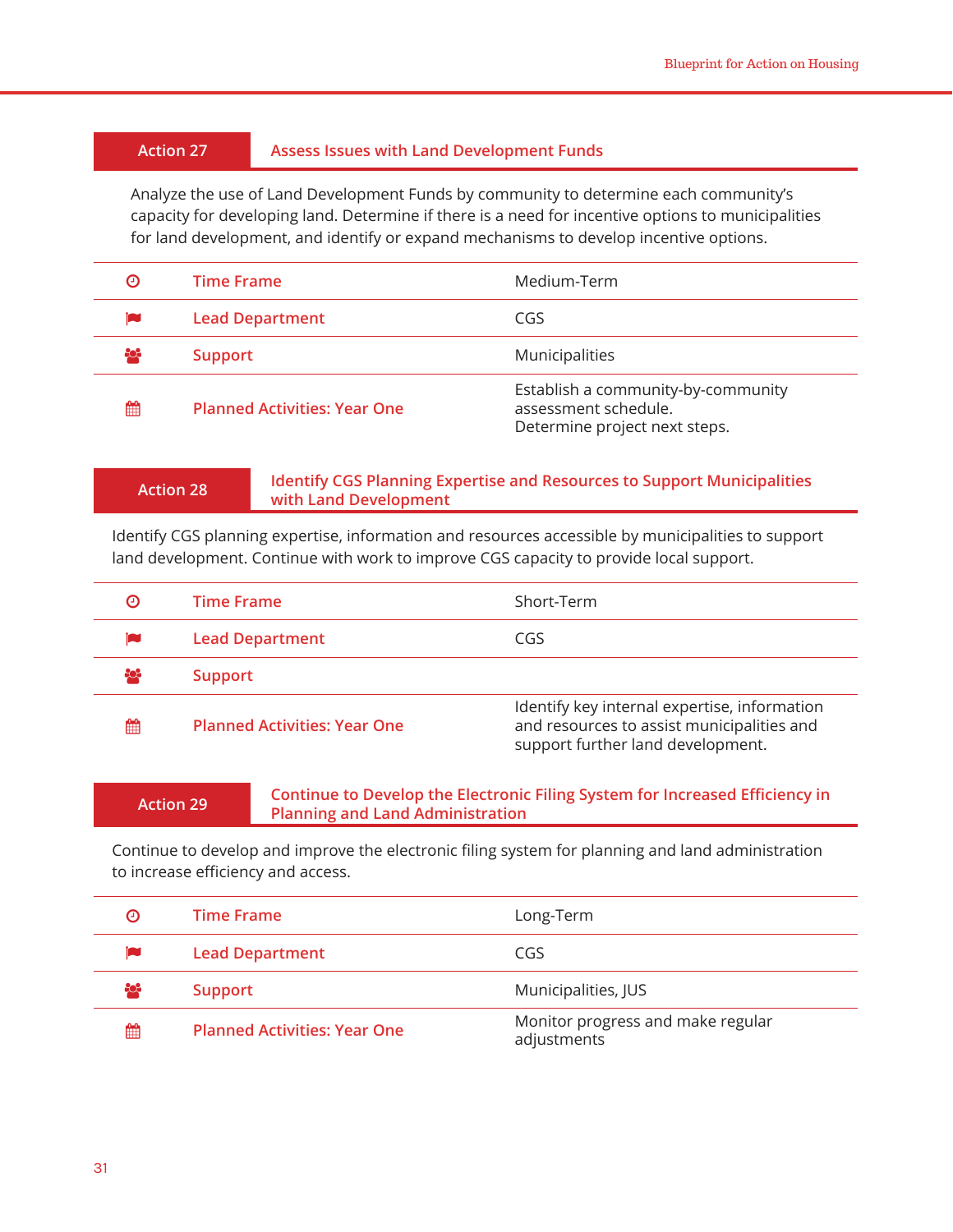## **Key Issue: Capital Planning/Infrastructure Coordination**

Increased collaboration among departments and agencies, will provide a more efficient approach in the prioritization of government spending. By coordinating community infrastructure projects, land development, capital planning processes, and housing construction, the impact of the GN's limited capital funds can be increased and more opportunities for new housing created.

A key component of this will be to understand the current system of prioritizing capital, as well as departmental needs and planning processes, to begin to establish a strategic direction to guide capital infrastructure development over the short and the long-term.

#### **Actions to foster greater integration and improvement of capital and infrastructure planning processes:**

#### **Action 30 Identify Departmental Representatives to Establish an Interdepartmental Working Group on Infrastructure**

To support the ICCP process, Deputy Ministers Committee will identify departmental representatives in order to establish an interdepartmental working group on infrastructure. The working group will:

- i. Coordinate an interdepartmental review and update of capital substantiation sheets, including:
	- Develop a standardized, criteria-based prioritization process for capital funding requests based on a review of prioritization processes in other jurisdictions.
	- Develop an evaluation tool for proposed infrastructure that incorporates factors such as the source of capital funding, return on investment (ROI), socio-economic impact(s), community needs and alignment with overall GN mandate/priorities, and any supporting programming or operational funding requirements;
- ii. Establish a process for the review of infrastructure requests;
- iii. Support the development of a long-term infrastructure plan for Nunavut (including all infrastructure needs);
- iv. Develop a briefing package to facilitate transition planning to new governments on community infrastructure priorities and an analysis of GN wide programming and infrastructure needs.

| Θ   | Time Frame                          | Short-Term                                                            |
|-----|-------------------------------------|-----------------------------------------------------------------------|
|     | <b>Lead Department</b>              | CGS, FIN                                                              |
| ಕಿಂ | <b>Support</b>                      | All Departments                                                       |
| 鯩   | <b>Planned Activities: Year One</b> | Establish working group.<br>Develop working group terms of reference. |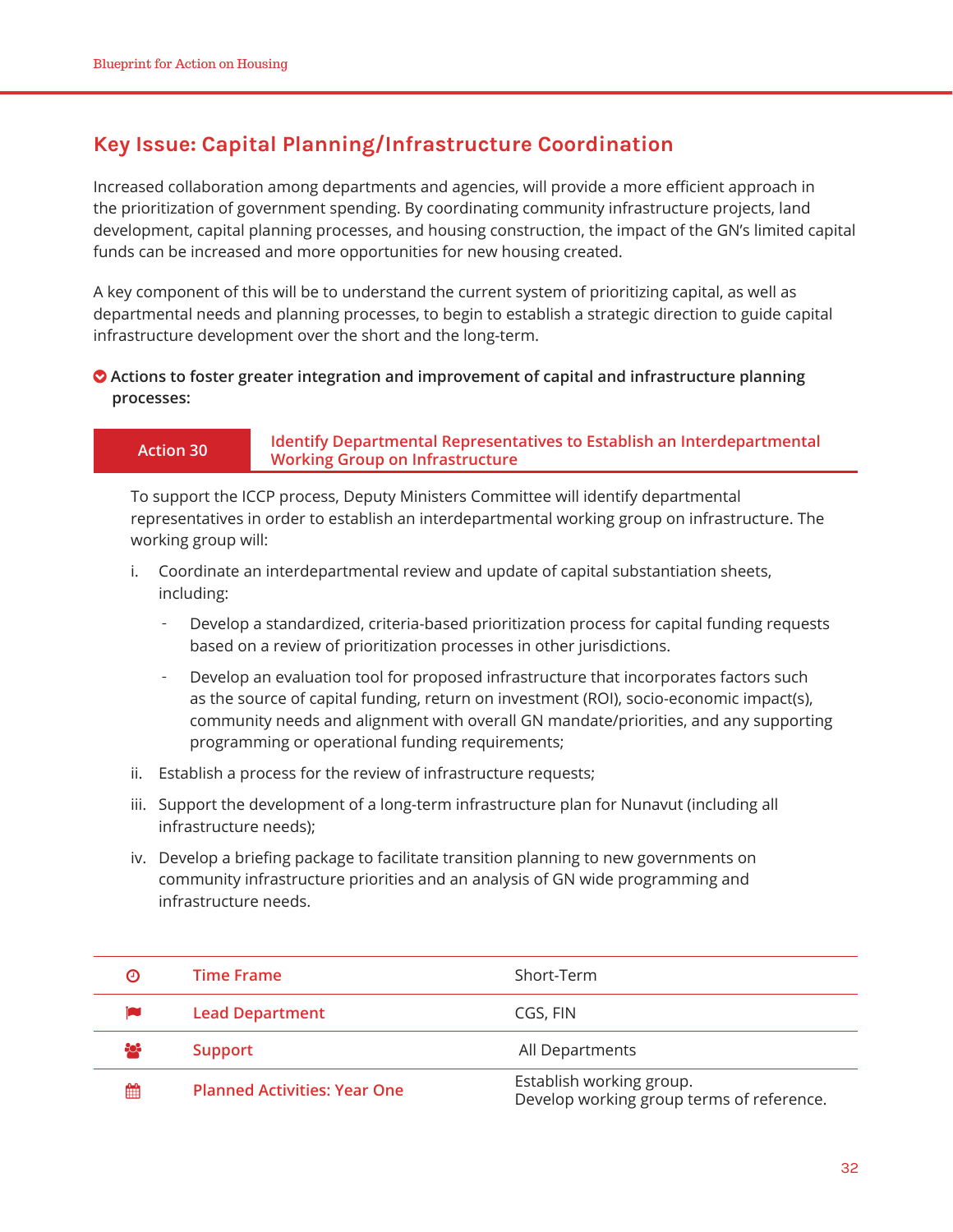#### **Action 31 Conduct a Government-Wide Review of the Interdepartmental Committee on Capital Planning (ICCP) Process**

Coordinate a government-wide review of the effectiveness of the internal GN capital planning process to determine its effectiveness in meeting the capital needs of the GN.

| $\boldsymbol{\Theta}$ | <b>Time Frame</b>                   | Short-Term                                                                       |
|-----------------------|-------------------------------------|----------------------------------------------------------------------------------|
|                       | <b>Lead Department</b>              | <b>FIN</b>                                                                       |
| ಕಿಂ                   | Support                             | All departments                                                                  |
| 鯩                     | <b>Planned Activities: Year One</b> | Establish a process for conducting a review.<br>Begin departmental consultation. |

#### **Action 32 Assess the Need for an Information Portal to Support Integration of Capital and Infrastructure Planning Processes**

Assess the need for a centralized information portal to support the integration of the GN's capital planning process with community infrastructure needs. If a need for a portal is determined:

- i. CGS will assess the feasibility of expanding the Integrated Community Sustainability Plans (ICSP) initiative into a central information sharing system and prioritization tool for use by GN departments to inform infrastructure decision-making;
- ii. Based on the outcome of the assessment, CGS will draft an options paper to propose that the ICSP platform be formally expanded to include input from all GN departments and agencies. The discussion paper will include baseline data needs for ICSPs, a protocol to support accurate, relevant and timely data gathering, and standardization of the ICSP process across all communities;
- iii. The paper should also discuss how community need input from NTI and Regional Inuit Organizations that could be incorporated into the database, as well as information from the non-profit sector, where applicable.

| Θ        | Time Frame                          | Medium-Term                  |
|----------|-------------------------------------|------------------------------|
| p        | <b>Lead Department</b>              | CGS                          |
| $\infty$ | Support                             | NHC, Municipalities          |
| 鯩        | <b>Planned Activities: Year One</b> | Complete assessment of need. |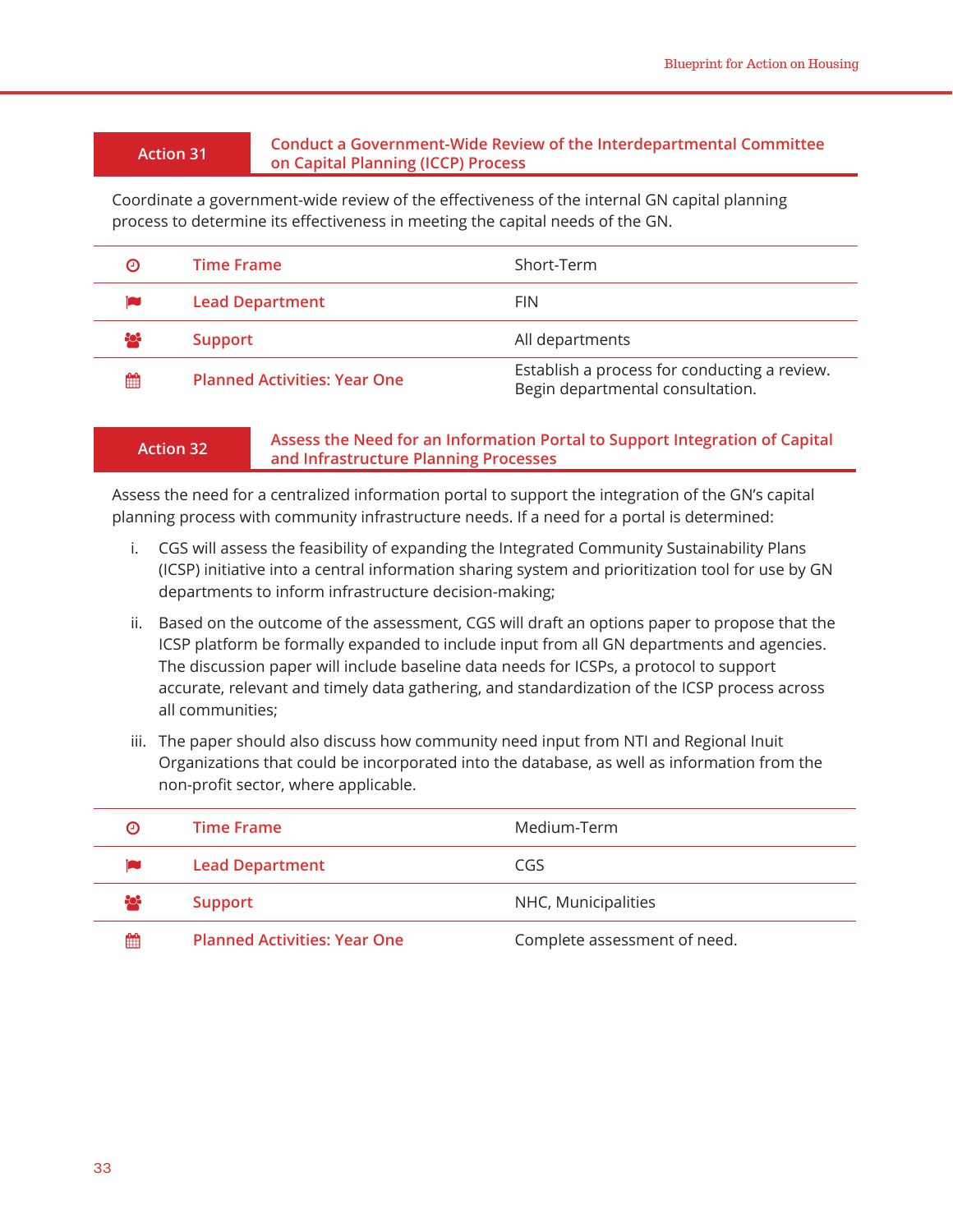**Actions to encourage private sector involvement in land development and housing construction:**

| <b>Action 33</b> |  |
|------------------|--|
|                  |  |

**Action 33 Develop a List of Public Housing Need by Community to Inform Private Sector Priorities**

The NHC will develop and make publicly available a list of housing needs by community over the short-term to inform private sector priorities.

| Θ  | Time Frame                          | Short-Term                                                           |
|----|-------------------------------------|----------------------------------------------------------------------|
|    | <b>Lead Department</b>              | NHC.                                                                 |
| ಹಿ | <b>Support</b>                      |                                                                      |
| 鯩  | <b>Planned Activities: Year One</b> | Develop a plan to publicize a list of housing<br>needs by community. |

| <b>Action 34</b> | Determine Community Interest in Private Land Development or Other<br>Models |
|------------------|-----------------------------------------------------------------------------|
|------------------|-----------------------------------------------------------------------------|

Building on preliminary work by CGS, the NHC and CGS will approach municipalities to determine interest in private development of land, or other alternative development models where land development is undertaken by:

i. NHC or CGS, Inuit organization, or other Nunavut organizations.

| Θ   | Time Frame                          | Short-Term                                                |
|-----|-------------------------------------|-----------------------------------------------------------|
|     | <b>Lead Department</b>              | CGS, NHC                                                  |
| 203 | <b>Support</b>                      | Municipalities                                            |
| 鯩   | <b>Planned Activities: Year One</b> | Identify target municipalities for further<br>engagement. |

#### **Action 35 Research Incentives that Stimulate Private Land Development and Housing Construction in Communities**

CGS and the NHC to undertake research on private land development models and government incentives that stimulate land development and housing construction in municipalities.

| Θ  | <b>Time Frame</b>                   | Long-Term                       |
|----|-------------------------------------|---------------------------------|
|    | <b>Lead Department</b>              | CGS, NHC                        |
| ဆု | <b>Support</b>                      |                                 |
| 雦  | <b>Planned Activities: Year One</b> | Complete project scoping stage. |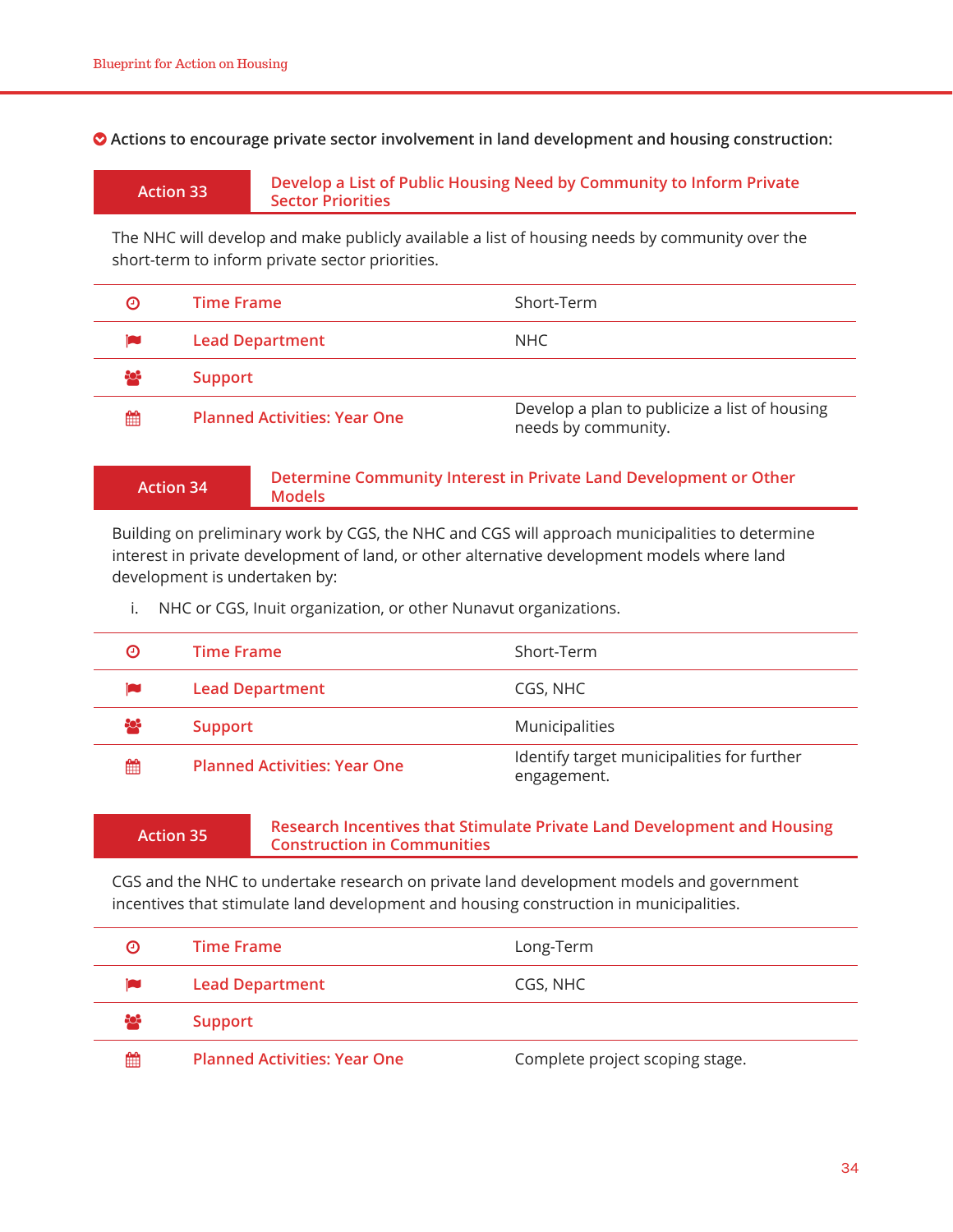#### **Action 36 Engage with RIAs on Potential P3 for Housing Construction, Block Land Development and other Opportunities on Municipal Inuit Owned Lands**

The NHC and CGS will engage with Regional Inuit Associations (RIAs) and their associated business arms on potential public private partnerships (P3) or private investment opportunities for housing developments, block land development, and the development of Inuit Owned Land (IOL) within municipal boundaries, with priority given to approaches that also support innovation, community economic development, and building local capacity.

| Θ  | <b>Time Frame</b>                   | Long-Term                                                                          |
|----|-------------------------------------|------------------------------------------------------------------------------------|
|    | <b>Lead Department</b>              | NHC, CGS                                                                           |
| ಹಿ | <b>Support</b>                      | FIN, RIAs/Associated Development<br>Corporations                                   |
| 鯩  | <b>Planned Activities: Year One</b> | Identify opportunities for potential public<br>private partnerships or investment. |

**Action 37 Continue Participation in SEAC to Deliver Coordinated Messaging to Potential Resource Development Partners**

NHC will continue its participation in the Socio-economic Assessment Committee (SEAC), led by EDT, to deliver coordinated messaging on the need for, and benefits of, private investment in housing by potential mining industry partners.

| Θ   | <b>Time Frame</b>                   | Long-Term                                                                                                     |
|-----|-------------------------------------|---------------------------------------------------------------------------------------------------------------|
|     | <b>Lead Department</b>              | EDT                                                                                                           |
| ಕಿಂ | <b>Support</b>                      | NHC                                                                                                           |
| 鯩   | <b>Planned Activities: Year One</b> | Identify opportunities for messaging.<br>Develop and promote investment options<br>for industry consideration |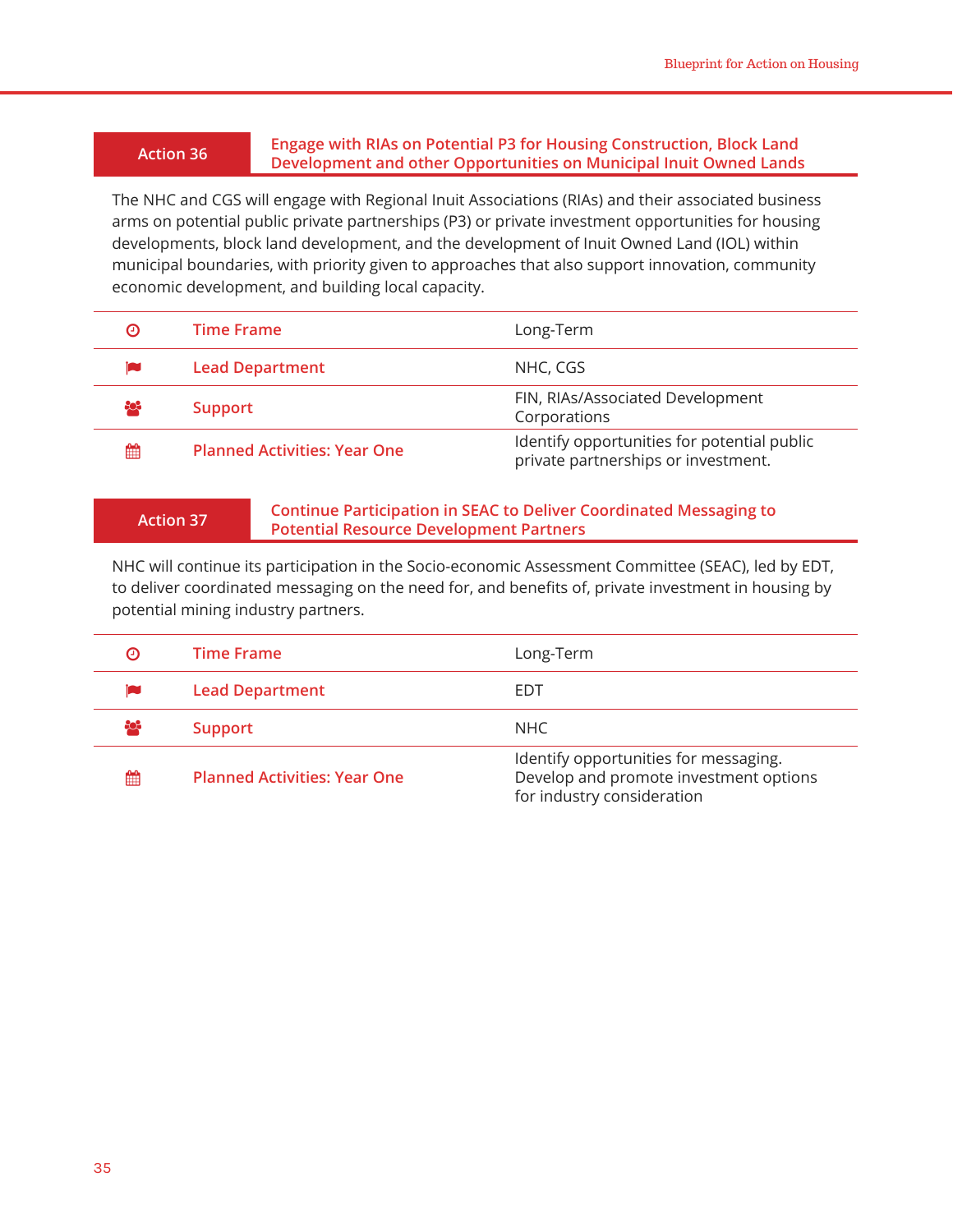#### **Action 38**

#### **Assess the Feasibility of Using EDT's Business Development Programs to Encourage Growth in Nunavut-Based Contractors in Housing-Related Trades**

To further encourage the construction of affordable housing by the private sector, as well as continue development of small scale maintenance, and construction and related businesses, EDT will work with the NHC to assess the feasibility of using EDT's business development programs to encourage the growth of Nunavut-based contractors in housing-related trades.

| Θ   | <b>Time Frame</b>                   | Long-Term                                                                                                                                              |
|-----|-------------------------------------|--------------------------------------------------------------------------------------------------------------------------------------------------------|
|     | <b>Lead Department</b>              | EDT                                                                                                                                                    |
| 808 | <b>Support</b>                      | NHC                                                                                                                                                    |
| 鯩   | <b>Planned Activities: Year One</b> | Develop a work plan to guide the feasibility<br>assessment of using business support<br>programs to encourage growth of Nunavut-<br>based contractors. |

#### **Action 39 Consult with the Private Sector on the Blueprint for Action on Housing**

The NHC will develop a method to engage directly with the private sector on relevant areas of the Blueprint for Action, such as affordable rental, homeownership, and land development.

| Θ  | <b>Time Frame</b>                   | Short-Term                                                                                         |
|----|-------------------------------------|----------------------------------------------------------------------------------------------------|
|    | <b>Lead Department</b>              | NHC                                                                                                |
| ಹಿ | <b>Support</b>                      | EDT                                                                                                |
| 雦  | <b>Planned Activities: Year One</b> | Determine private sector players and<br>begin to explore consultation/engagement<br>opportunities. |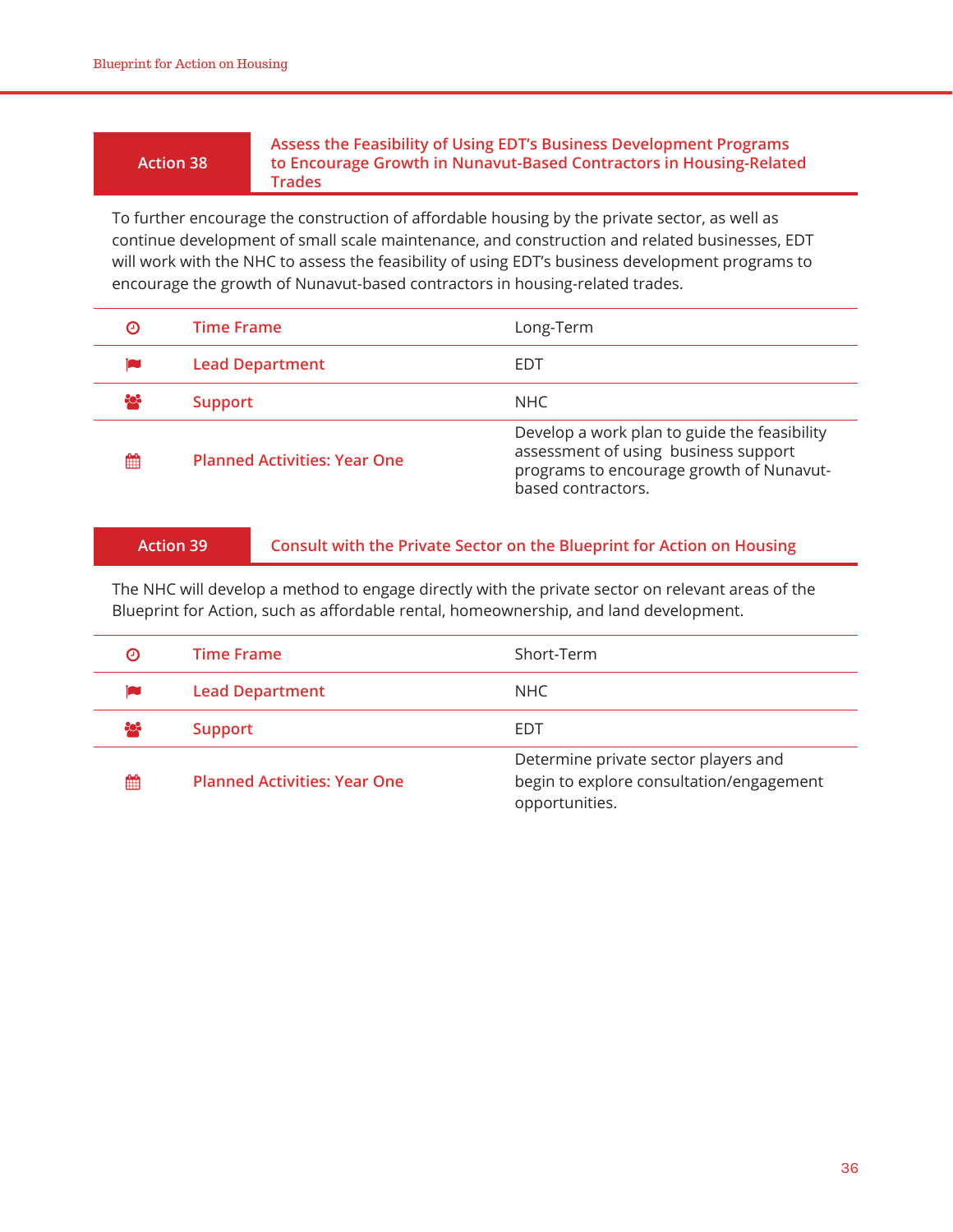#### **Action 40 Conduct a Housing Need and Demand Study to Determine the Housing Needs of Nunavummiut**

The NHC will conduct a housing need and demand study to determine the housing needs of all Nunavummiut, including income and affordability levels, as well as the need for supportive housing. This information will be used to:

- i. Determine position of current clients/tenants, and other Nunavummiut along the housing continuum;
- ii. Target families and individuals by employment status, income range, length of service, etc. for the NHC's homeownership programming,
- iii. Develop policy tools to support transition out of government subsidized housing, such as rent scaling or rent-to-own models.

| Θ  | <b>Time Frame</b>                   | Medium-Term                     |
|----|-------------------------------------|---------------------------------|
|    | <b>Lead Department</b>              | NHC.                            |
| ಹಿ | <b>Support</b>                      | Health, DFS, EIA                |
| 鱛  | <b>Planned Activities: Year One</b> | Complete project scoping stage. |

iv. Determine how many Nunavummiut require alternative housing models, including care units.

|  | <b>Action 41</b> |
|--|------------------|
|  |                  |

#### **Action 41 Conduct an Impact and Feasibility Analysis of Varied Approaches to Social and Staff Housing Delivery**

Conduct an impact analysis (impact to government) of various approaches to social and staff housing delivery to assess their feasibility. Through the use of pilot projects, examine the benefits of:

- i. A lease-only model for certain communities whereby the NHC leases staff housing units from private developers (vs. NHC owned and operated portfolio) Note: currently the NHC is using a mix of NHC owned and leased staff housing units;
- ii. Contractors assuming the costs of housing construction and property management (the NHC guarantees buy-back);
- iii. Increased repurposing of derelict or unused units and buildings for social housing.

| Θ   | <b>Time Frame</b>                   | Short-Term                      |
|-----|-------------------------------------|---------------------------------|
|     | <b>Lead Department</b>              | NHC                             |
| 808 | <b>Support</b>                      |                                 |
| 雦   | <b>Planned Activities: Year One</b> | Complete project scoping stage. |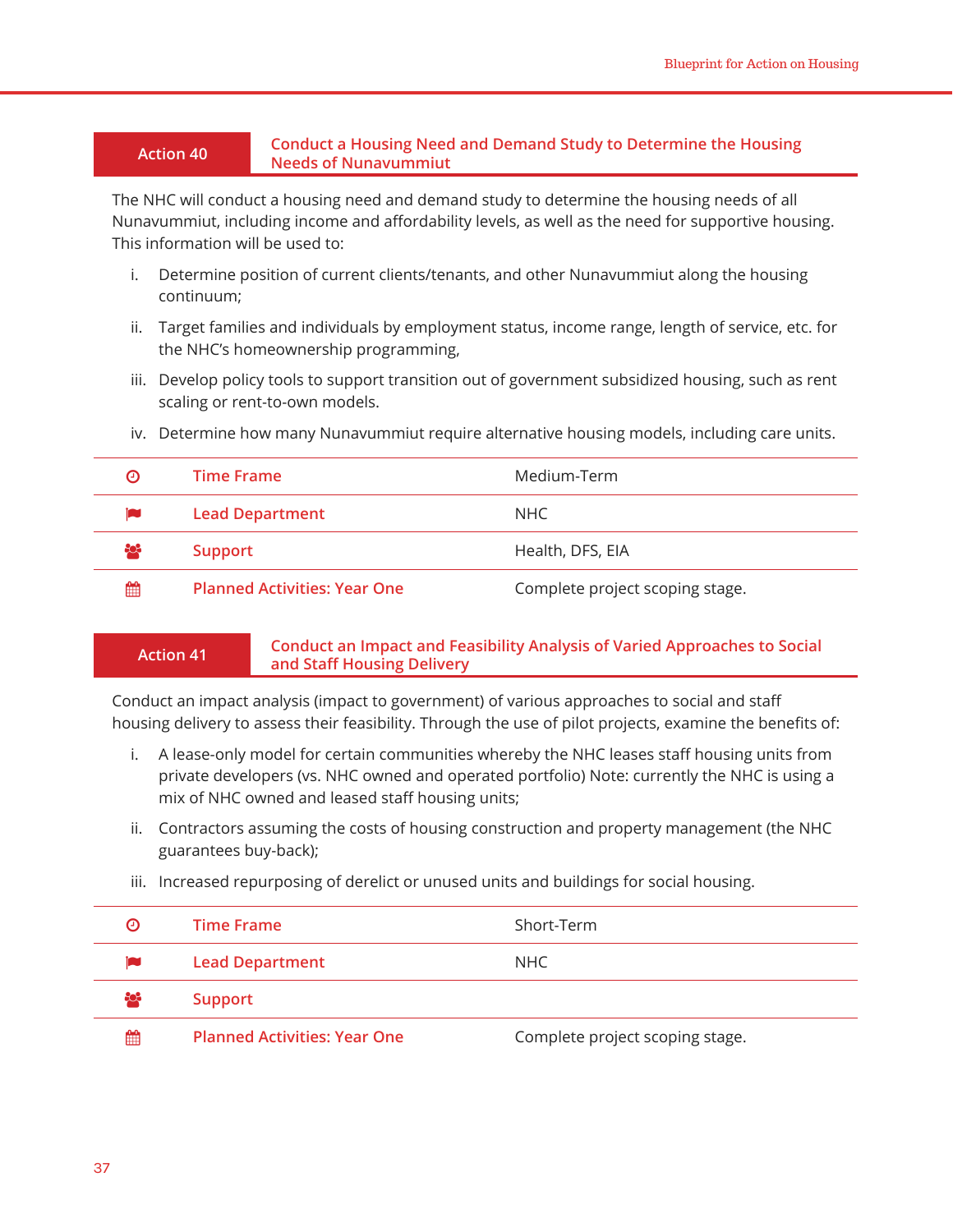## **Strategic Challenge: The High Cost Of Housing**

The cost of housing construction in Nunavut is very high. On average, construction costs in Nunavut are nearly three times higher than in Southern Ontario . Furthermore, the operation and maintenance costs for social housing are significant and increasing year over year. Operating costs are mostly attributed to water, power, and sewage services, with only a small percentage of these costs being recovered through rental revenues.

Nunavut's pool of skilled labourers, particularly in the areas of construction, maintenance and administration of housing and related infrastructure, is small. This impairs the ability of the NHC to maintain its own buildings, limits the capacity of the construction industry to build more private dwellings and in some cases, prevents individuals from purchasing or sustaining private homes due to high maintenance costs. A strong local workforce will enable the GN to build and maintain housing more efficiently. Increased local employment will also benefit the economy and contribute to self-reliance.

| <b>Strategic Direction for</b><br>Action                       | <b>Challenge to Address</b><br>through Actions | <b>Key Issues</b>                                                                   |
|----------------------------------------------------------------|------------------------------------------------|-------------------------------------------------------------------------------------|
| Instill self-reliance to<br>reduce dependence on<br>government | Reducing the costs of<br>housing               | • Workforce Development<br>• Technological Innovation<br><b>Municipal Financing</b> |

#### **Goal 3: Reduce The Cost Of Housing**

Reducing the cost of housing in Nunavut as a whole can be achieved through more efficient utility use and cost reduction and efficiency initiatives, construction techniques and administrative reductions. Keeping with the Nunavut Housing Trust Lessons Learned document, the provision of public housing will be through multi-family needs-based housing, maximizing private sector involvement and minimizing costs through combined supply and build processes.

Reducing the costs of housing will rely on strengthening local workforces in construction, maintenance, and administration of housing and related infrastructure; increasing technological innovation to build and maintain housing more efficiently; and on improving understanding of the true costs of service delivery.

#### **Desired Outcomes:**

- A comprehensive training continuum that strengthens local workforces in housing-related occupations.
- The adoption of new technology and innovation will lead to increased efficiency in maintenance and operations, reduced costs and extend the life expectancy of the NHC's housing stock.
- Greater understanding and transparency in the municipal utility rate structure will increase predictability for the NHC.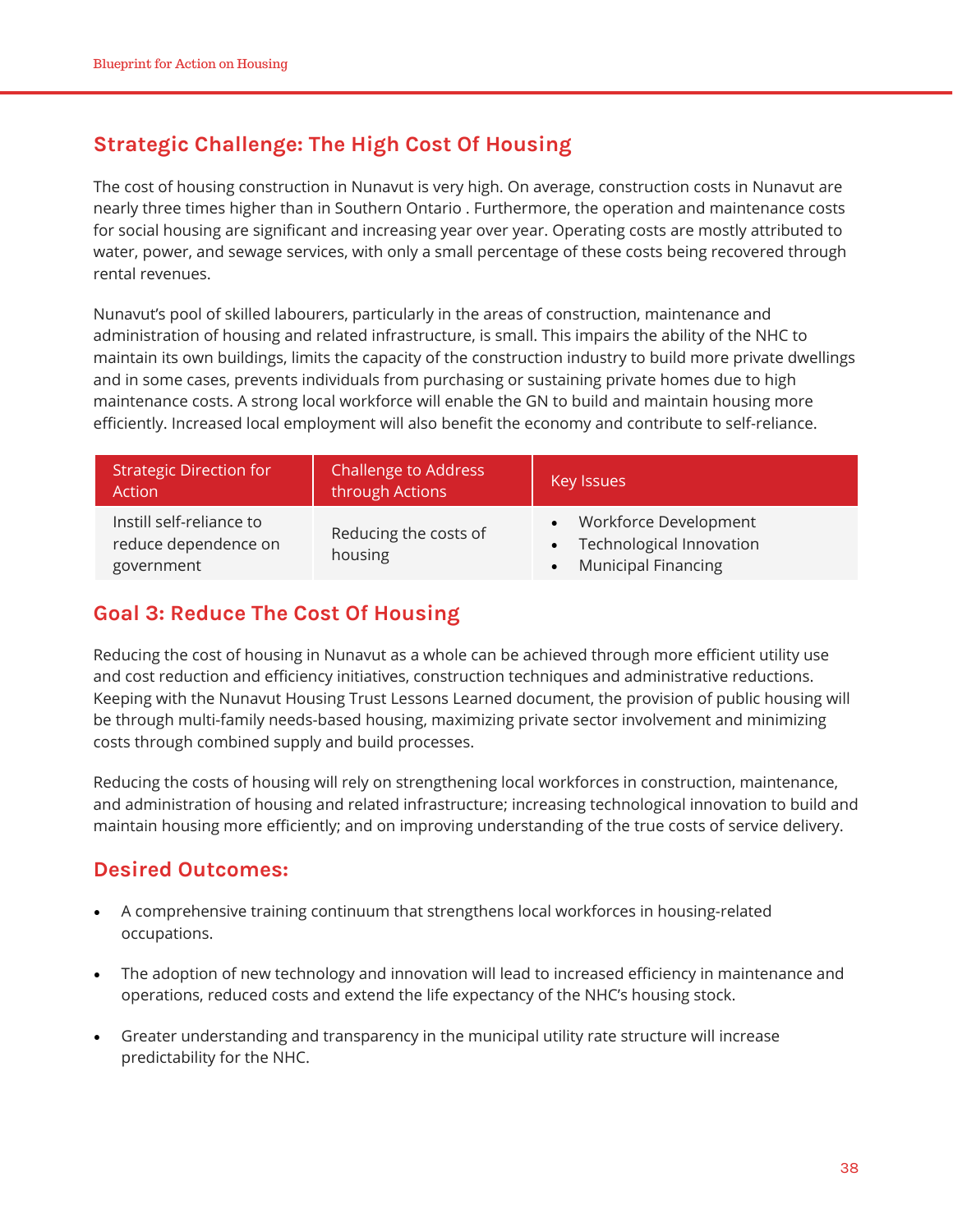#### **Key Issue: Workforce Development**

 The development of a comprehensive training continuum that outlines all existing GN administrative/ contractual measures, programs and spending that support, or could be used to support and sustain ongoing training and skills development. The continuum would align with adult education, career development, income support, etc., and would help identify training gaps that exist.

A strengthened local workforce will enable the GN to build and maintain housing more efficiently, thereby reducing costs. Increased local employment would also benefit the economy and contribute to self-reliance. Identification of opportunities for partnerships and better coordination between departments involved in local workforce development is key to strengthening Nunavut's capacity to meet the demands for housing and associated infrastructure.

#### **Actions to support ongoing education, training, and skills development in housing related occupations:**

**Action 42**

**Continue to Develop and Deliver the "Building Trades Helper" Program to Provide Students with Entry-Level Employment Skills for Building Maintenance and Construction Industry**

DFS will continue to collaborate with Nunavut Arctic College (NAC) and the NHC to develop and deliver the "Building Trades Helper" program. The program will to continue to provide students with the necessary skills to pursue entry- level employment opportunities in the building maintenance and construction industry in occupations such as carpentry and plumbing.

| Θ | Time Frame                          | Long-Term                                                                    |
|---|-------------------------------------|------------------------------------------------------------------------------|
|   | <b>Lead Department</b>              | <b>DFS</b>                                                                   |
| ಉ | <b>Support</b>                      | NAC, NHC, CGS                                                                |
| 鯩 | <b>Planned Activities: Year One</b> | Continue to develop the foundation of the<br>Building Trades Helper program. |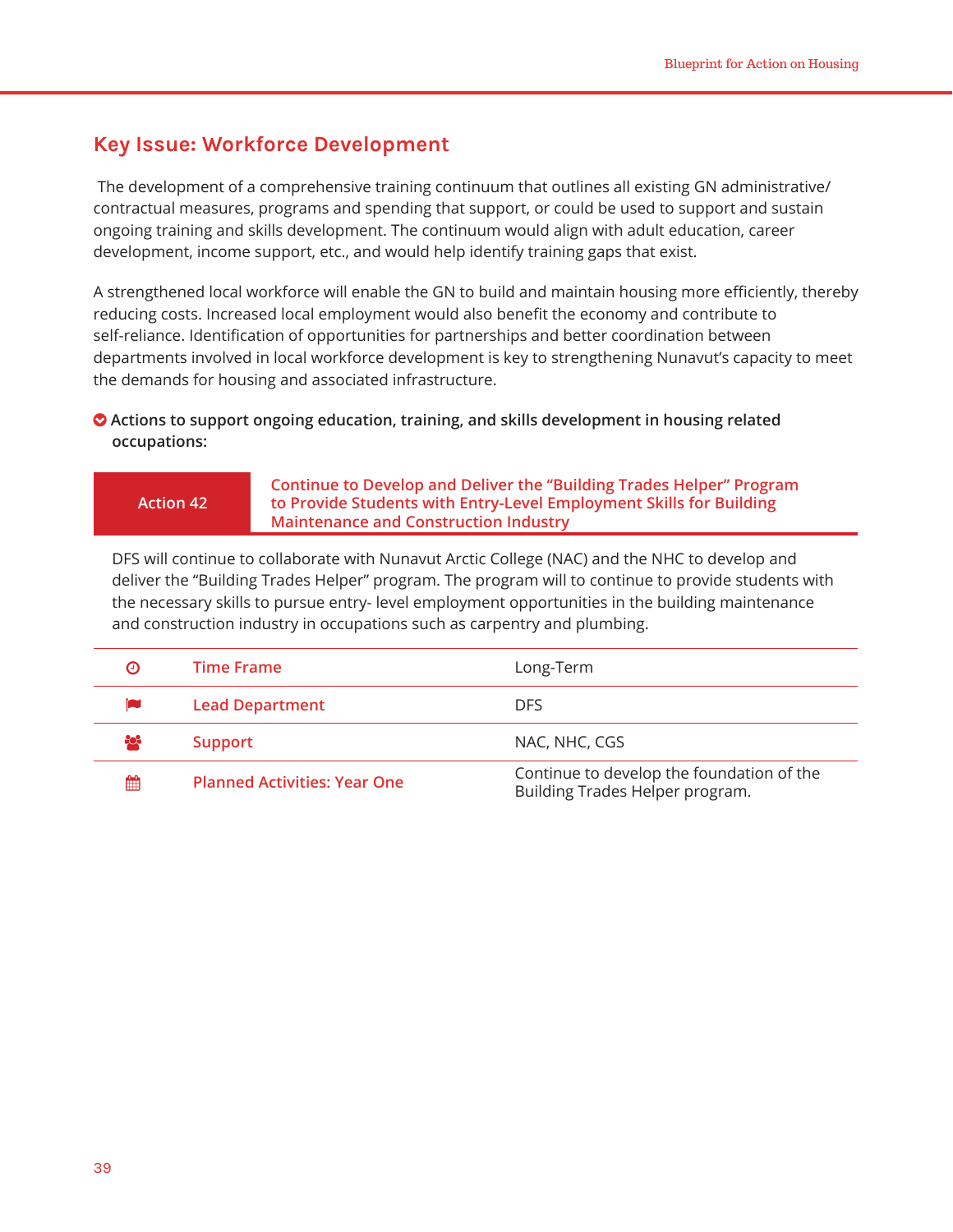#### **Action 43 Review Lessons Learned From the NEAT Program to Assess the Feasibility of Program Re-Establishment**

EDU with support from NHC will review lessons learned from the Nunavut Early Apprenticeship Training (NEAT) program and assess the demand and feasibility of re-establishing a program to provide high-school students with the opportunity to work towards journeyperson certification.

| Θ  | <b>Time Frame</b>                   | Long-Term                                                                                                                                                |
|----|-------------------------------------|----------------------------------------------------------------------------------------------------------------------------------------------------------|
|    | <b>Lead Department</b>              | EDU                                                                                                                                                      |
| ಹಿ | <b>Support</b>                      | NHC, DFS, NAC                                                                                                                                            |
| 雦  | <b>Planned Activities: Year One</b> | Review lessons learned from the NEAT<br>program. Establish the parameters of a<br>demand and feasibility assessment for re-<br>establishing the program. |

#### **Action 44 Continue the Development of the GREAT Program to Prepare Social Assistance Clients for Employment**

DFS and NAC will work to continue to develop of the Getting Ready for Employment and Training (GREAT) program to prepare social assistance clients (under the Income Assistance Program) for employment opportunities.

| Θ   | <b>Time Frame</b>                   | Long-Term                                                           |
|-----|-------------------------------------|---------------------------------------------------------------------|
| p   | <b>Lead Department</b>              | DFS, NAC                                                            |
| 808 | <b>Support</b>                      | NHC.                                                                |
| 雦   | <b>Planned Activities: Year One</b> | Produce summary statistics on GREAT<br>program rates of enrollment. |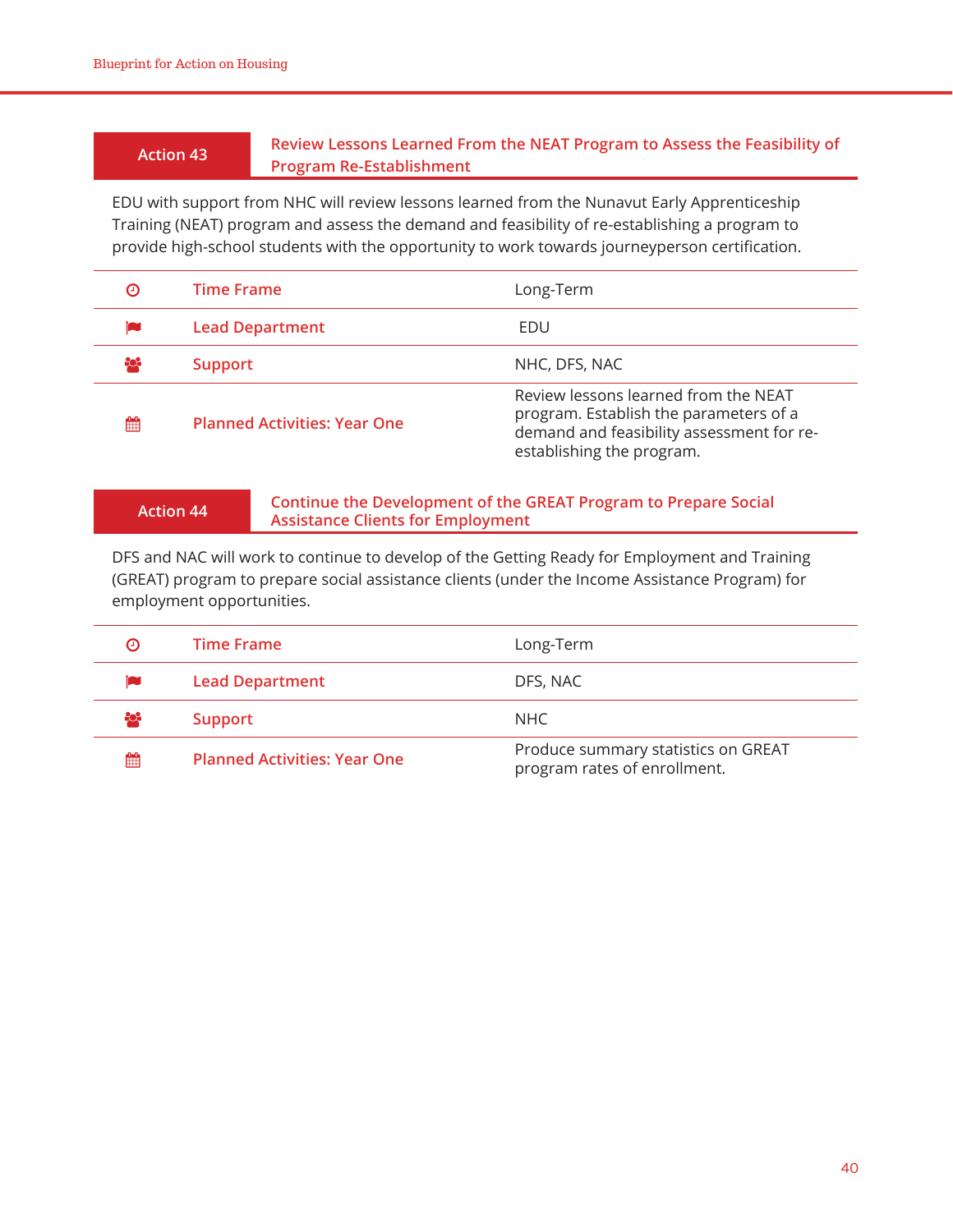$\bullet$  Actions to match training and competency requirements to occupations in housing-related fields:

**Action 45 Review Positions within NHC and LHOs to Assess the Effectiveness and Suitability of Current Occupational Standards**

The NHC will review categories of positions within the organization (NHC and LHOs) to:

- i. Associate them with National Occupational Classification (NOC) information;
- ii. Conduct a jurisdictional review of occupational standards across territories and provinces to determine what is appropriate for the NHC/LHOs to adopt in Nunavut;
- iii. Engage the LHOs to determine if the current occupation standards are effective, or if they create unintended employment barriers or challenges.

| Θ  | <b>Time Frame</b>                   | Short-Term                      |
|----|-------------------------------------|---------------------------------|
|    | <b>Lead Department</b>              | NHC.                            |
| ಹಿ | <b>Support</b>                      | FIN, DFS, EDT                   |
| 雦  | <b>Planned Activities: Year One</b> | Complete project scoping stage. |

#### **Action 46 Assess Feasibility of Incorporating Skills and Competencies into the Curriculum for Employment in Housing-Related Occupations**

The NHC will work with the Department of Education to determine the feasibility of incorporating, into the elementary and secondary school curriculum, the skills and competencies required for employment or post-secondary training in a housing-related occupation.

| $\boldsymbol{\Theta}$ | <b>Time Frame</b>                   | Long-Term                                |
|-----------------------|-------------------------------------|------------------------------------------|
| <b>in</b>             | <b>Lead Department</b>              | EDU                                      |
| $\infty$              | <b>Support</b>                      | NHC, DFS                                 |
| 雦                     | <b>Planned Activities: Year One</b> | Preliminary meetings between departments |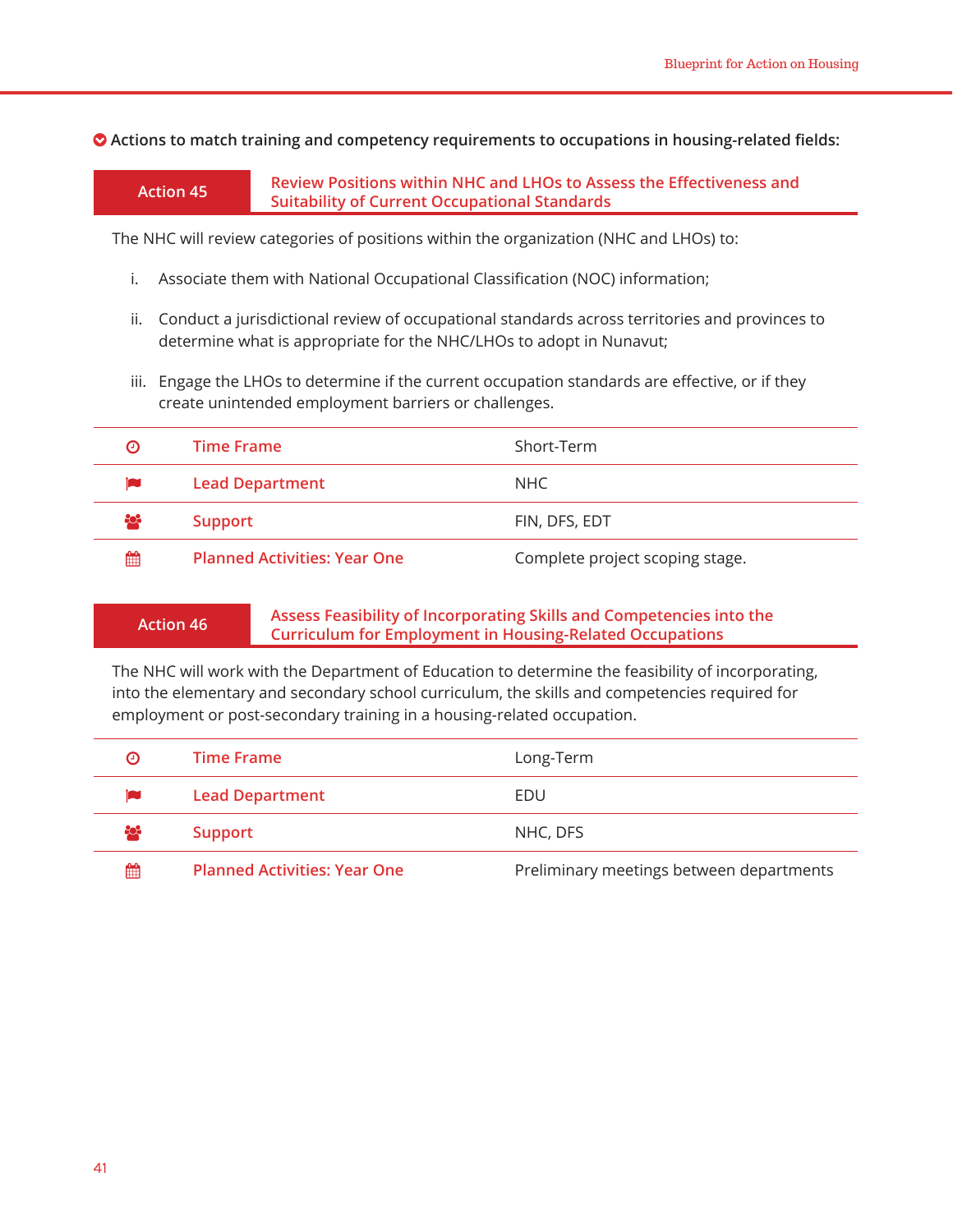### **Key Issue: Technological Innovation**

Additional research in best practices and potential standards is required to strengthen our understanding of how technological innovation can help build and maintain housing more efficiently. Greater collaboration between GN departments and agencies on potential pilot projects will enable more economical construction and maintenance options.

Given the high cost of utilities across the territories, more energy-efficient homes and more sustainable energy solutions will have large impacts on the costs of housing over the long-term.

#### **• Actions to use technology and innovation to reduce costs associated with the maintenance and operation of housing:**

**Action 47 Explore Technology to Remotely Monitor Vacant Units to Ensure Ongoing Efficient Building Operations**

The NHC will explore technological solutions to remotely monitor vacant units, and operational systems of multiplexes to ensure the ongoing efficient building operations and prevent freeze-ups and other issues.

| Θ        | <b>Time Frame</b>                   | Medium-Term                     |
|----------|-------------------------------------|---------------------------------|
|          | <b>Lead Department</b>              | NHC.                            |
| $\infty$ | <b>Support</b>                      | CGS                             |
| 雦        | <b>Planned Activities: Year One</b> | Complete project scoping stage. |

**Action 48 Review and Update Electronic System for Maintenance Work Orders to Improve Efficiency and Responsiveness of LHOs**

The NHC will review and update the electronic system for maintenance work orders in order to improve the efficiency and responsiveness of Local Housing Organizations (LHO) to client requests and maintenance demand work, and to ensure effective preventive maintenance is performed. Timely resolution of maintenance issues will extend the life expectancy of housing units.

| $\boldsymbol{\Theta}$ | <b>Time Frame</b>                   | Short-Term                                                                      |
|-----------------------|-------------------------------------|---------------------------------------------------------------------------------|
|                       | <b>Lead Department</b>              | NHC                                                                             |
| $\infty$              | <b>Support</b>                      |                                                                                 |
| 鯩                     | <b>Planned Activities: Year One</b> | Establish a framework for a review of a<br>viable electronic work order system. |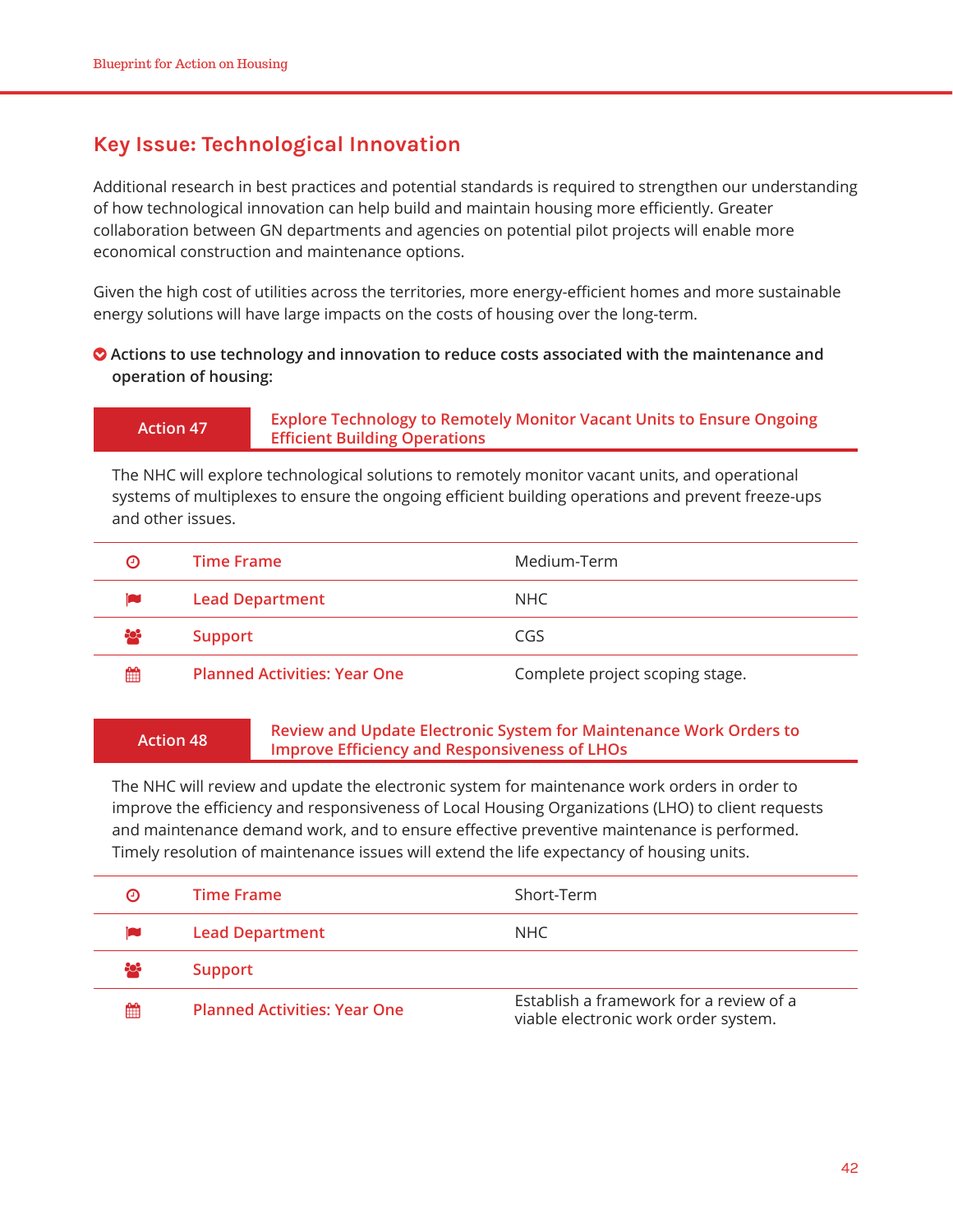#### **Action 49**

**Continue Work on a Net-Metering Policy and Supporting Legislative Requirements to Allow Consumers to Produce their Own Electricity and Off-Set Costs**

QEC will continue work on a net-metering policy to allow consumers to produce their own electricity (two-way power production) and offset electricity costs.

- i. The NHC will continue to assist QEC through a pilot project of net-metering technology through installation of solar panels on select homes in Nunavut.
- ii. The Nunavut Research Institute (NRI) will make available existing data on solar panel feasibility to further support research and understanding of alternative energy solutions in Nunavut.

| Θ  | <b>Time Frame</b>                   | Long-Term                                                                                                                                        |
|----|-------------------------------------|--------------------------------------------------------------------------------------------------------------------------------------------------|
|    | <b>Lead Department</b>              | QEC                                                                                                                                              |
| ಹಿ | <b>Support</b>                      | NHC, NRI, Energy Secretariat                                                                                                                     |
| 鯩  | <b>Planned Activities: Year One</b> | Continue developing a net-metering policy<br>and supporting legislative amendments.<br>NRI to provide data on solar panel feasibility<br>to QEC. |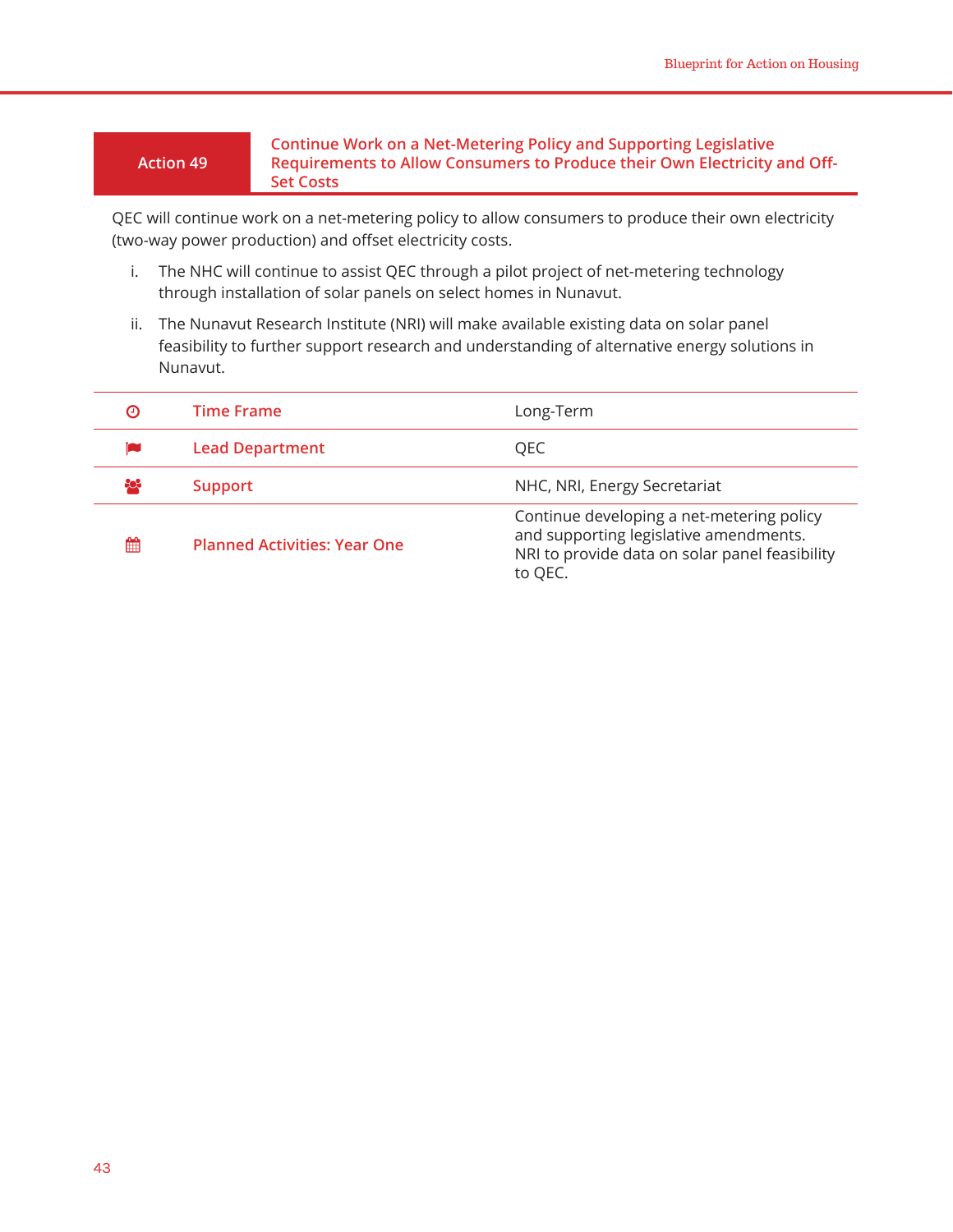#### **Action 50**

**Establish a General Process for the Adoption of New Construction and Maintenance Technology to Ensure New Technology is Appropriate within the Nunavut Context**

CGS, the NHC, and the Energy Secretariat will work together to establish a general process for the adoption of new construction and maintenance technology, with input from NRI, as needed. The process will ensure that new technology is appropriate within the Nunavut-context and able to be properly integrated, maintained, and repaired. The process will also include the following components:

- i. Review the adoption of the technology in other jurisdictions
- ii. Establish clear scientific methodology for testing,
- iii. A pilot program component, including a pilot project framework to ensure proper participation and a standard approach across departments;
- iv. The development of a comprehensive business case to support adoption of the technology.

| Θ  | <b>Time Frame</b>                   | Long-Term                                                                                                                                                                   |
|----|-------------------------------------|-----------------------------------------------------------------------------------------------------------------------------------------------------------------------------|
|    | <b>Lead Department</b>              | CGS, NHC,                                                                                                                                                                   |
| ۲X | <b>Support</b>                      | NRI, Energy Secretariat                                                                                                                                                     |
| 鯩  | <b>Planned Activities: Year One</b> | Hold initial planning meeting between CGS,<br>NHC, and the Energy Secretariat.<br>Develop a work plan for establishing<br>a general process for adopting new<br>technology. |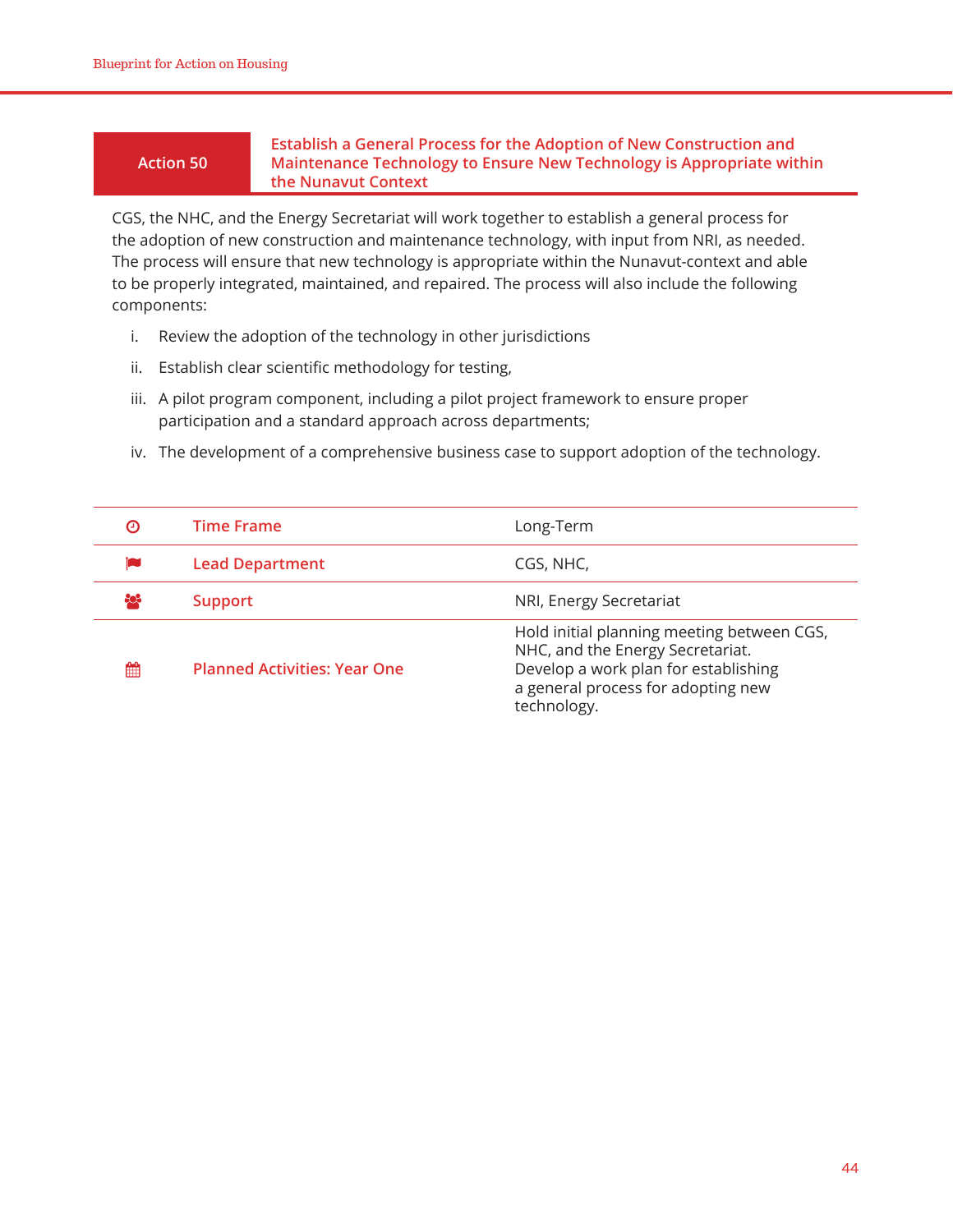#### **Action 51 Engage with CHARS on the Potential Opportunities to Reduce Costs Associated with Housing in Nunavut**

CGS, NHC, NRI, and the Energy Secretariat will engage the Canadian High Arctic Research Station (CHARS) on the potential for pilot programs, research and funding of innovative solutions, to reduce the costs of operating, maintaining, and building housing in Nunavut. As part of the process for adopting and piloting new technology, the NHC will explore the use of the Arviat Sustainability House as an innovation test centre.

| Θ        | <b>Time Frame</b>                   | Short-Term                                                                                                                          |
|----------|-------------------------------------|-------------------------------------------------------------------------------------------------------------------------------------|
|          | <b>Lead Department</b>              | EDT, CGS, NHC, NRI                                                                                                                  |
| $\infty$ | <b>Support</b>                      | <b>CHARS</b>                                                                                                                        |
| 鯩        | <b>Planned Activities: Year One</b> | Hold initial meeting with CHARS.<br>Identify opportunities for pilot programs,<br>research and funding for innovative<br>solutions. |

#### **Action 52 Develop Information, Resources and Incentives that Encourage Housing Tenants to Monitor, Care and Maintain Housing Units**

The NHC will develop resource material and develop incentives to encourage housing tenants to monitor, care for, and maintain housing units, practice conservation, and recognize the responsibilities of a tenant.

| Θ   | Time Frame                          | Long-Term                                                                        |
|-----|-------------------------------------|----------------------------------------------------------------------------------|
|     | <b>Lead Department</b>              | NHC                                                                              |
| ಕಿಂ | <b>Support</b>                      | Energy Secretariat, RIAs, NTI                                                    |
| 鯩   | <b>Planned Activities: Year One</b> | Identify key areas where further tenant<br>engagement and education is required. |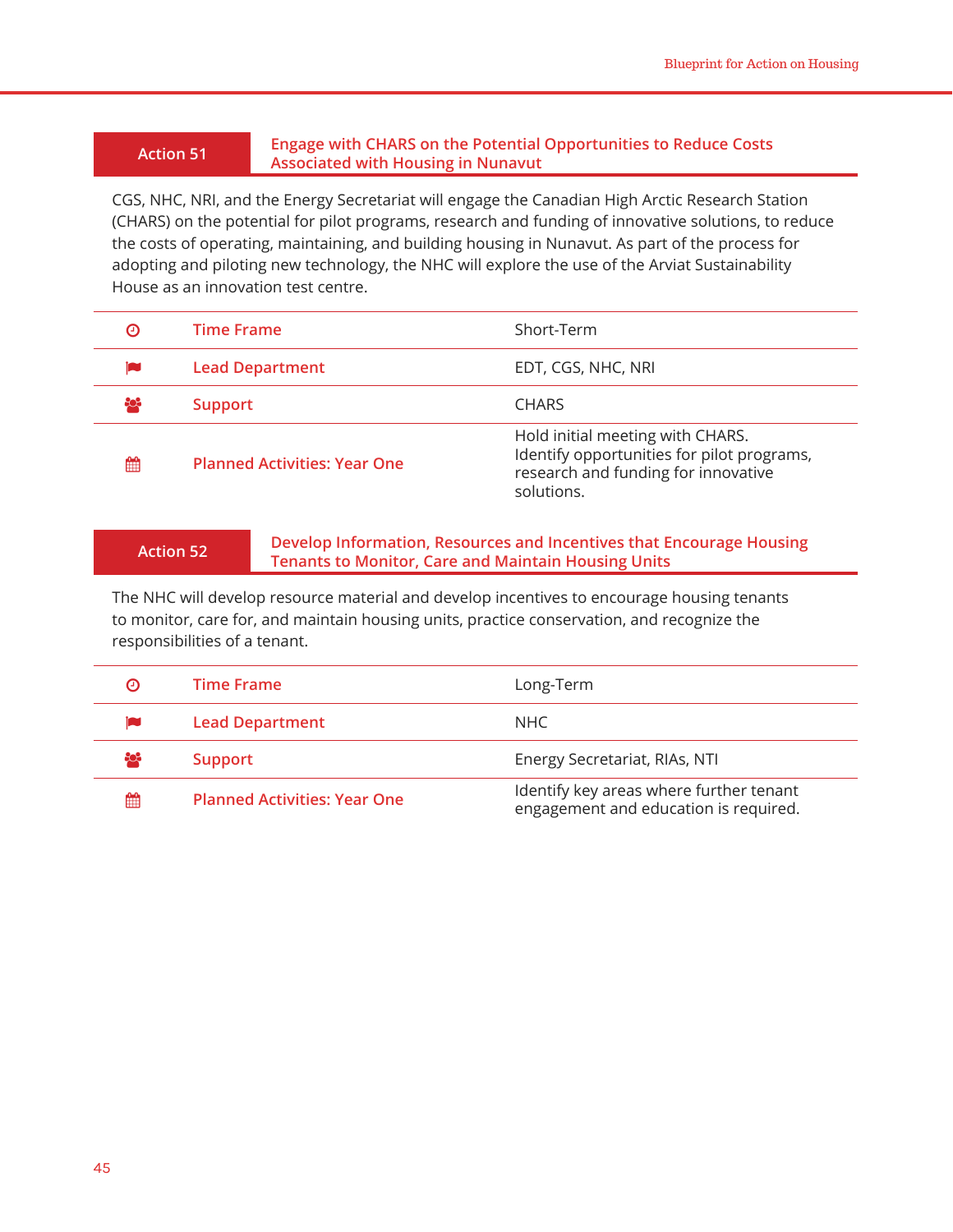### **Key Issue: Municipal Financing**

Municipal financing structure is influencing the cost of housing. There is a need to examine the existing municipal financing structure, and the role of utility charges in reconciling municipal budgets. Investigating the level and appropriateness of control given to municipalities in determining the costs of municipal services and land development is also important, as well as exploring potential alternative financing models.

#### **Actions to make the cost of housing more predictable, and explore greater efficiencies with water and sewage subsidies:**

#### **Action 53 Establish a Working Group Comprised of CGS, Municipalities and the NHC to Review the Water and Sewer Service Subsidy Program**

CGS will establish a working group comprised of municipalities and the NHC to review the water and sewage subsidy program:

- i. Consider recommendations identified in the recent Water Sewer Service Subsidy Policy (WSSSP) review;
- ii. Conduct a review of the rate per litre for water and sewage services that municipalities charge the NHC for residential units. The review would consider the impact of making changes to the rate billed to the NHC, such as offering a standard residential rate to all customers.
- iii. A residential subsidy agreement between CGS and the NHC could be established to ensure municipalities are not negatively affected.

| Θ   | <b>Time Frame</b>                   | Short-Term                                                            |
|-----|-------------------------------------|-----------------------------------------------------------------------|
|     | <b>Lead Department</b>              | CGS                                                                   |
| 808 | <b>Support</b>                      | NHC, municipalities                                                   |
| 鯩   | <b>Planned Activities: Year One</b> | Establish working group.<br>Develop working group terms of reference. |

#### **Action 54 Engage with NAM on the Development of Service Level Standards that Reflect Best Practices for Reducing Service Delivery Costs**

CGS will engage with the Nunavut Association of Municipalities (NAM) on the development of service level standards that reflect best practices for reducing service delivery costs.

| Θ        | Time Frame                          | Short-Term                                                                                    |
|----------|-------------------------------------|-----------------------------------------------------------------------------------------------|
|          | <b>Lead Department</b>              | CGS                                                                                           |
| $\infty$ | Support                             | <b>NAM</b>                                                                                    |
| 鯩        | <b>Planned Activities: Year One</b> | Establish a process for the development of<br>service level standards for utilities delivery. |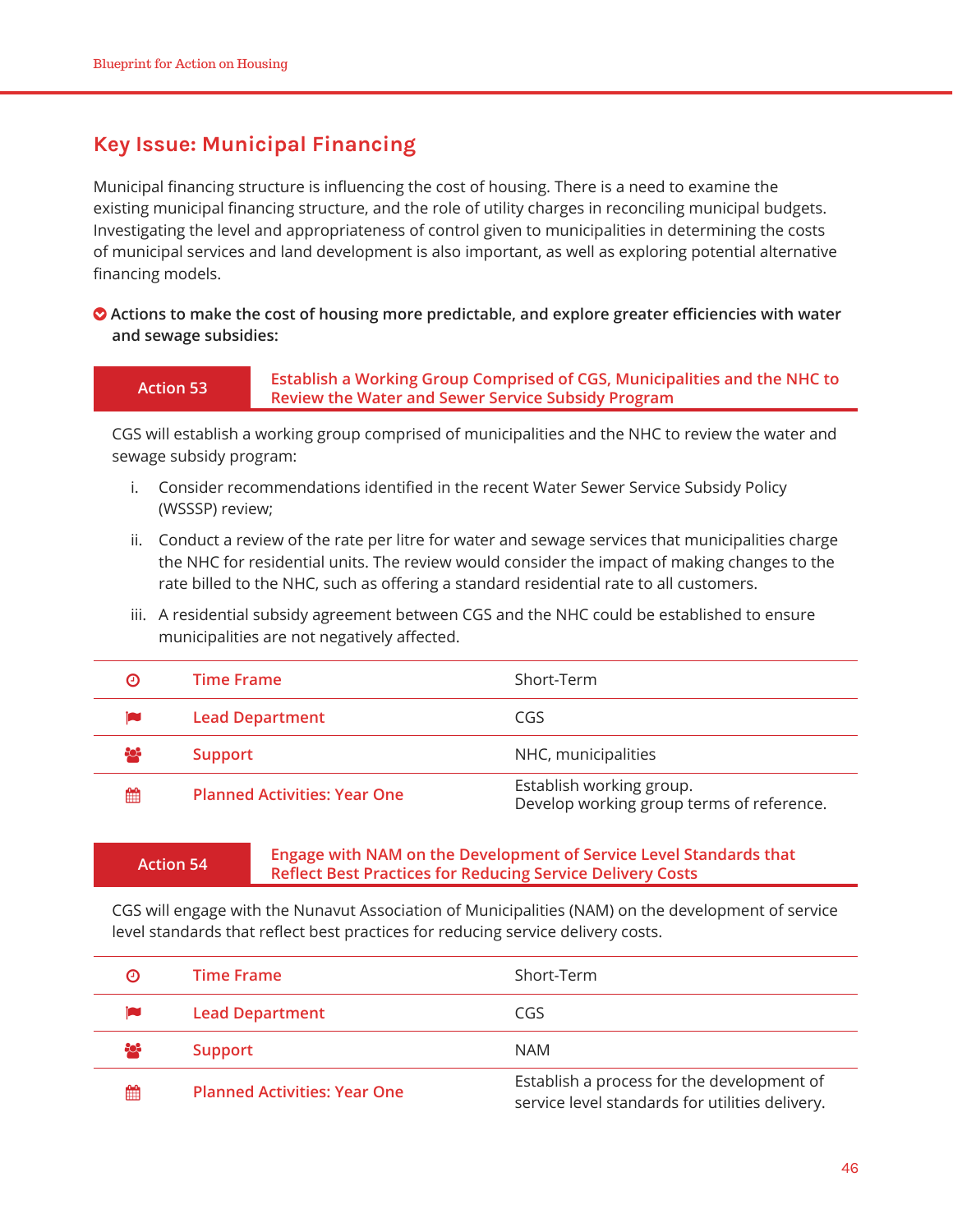#### **Action 55**

**Develop a Web-Based Inventory of Buildings by Community to Allow Departments to Identify Potential Opportunities for Repurposing Buildings to Meet Diverse Housing Needs**

The NHC will work with CGS to develop a web-based inventory of buildings by community, to be integrated with the existing Planning and Lands System.

The web-based tool would include information on building life expectancy, occupancy status, health and safety concerns and other information to allow departments to identify potential opportunities for repurposing buildings to meet diverse housing needs. Consideration will be given to integrating the inventory tool with existing platforms, such as CGS' Asset Planner and the ICSP.

| Θ  | <b>Time Frame</b>                   | Medium-Term                                                                      |
|----|-------------------------------------|----------------------------------------------------------------------------------|
|    | <b>Lead Department</b>              | NHC, CGS                                                                         |
| ಹಿ | <b>Support</b>                      | FIN, All Departments                                                             |
| 鯩  | <b>Planned Activities: Year One</b> | Establish a framework for the continued<br>development of a web-based inventory. |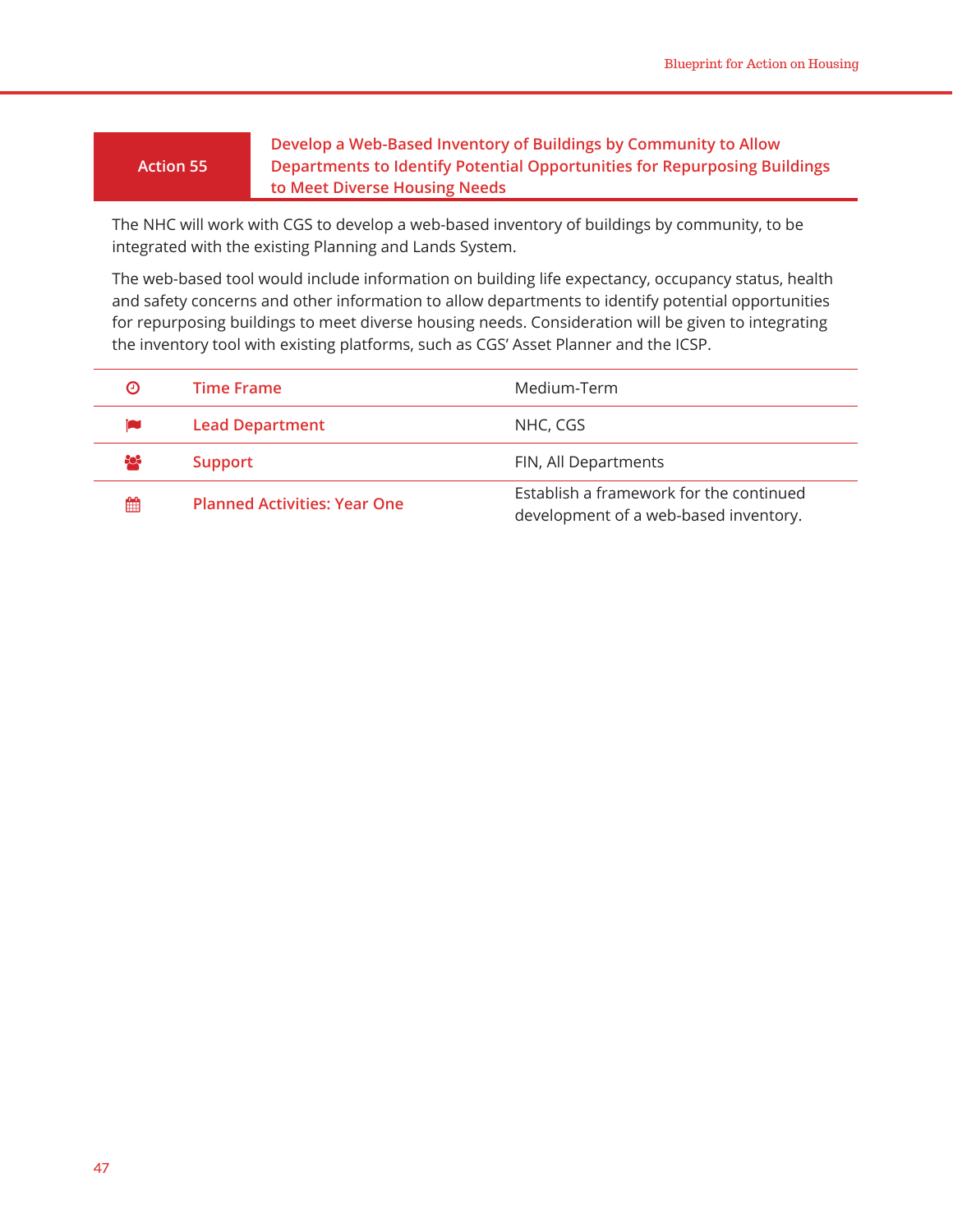## **Challenge: Limited Investment dedicated to housing**

Practical solutions to Nunavut's housing challenges require considerable financial investment and the contribution and collaboration of multiple partners, including the municipalities, federal government, Inuit organizations, non-government organizations and the private sector. Without increased investment, the housing situation in Nunavut will remain in crisis.

Direct investments in housing provide economic stimulus with measurable outputs. Furthermore, investments in housing infrastructure also provide cost savings to the government in terms of reduced pressure on other essential government services. Investing in housing is not just good social policy; it is good education, health care, economic and community development policy.

| <b>Strategic Direction for</b><br>Action                       | <b>Challenge to Address</b><br>through Actions | <b>Underlying Issues</b>          |
|----------------------------------------------------------------|------------------------------------------------|-----------------------------------|
| Instill self-reliance to<br>reduce dependence on<br>government | Limited investment<br>dedicated to housing     | Building a stronger Business Case |

#### **Goal 4: Increase Investment in Housing**

Realistic solutions to Nunavut's housing challenges require considerable financial investment and the contribution and collaboration of multiple partners, including the federal government, Inuit organizations, non-governmental organizations and the private sector. Without increased investment, the housing situation in Nunavut will remain in crisis.

Increasing investment for housing will depend on the GN's ability to present a coordinated argument with its partners for increased investments in housing and related infrastructure from the federal government. An achievable and comprehensive long-term response to Nunavut's housing challenges requires collaborative government involvement and significant investment to address the entire continuum of housing.

#### **Desired Outcomes:**

- Increased collaboration within the GN on the collection, collation and analysis of existing data will lead to a stronger business case for increased investment in housing.
- Coordinated requests for federal funding that strategically address Nunavut's interdependent infrastructure and housing needs.
- Greater coordination internally between the NHC, EIA and FIN, and externally with NTI and RIAs will result in increased investment in housing.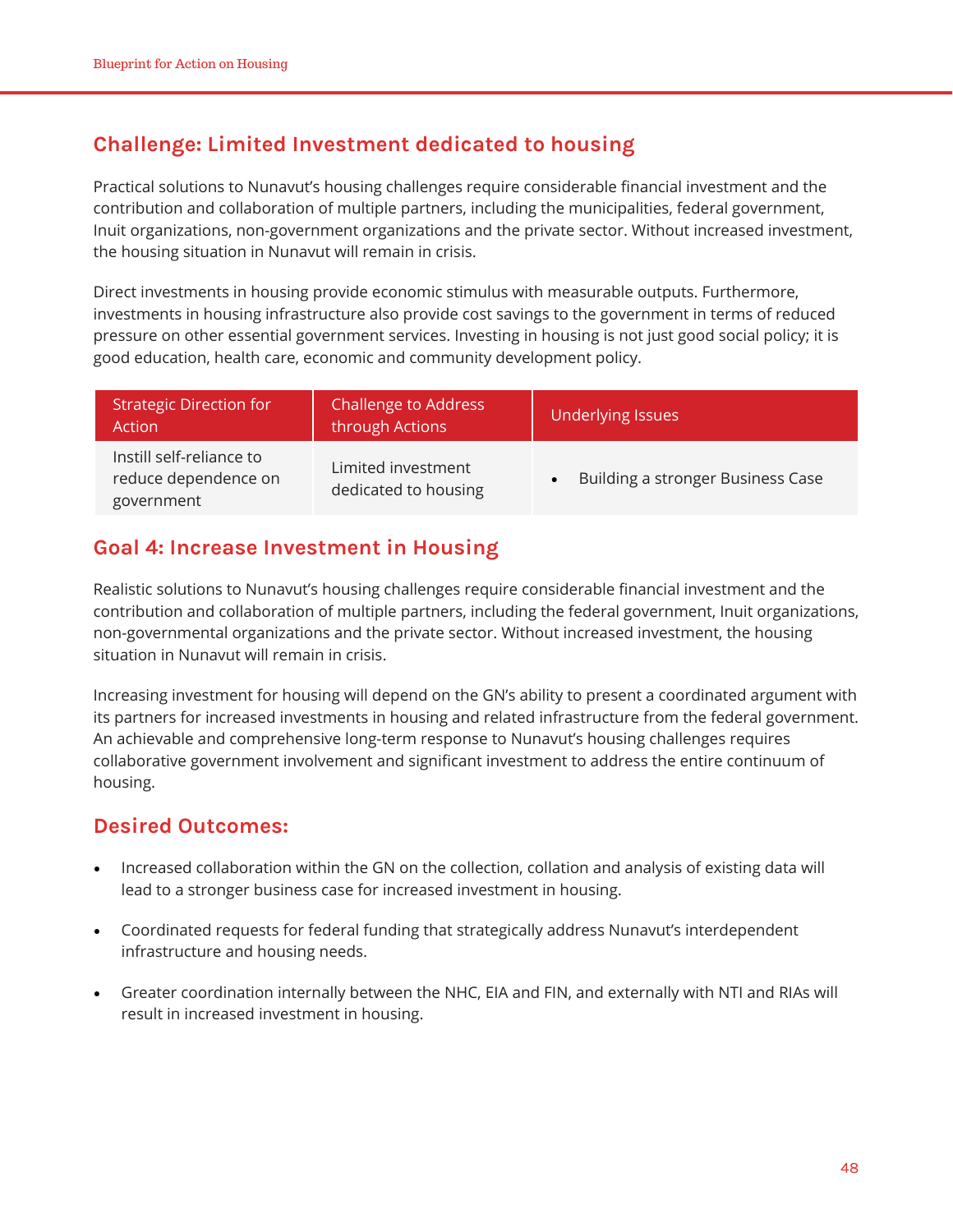#### **Key Issue: Building a Stronger Business Case**

Increasing Nunavut's housing stock will require additional capital investment on a regular basis. A review of projected needs (housing construction, maintenance, and related infrastructure) and the financial resources available to meet those needs is required to support a coordinated argument for increased investments for housing and related infrastructure from the federal government.

The development of a strong and integrated business case for investment must also identify the benefits of investment and present evidence that social housing construction contributes to the social and economic development of the territory.

#### **Action 56 Develop an Evidence-Based Framework to Support the Creation of Business Case for Increased Investment in Housing**

The NHC in collaboration with EIA and FIN will develop an evidence-based framework to support the development of a business case for increased investment in housing that includes:

- i. Identifying the data requirements to be included in the business case;
- ii. Identification, collection and analysis of existing data through GN sources such as the Nunavut Bureau of Statistics, Nunavut General Monitoring Program, and Socio-economic Monitoring Committees' (SEMC) data map initiative;
- iii. An approach to building robust, comprehensive and reliable data sets through partnerships with departments and external agencies (e.g. NTI).

| Θ   | Time Frame                          | Long-Term                                                         |
|-----|-------------------------------------|-------------------------------------------------------------------|
|     | <b>Lead Department</b>              | NHC, EIA (NBS)                                                    |
| ಕಿಂ | Support                             | FIN, DFS, EDT                                                     |
| 鯩   | <b>Planned Activities: Year One</b> | Hold initial project scoping meeting between<br>NHC, EIA and FIN. |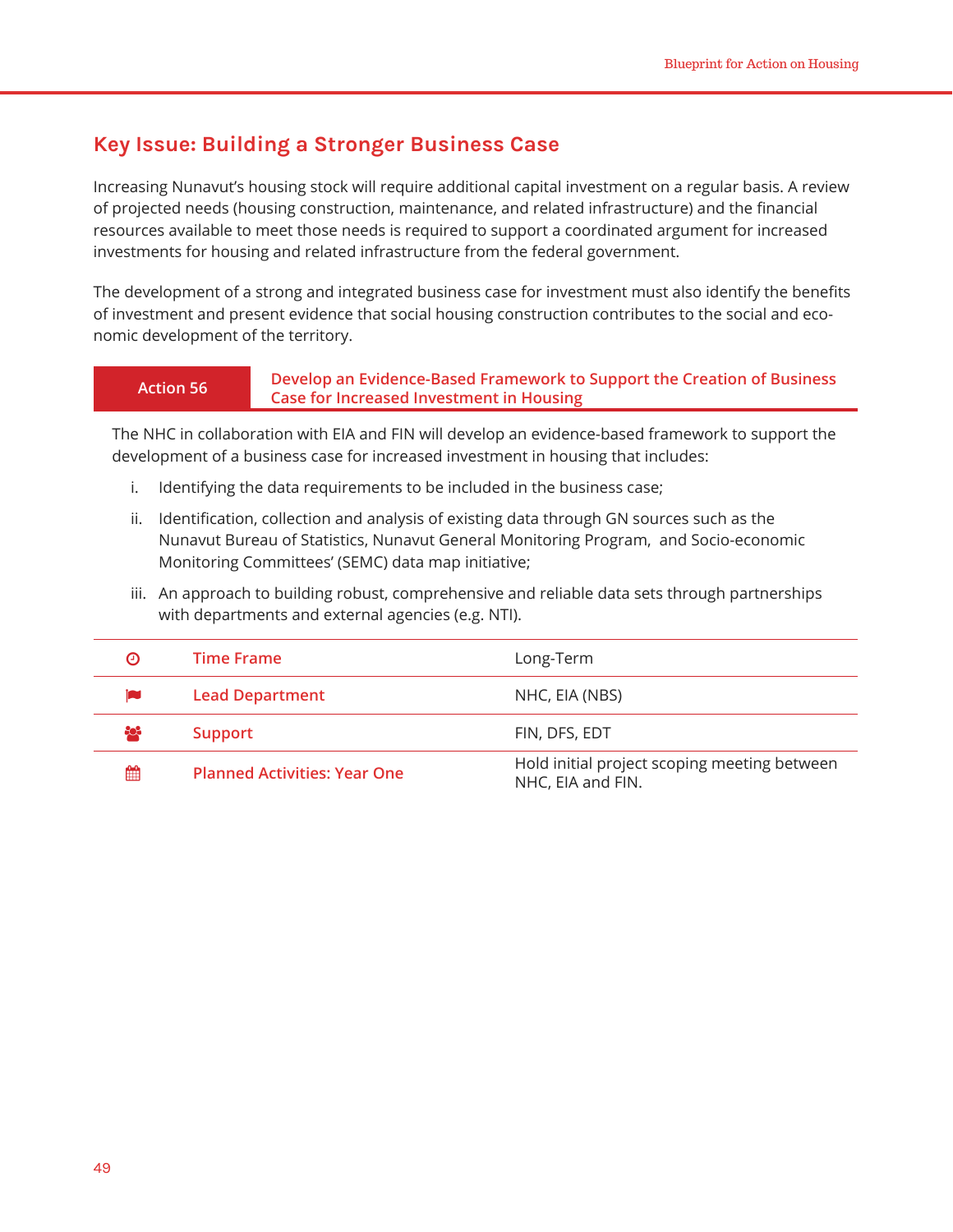#### **Action 57 Develop a Business Case for Renewed Long-Term Federal Investment in Housing and Infrastructure**

FIN will work with the NHC, CGS and EIA to develop a business case for renewed long-term federal investment in housing and infrastructure, including land development. Key steps in the development of the business case include:

- i. Promotion of coordinated GN-NTI housing and infrastructure priorities at the federal, territorial and provincial levels;
- ii. Coordinating the GN's federal infrastructure and housing asks to meet current need and future demand;
- iii. The development of a work plan to meet timelines for renewed federal infrastructure funding;
- iv. Engaging NTI in identifying infrastructure and housing priorities.

| $\boldsymbol{\Theta}$ | <b>Time Frame</b>                   | Long-Term                                                       |
|-----------------------|-------------------------------------|-----------------------------------------------------------------|
|                       | <b>Lead Department</b>              | FIN, NHC                                                        |
| $\infty$              | Support                             | CGS, EIA                                                        |
| 鯩                     | <b>Planned Activities: Year One</b> | Hold initial planning meeting between FIN,<br>NHC, CGS and EIA. |

#### **Action 58 Research the Viability and Suitability of Alternative Financing Options for Additional Housing Stock**

Research the viability and suitability of alternative financing options for additional housing stock, including:

- i. The NHC will work with DFS, the Qikiqtani Inuit Association (QIA), and other RIAs where possible, to assess the applicability of a private-public partnership for purpose-built housing and to meet program delivery needs.
- ii. The NHC will research the viability of other financing options, such as community land trusts, social investment bonds, and similar financing vehicles for their potential to increase investment in housing.

| Θ   | <b>Time Frame</b>                   | Long-Term                                                                                                                          |
|-----|-------------------------------------|------------------------------------------------------------------------------------------------------------------------------------|
| p   | <b>Lead Department</b>              | NHC.                                                                                                                               |
| 808 | <b>Support</b>                      | RIAS, DFS                                                                                                                          |
| 鯩   | <b>Planned Activities: Year One</b> | Hold initial meetings with QIA and DFS to<br>assess the applicability of private-public<br>partnerships for purpose-built housing. |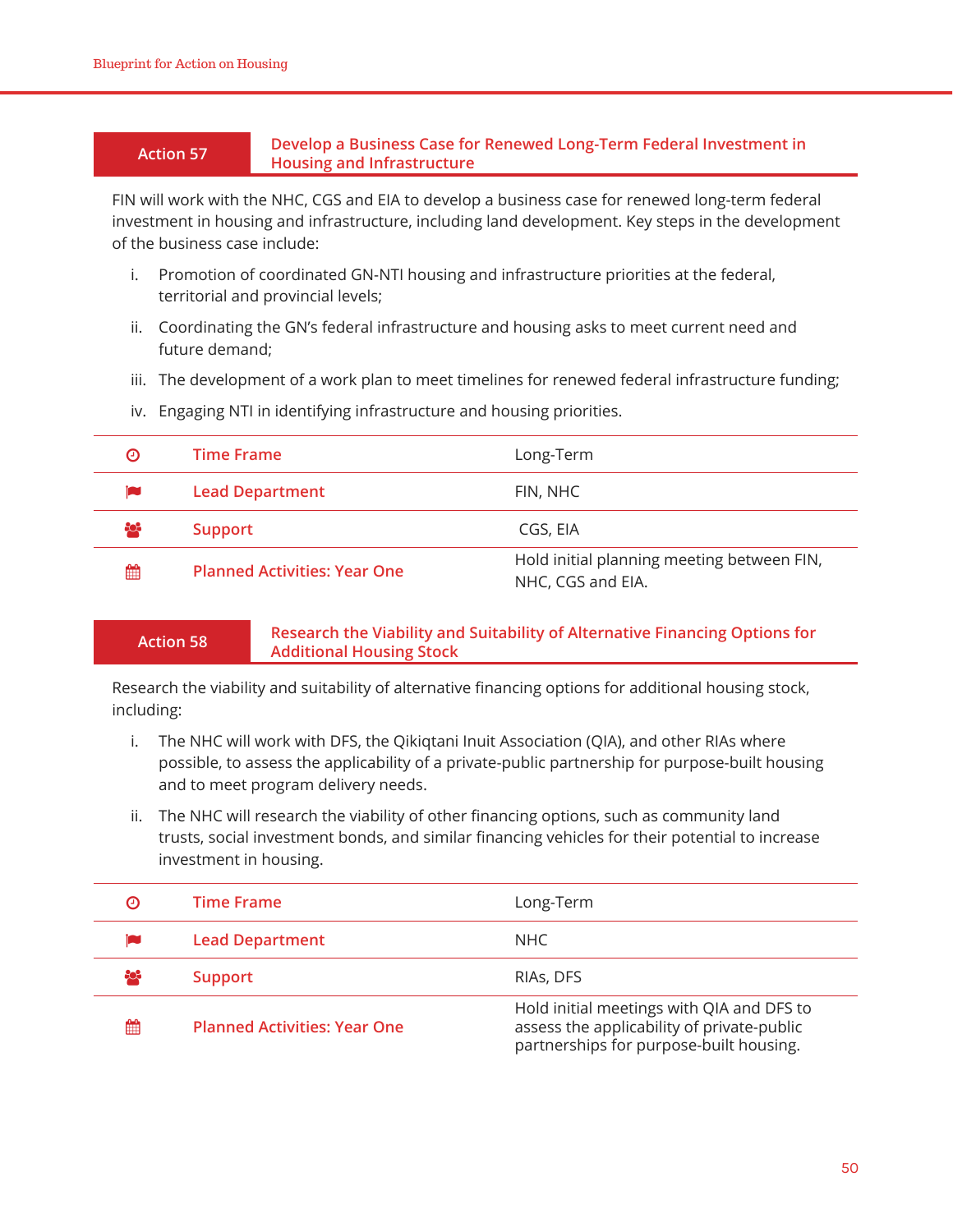#### **Review and Accountability**

#### **Action 59 Ensure Incorporation of Inuit Societal Values in Blueprint Implementation**

Apply Inuit Societal Values (ISV) to implementation of all Blueprint actions. Review all quarterly reports and Annual Status of Housing Reports to ensure ISVs are incorporated appropriately.

| Θ  | Time Frame                          | Long-Term                                                                  |
|----|-------------------------------------|----------------------------------------------------------------------------|
|    | <b>Lead Department</b>              | All Departments                                                            |
| ಹಿ | <b>Support</b>                      | NHC, CH                                                                    |
| 鯩  | <b>Planned Activities: Year One</b> | Ensure Annual Status of Housing Report<br>allows for incorporation of ISVs |

#### **Action 60 Accountability Framework**

In the first Quarter of each fiscal year, the NHC will coordinate an interdepartmental workshop to assess overall outcomes of the Blueprint for that fiscal year, and identify activities for the following year. The results will be a list of Blueprint for Action on Housing activities to inform departmental business plans.

An Annual Status of Housing Report will then be tabled in the fall sitting of the Legislative Assembly and will include the analysis of outcomes, and planned activities for the following fiscal year.

The NHC, DFS, and NTI will explore the potential for including Blueprint for Action reporting as a standing item on the Poverty Reduction Roundtable agenda, as well as possibilities for tying the Annual Status of Housing Report to the Poverty Reduction Annual Report.

| Θ  | <b>Time Frame</b>                   | Short-Term                                             |
|----|-------------------------------------|--------------------------------------------------------|
|    | <b>Lead Department</b>              | NHC.                                                   |
| ಹಿ | <b>Support</b>                      | All Departments                                        |
| 鯩  | <b>Planned Activities: Year One</b> | Establish interdepartmental Blueprint<br>working group |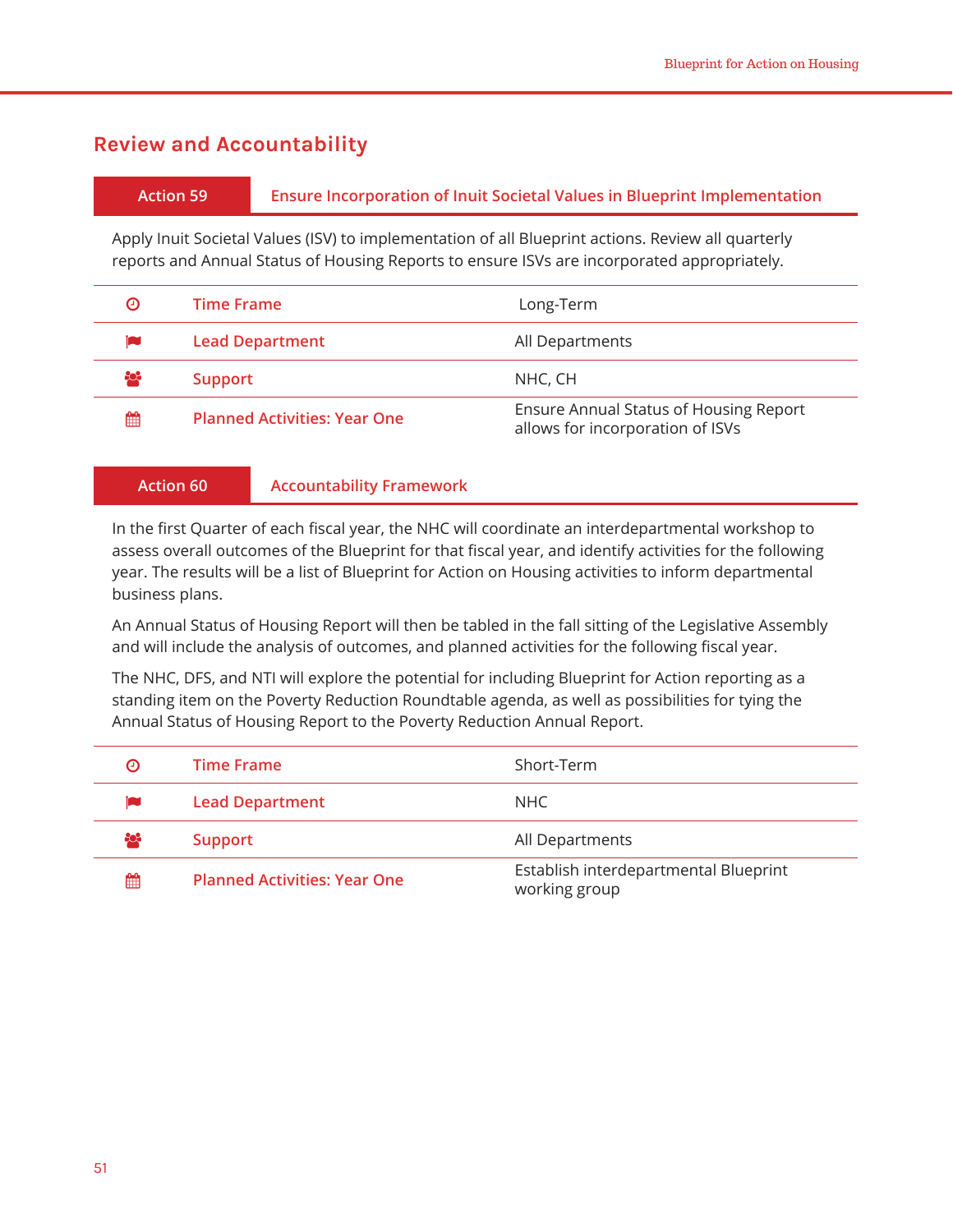## **Appendix A: Other Initiatives**

Additionally, the *Blueprint for Action* recognizes connections with other initiatives currently in progress.

**The Makimaniq Plan: A Shared Approach to Poverty Reduction (2011)** was developed through a public engagement process co-sponsored by the GN and Nunavut Tunngavik Incorporated. "Housing and Income Support" is one of six key themes identified in the Makimaniq Plan.

**The Nunavut Suicide Prevention Strategy Action Plan (2012-2014)** was established to ensure that the vision of the Suicide Prevention Strategy is achieved. Cross-departmental and interagency collaboration is built into the action plan with the desired outcomes of enhancing individual and community wellness programs and supports.

**The Nunavut Food Security Strategy and Action Plan (2014-2016):** a key theme of the Food Security Strategy and Action Plan is to strengthen skills related to country and store-bought foods, including language, literacy, and numeracy skills. Improving literacy and numeracy skills will also assist Nunavummiut in overcoming barriers impeding movement along Nunavut's housing continuum.

**The Elders Program Strategy (2010-2014)** recommends a holistic approach to supporting the health and well-being of elders, outlining the need for culturally relevant healthy living programs and appropriate housing options with an emphasis on creating healthy families and communities.

**Developing Healthy Communities: A Public Health Strategy for Nunavut (2008-2013)** set a vision "to create the conditions that enable all Nunavummiut to enjoy excellent health and reach their full potential". The Strategy identified two priorities, (i) Healthy Children and Families, and (ii) Addiction Reduction which relate to the Blueprint objectives of supportive housing care and encouraging transition along Nunavut's housing continuum.

**The Nunavut Economic Development Strategy (2003-2013)** notes the importance of investment in housing for Nunavut's economic development, and sets housing as a strategic priority for the territory.

**The Nunavut Economic Development Strategy II (2014- 2024)** is currently under development. Opportunities may be available to integrate housing and infrastructure goals and actions under this strategy with the Blueprint for Action, and build synergies across strategic long-term GN initiatives that foster economic development.

**Ingirrasiliqta - the Nunavut Transportation Strategy** notes that efficiencies in transportation can be achieved with the construction of roads, deep water ports, as well as harbours for shipping goods. This has implications for housing as Nunavut lacks a connected road network, and Nunavut's housing materials are shipped to communities by barge. This Strategy further notes that investments to connect Nunavut to Canada's National Highway System would bring increased economic growth, increased employment, and infrastructure development.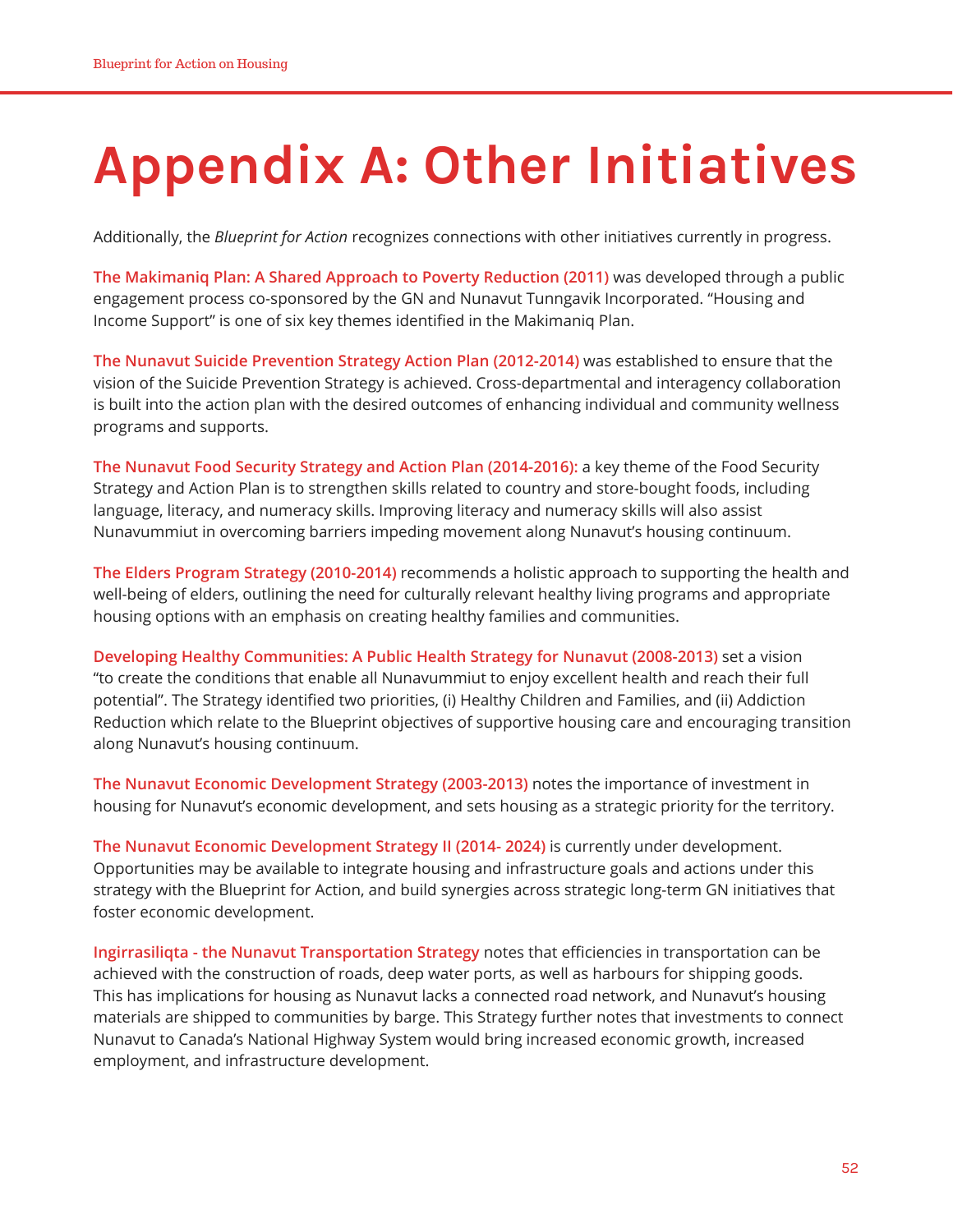**Parnautit - the Nunavut Mineral Exploration and Mining Strategy** outlines the objective of building long-term and sustainable community and regional infrastructure investments in hub communities to encourage linkages between communities and the expansion of the resource development sector.

**The GN Human Resource Strategy (2014-2018)** prioritizes investment in education and training in order to attract and retain Nunavummiut and non-Nunavummiut for public service employment. Housing plays an important role affecting both staff mobility and the capacity for departments to hire and retain GN staff in the commu nities where they are needed.

**Ikummatiit – the GN's Energy Strategy (2007)** addresses the territory's dependence on imported fossil fuels. The Energy Strategy sets policy and planning objectives for the GN, such as development of a new Energy Code for Retrofitting Existing Buildings.

**Upagiaqtavut – The GN Climate Change Impacts and Adaptation Strategy** sets objectives for building innovative partnership opportunities across government, communities, organizations, universities and the private sector for integrating climate change considerations into planning and decision-making processes. Changing permafrost and ice conditions as a result of climate change require adaptations in infrastructure engineering and housing construction practices.

**The Nursing Recruitment and Retention Strategy (2007)** notes a lack of staff housing as one of the largest barriers to recruiting nurses in Nunavut.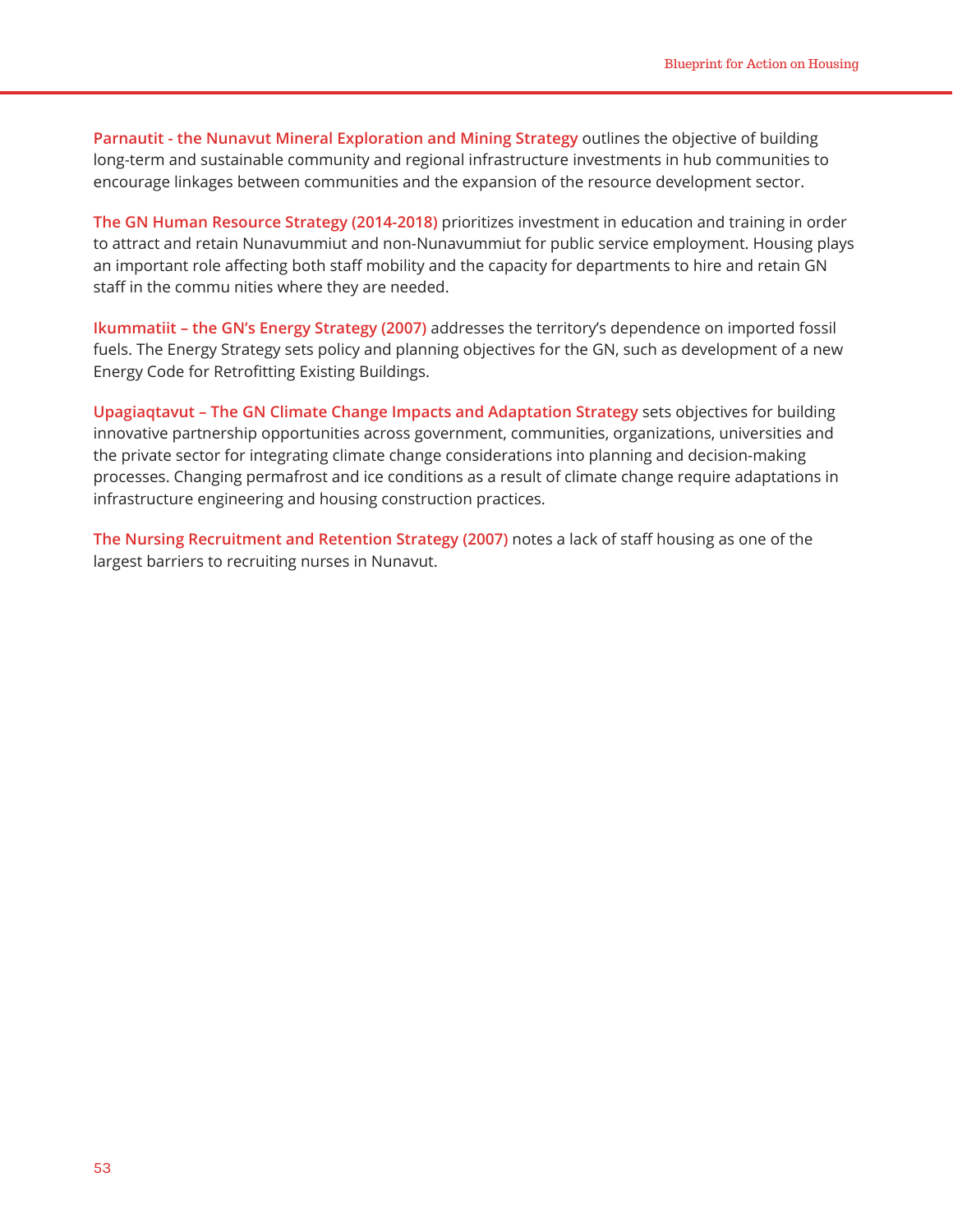## **Appendix B: Glossary**

## **Terms**

| <b>The Blueprint</b>         | The Blueprint for Action on Housing (2016). Third and final component of the<br>Igluliuqatigiilauqta initiative. A long-term, comprehensive plan of action for<br>the GN to address Nunavut's housing crisis. Actions and initiatives included<br>in the Blueprint will be renewed every 5 years to reflect the current housing<br>situation of the time. |
|------------------------------|-----------------------------------------------------------------------------------------------------------------------------------------------------------------------------------------------------------------------------------------------------------------------------------------------------------------------------------------------------------|
| <b>The Framework</b>         | The Framework for the GN Long-term Comprehensive Housing and<br>Homelessness Strategy (2012). First part of the Igluliuqatigiilauqta initiative.<br>Presents a thorough discussion of Nunavut's housing crisis and introduces<br>four (4) overarching strategic directions for addressing key challenges.                                                 |
| <b>Housing Continuum</b>     | A suite of housing options ranging from emergency shelters to<br>homeownership. A complete housing continuum offers Nunavummiut a full<br>range of housing options to meet their sheltering needs. In Nunavut, options<br>should include various types of supportive housing, as well as new and<br>varied types of affordable housing.                   |
| Igluliuqatigiilauqta         | "Let's build a home together." A strategic initiative launched by the NHC in<br>2012 to guide the GN's development of a long term, comprehensive strategy<br>to address housing and homelessness in Nunavut.                                                                                                                                              |
| <b>Developed Land</b>        | Municipal land that is appropriately zoned, accessible by road and municipal<br>services (water, power, sewage), and consistent with the objectives of the<br>community plan.                                                                                                                                                                             |
| <b>Sivumut Ablugta</b>       | Mandate of the 4th Legislative Assembly of the Government of Nunavut.<br>2014-2018.                                                                                                                                                                                                                                                                       |
| <b>The Strategy</b>          | The GN Long-Term Comprehensive Housing and Homelessness Strategy<br>(2013). Second part of the Igluliuqatigiilauqta initiative. Introduces a strategic<br>path, including four (4) goals and twelve (12) associated objectives, for<br>addressing Nunavut's housing crisis.                                                                               |
| <b>Tamapta</b>               | Mandate of the 3rd Legislative Assembly of the Government of Nunavut.<br>2009-2013                                                                                                                                                                                                                                                                        |
| <b>Purpose-Built Housing</b> | Housing that is specifically designed to support a certain kind of tenant.<br>Most commonly, this refers to supportive housing for those who cannot live<br>independently, or who require some assistance in daily living.                                                                                                                                |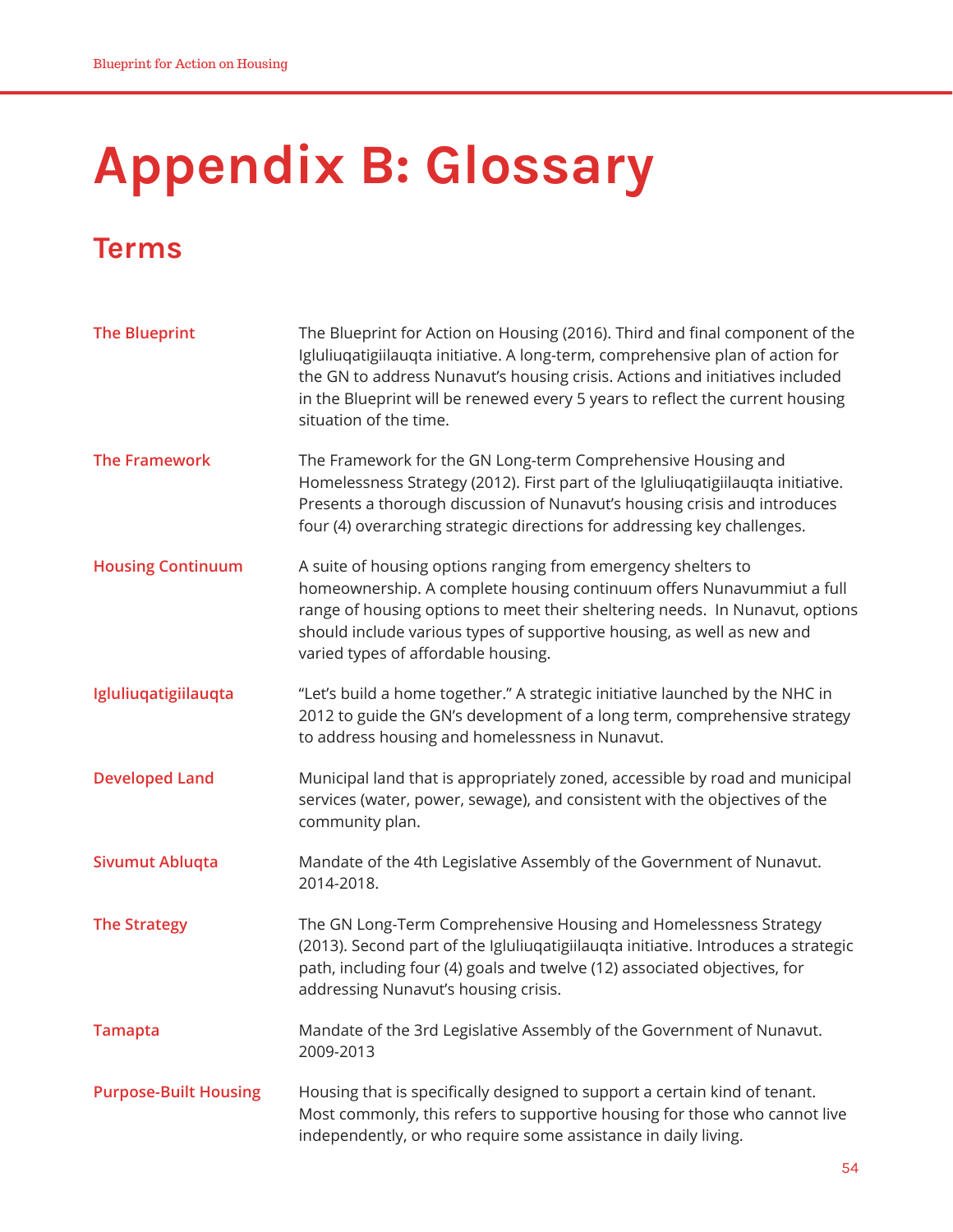| <b>Secondary Suite</b> | A second dwelling within or adjacent to a single dwelling, owned and<br>operated by the same landlord, and within the same lot. Examples include,<br>granny suites, coach houses, or garage units |
|------------------------|---------------------------------------------------------------------------------------------------------------------------------------------------------------------------------------------------|
| <b>Strata housing</b>  | Type of housing in which common areas                                                                                                                                                             |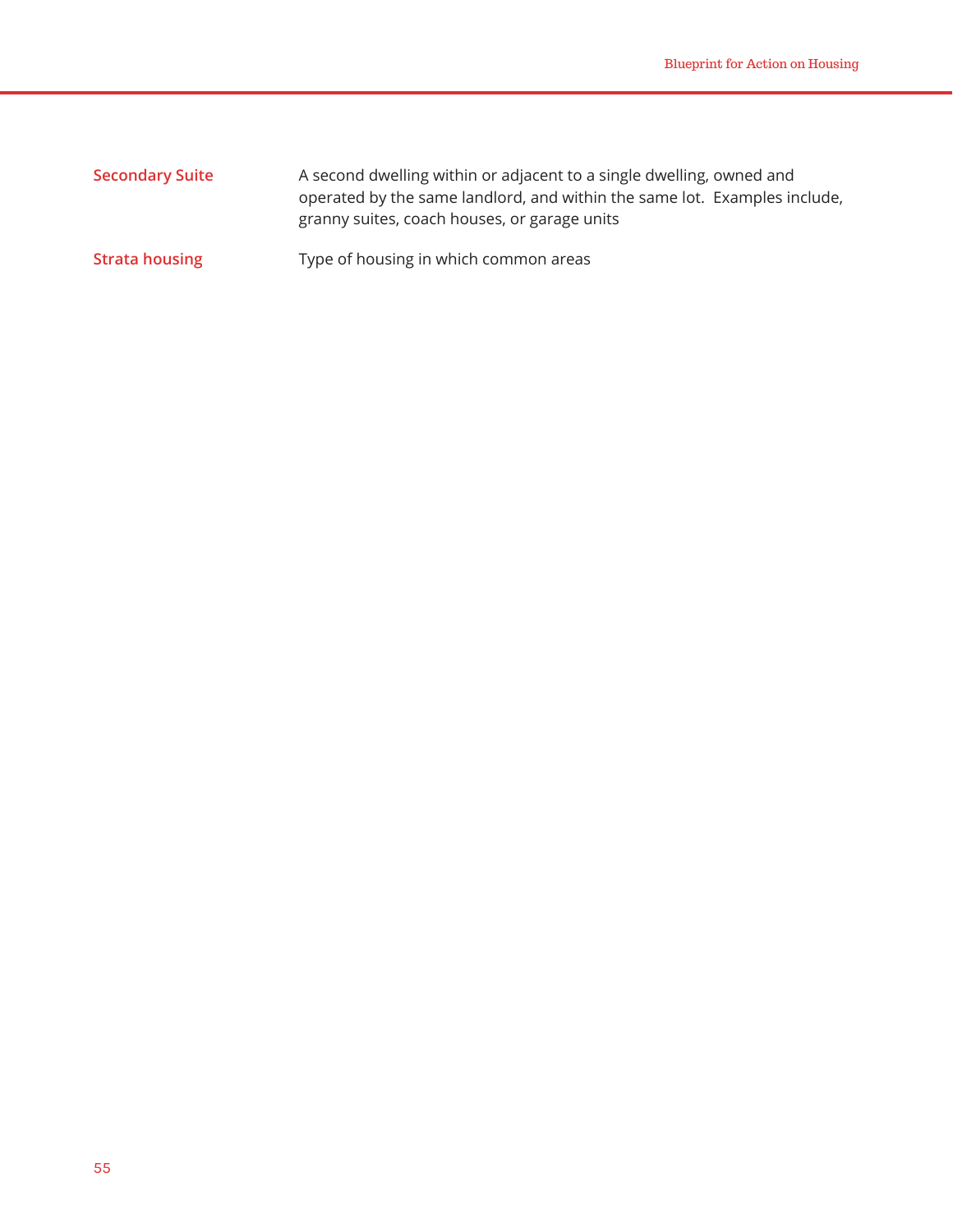## **Acronyms**

| <b>DFS</b>  | Department of Family Services (Government of Nunavut).                                                                                                                                                                                                   |
|-------------|----------------------------------------------------------------------------------------------------------------------------------------------------------------------------------------------------------------------------------------------------------|
| <b>EIA</b>  | Department of Executive and Intergovernmental Affairs (Government of Nunavut).                                                                                                                                                                           |
| <b>ENV</b>  | Department of Environment (Government of Nunavut).                                                                                                                                                                                                       |
| <b>FIN</b>  | Department of Finance (Government of Nunavut). GN The Government of Nunavut. The<br>public administration of the territory of Nunavut.                                                                                                                   |
| <b>ICCP</b> | Interdepartmental Committee on Capital Planning. Internal Government of Nunavut<br>committee responsible for making recommendations on capital budget allocations.                                                                                       |
| <b>ICSP</b> | Integrated Community Sustainability Plans (Government of Nunavut). Community-specific<br>profiles listing existing infrastructure as well as future infrastructure needs.                                                                                |
| <b>IIBA</b> | Inuit Impact and Benefit Agreement. A negotiated agreement between government or a<br>third party and Inuit to ensure that the detrimental impacts or benefits of a given project<br>are taken into account.                                             |
| <b>IOL</b>  | Inuit Owned Lands. Land granted to the Inuit under the Nunavut Land Claim Agreement<br>in the Nunavut Settlement Area. A mixture of surface land title and sub-surface mineral<br>rights.                                                                |
| <b>LHO</b>  | Local Housing Organization. Independent organizations under the Societies Act that<br>operate at the community-level to provide day-to-day housing services and program<br>delivery.                                                                     |
| <b>LMI</b>  | Labour Market Information. Quantitative and qualitative data and analysis pertaining to<br>employment and the workforce of a given market.                                                                                                               |
| <b>NAM</b>  | The Nunavut Association of Municipalities. A forum of community officials representing<br>the mayors and municipal administrators of Nunavut's 25 communities.                                                                                           |
| <b>NHC</b>  | The Nunavut Housing Corporation, a public agency of the Government of Nunavut.<br>Responsible for the creation, coordination and administration of housing programs that<br>provide fair access to a range of affordable housing options to Nunavummiut. |
| <b>NTI</b>  | Nunavut Tunngavik Inc. The representative body of all Inuit in Nunavut. Responsible<br>for ensuring that the Nunavut Land Claim Agreement is implemented fully and that<br>government's obligations to Inuit are being fulfilled.                        |
| <b>QEC</b>  | Qulliq Energy Corporation, a crown corporation of the Government of Nunavut,<br>responsible for supplying electricity to the communities of Nunavut.                                                                                                     |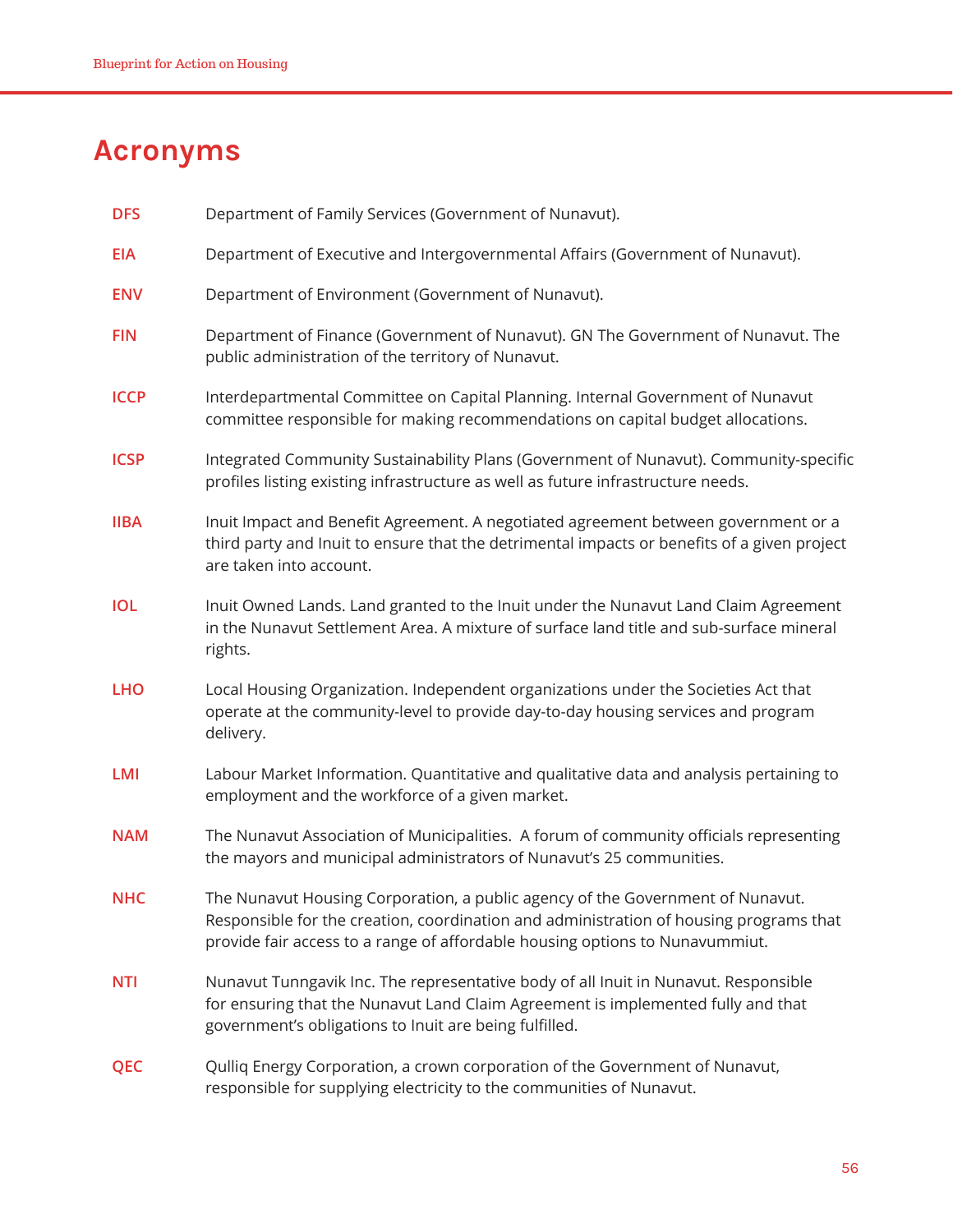| <b>RIA</b> | Regional Inuit Association. Also known as a Designation Inuit Organization under the<br>Nunavut Land Claim Agreement. Represents the interests of Inuit at a regional level.<br>Affiliated with NTI. |
|------------|------------------------------------------------------------------------------------------------------------------------------------------------------------------------------------------------------|
| <b>RFP</b> | Request for Proposal. A solicitation made by an agency or company to potential suppliers<br>for a service, commodity or valuable asset. Often made through a bidding process.                        |

**SEAC** Socio-economic Assessment Committee. An interdepartmental Government of Nunavut committee responsible for assessing the socio-economic impacts of proposed and existing resource development projects in Nunavut.